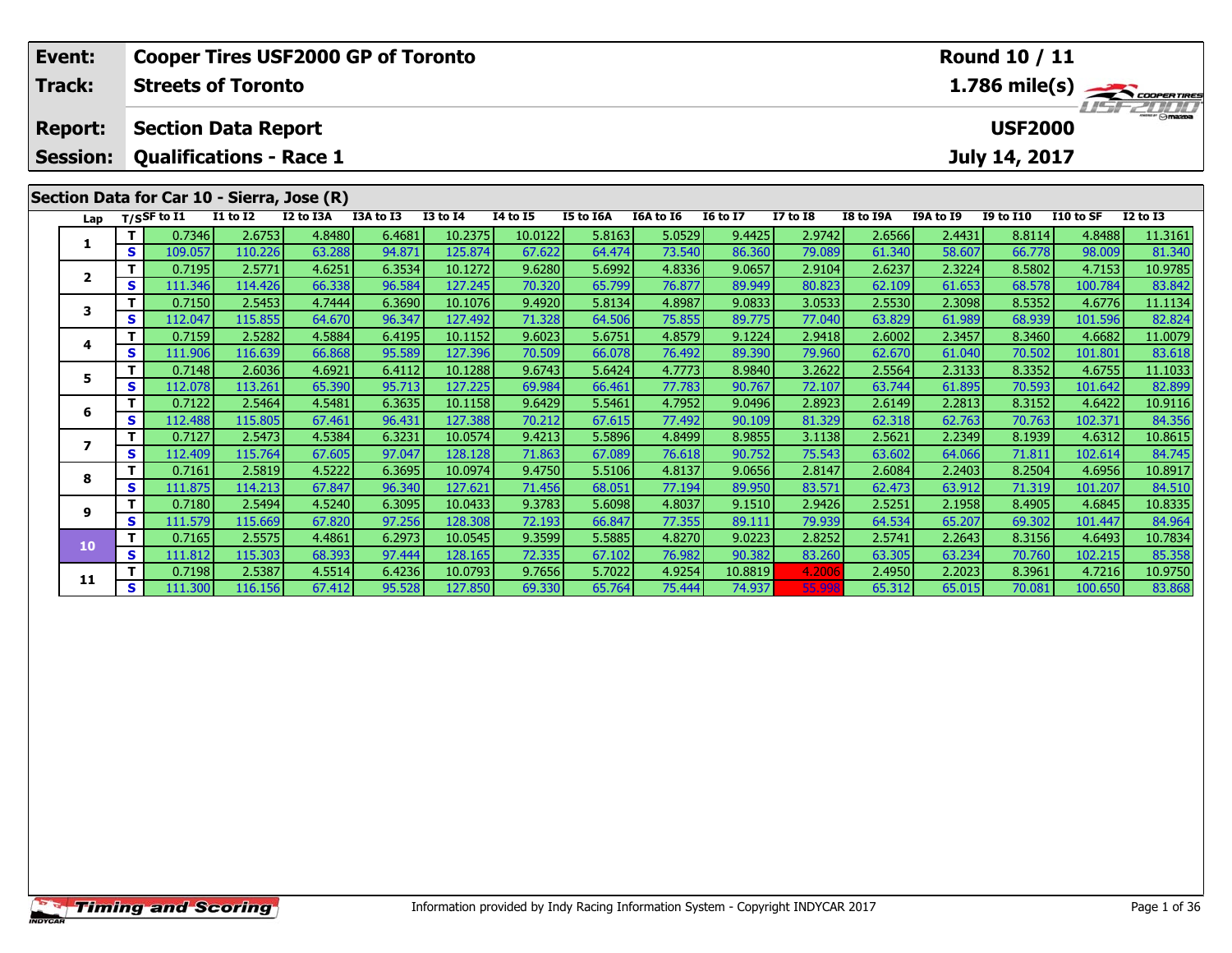| Event:                                             | <b>Cooper Tires USF2000 GP of Toronto</b> | <b>Round 10 / 11</b>                                      |  |  |  |  |  |  |
|----------------------------------------------------|-------------------------------------------|-----------------------------------------------------------|--|--|--|--|--|--|
| Track:                                             | <b>Streets of Toronto</b>                 | $1.786$ mile(s) $\overbrace{\hspace{2.5cm}}$ coorer TIRES |  |  |  |  |  |  |
| <b>Report:</b>                                     | Section Data Report                       | <b>USF2000</b>                                            |  |  |  |  |  |  |
|                                                    | <b>Session: Qualifications - Race 1</b>   | July 14, 2017                                             |  |  |  |  |  |  |
| $\text{Section}$ Data for Car 10 - Sierra Jose (D) |                                           |                                                           |  |  |  |  |  |  |

## **Section Data for Car 10 - Sierra, Jose (R)**

| Lap            |   | $T/SI5$ to $I6$ | <b>I8 to I9</b> | Lap     | PO to I8 | <b>SF to PI</b> |
|----------------|---|-----------------|-----------------|---------|----------|-----------------|
| 1              | т | 10.8692         | 5.0997          | 77.0215 | 68.8834  |                 |
|                | S | 68.689          | 60.030          | 83.478  | 80.333   |                 |
| $\overline{2}$ | т | 10.5328         | 4.9461          | 74.7808 |          |                 |
|                | S | 70.882          | 61.894          | 85.979  |          |                 |
| 3              | т | 10.7121         | 4.8628          | 74.8976 |          |                 |
|                | S | 69.696          | 62.955          | 85.845  |          |                 |
| 4              | т | 10.5330         | 4.9459          | 74.5268 |          |                 |
|                | S | 70.881          | 61.897          | 86.272  |          |                 |
| 5              | т | 10.4197         | 4.8697          | 74.7711 |          |                 |
|                | S | 71.652          | 62.866          | 85.990  |          |                 |
| 6              | т | 10.3413         | 4.8962          | 74.0657 |          |                 |
|                | S | 72.195          | 62.525          | 86.809  |          |                 |
| 7              | т | 10.4395         | 4.7970          | 73.7611 |          |                 |
|                | S | 71.516          | 63.818          | 87.168  |          |                 |
| 8              | т | 10.3243         | 4.8487          | 73.7614 |          |                 |
|                | S | 72.314          | 63.138          | 87.168  |          |                 |
| 9              | т | 10.4135         | 4.7209          | 73.9255 |          |                 |
|                | S | 71.695          | 64.847          | 86.974  |          |                 |
| 10             | т | 10.4155         | 4.8384          | 73.5381 |          |                 |
|                | S | 71.681          | 63.272          | 87.432  |          |                 |
| 11             | т | 10.6276         | 4.6973          | 77.6035 |          | 64.5176         |
|                | S | 70.250          | 65.173          | 82.852  |          | 80.929          |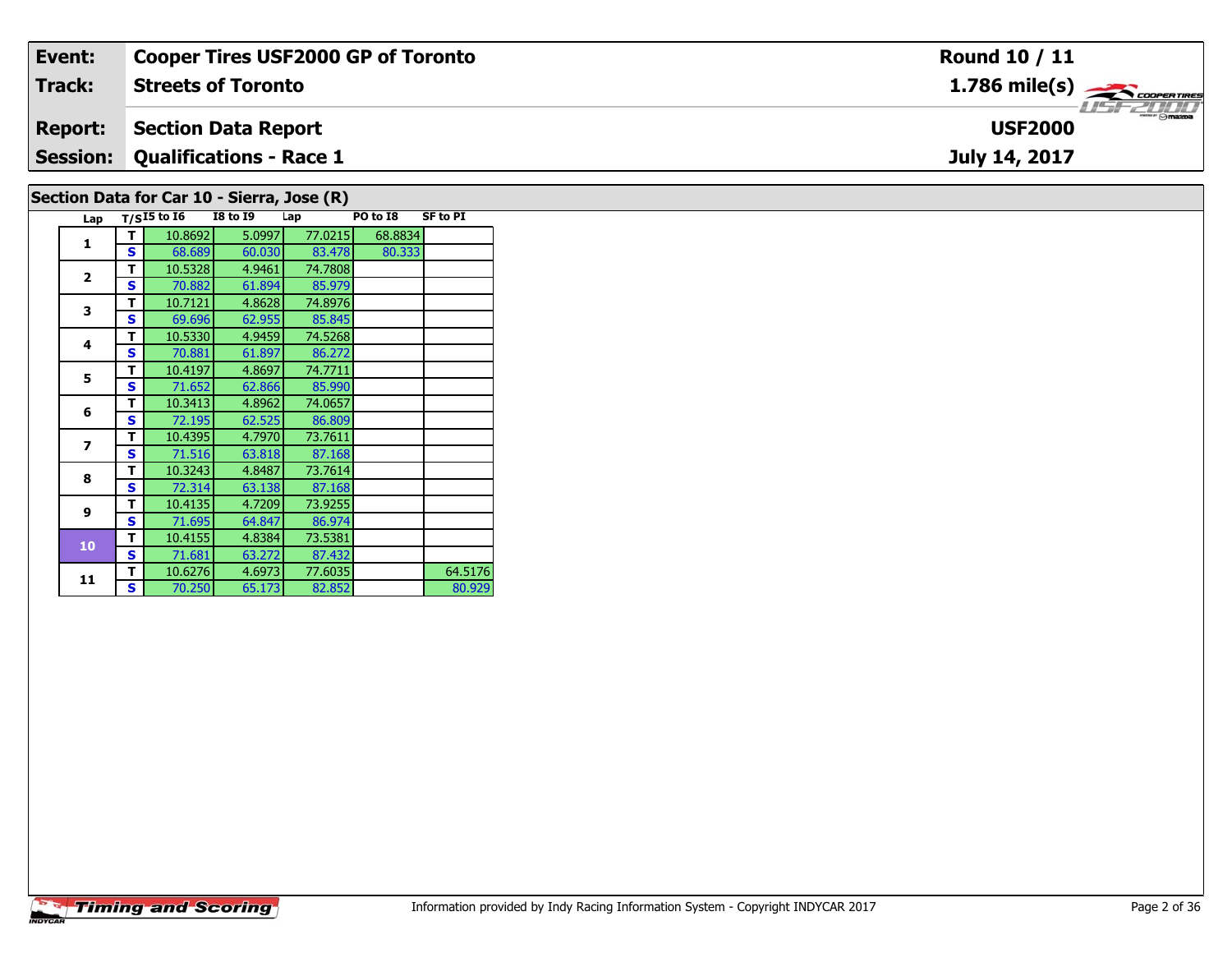|                                            | Event:                            |                   | <b>Cooper Tires USF2000 GP of Toronto</b>                    |                   |                  |                  |                   |                  |                  |                  |                  |                  |                  |                  | Round 10 / 11    |                                                                                                         |                   |  |  |
|--------------------------------------------|-----------------------------------|-------------------|--------------------------------------------------------------|-------------------|------------------|------------------|-------------------|------------------|------------------|------------------|------------------|------------------|------------------|------------------|------------------|---------------------------------------------------------------------------------------------------------|-------------------|--|--|
|                                            | Track:                            |                   | <b>Streets of Toronto</b>                                    |                   |                  |                  |                   |                  |                  |                  |                  |                  |                  |                  |                  |                                                                                                         | 1.786 mile(s)     |  |  |
|                                            | <b>Report:</b><br><b>Session:</b> |                   | <b>Section Data Report</b><br><b>Qualifications - Race 1</b> |                   |                  |                  |                   |                  |                  |                  |                  |                  |                  |                  |                  | $\frac{2\prod_{\text{of }n\text{ times}}}{\text{of }n\text{ times}}$<br><b>USF2000</b><br>July 14, 2017 |                   |  |  |
| Section Data for Car 11 - Enders, Kory (R) |                                   |                   |                                                              |                   |                  |                  |                   |                  |                  |                  |                  |                  |                  |                  |                  |                                                                                                         |                   |  |  |
|                                            | Lap                               |                   | $T/S$ SF to I1                                               | $I1$ to $I2$      | I2 to I3A        | I3A to I3        | <b>I3 to 14</b>   | <b>I4 to I5</b>  | I5 to I6A        | I6A to I6        | <b>I6 to I7</b>  | <b>I7 to I8</b>  | I8 to I9A        | I9A to I9        | <b>I9 to I10</b> | I10 to SF                                                                                               | <b>I2 to I3</b>   |  |  |
|                                            | 1                                 | т                 | 0.7291                                                       | 2.7549            | 4.9888           | 6.3897           | 10.1023           | 10.1152          | 5.9223           | 5.1215           | 9.3282           | 3.3300           | 2.7247           | 2.4856           | 9.1793           | 4.9021                                                                                                  | 11.3785           |  |  |
|                                            |                                   | $\mathbf{s}$      | 109.880                                                      | 107.041           | 61.501           | 96.035           | 127.559           | 66.933           | 63.320           | 72.555           | 87.418           | 70.639           | 59.806           | 57.605           | 64.102           | 96.944                                                                                                  | 80.894            |  |  |
|                                            | $\mathbf{2}$                      | т                 | 0.7226                                                       | 2.6093            | 5.1922           | 6.6868           | 10.2861           | 10.5765          | 6.0208           | 5.1307           | 9.2177           | 3.0259           | 2.7133           | 2.4868           | 8.6644           | 4.7489                                                                                                  | 11.8790           |  |  |
|                                            |                                   | $\mathbf{s}$      | 110.869                                                      | 113.014           | 59.092           | 91.768           | 125.279           | 64.014           | 62.284           | 72.425           | 88.466           | 77.738           | 60.058           | 57.577           | 67.911           | 100.071                                                                                                 | 77.486            |  |  |
|                                            | 3                                 | T                 | 0.7220                                                       | 2.6254            | 4.9254           | 6.3361           | 9.9884            | 10.0503          | 5.7574           | 5.1585           | 9.3072           | 3.0071           | 2.6033           | 2.3416           | 8.5967           | 4.7609                                                                                                  | 11.2615           |  |  |
|                                            |                                   | $\mathbf{s}$      | 110.961                                                      | 112.321           | 62.293           | 96.848           | 129.013           | 67.366           | 65.134           | 72.035           | 87.615           | 78.224           | 62.595           | 61.147           | 68.446           | 99.819                                                                                                  | 81.735            |  |  |
|                                            | 4                                 | T                 | 0.7217                                                       | 2.5994            | 4.7354           | 6.3095           | 9.9927            | 10.0280          | 5.8804           | 5.1332           | 9.2685           | 3.1105           | 2.5977           | 2.3756           | 8.5943           | 4.7557                                                                                                  | 11.0449           |  |  |
|                                            |                                   | S                 | 111.007                                                      | 113.444           | 64.792           | 97.256           | 128.958           | 67.516           | 63.771           | 72.390           | 87.981           | 75.624           | 62.730           | 60.272           | 68.465           | 99.928                                                                                                  | 83.338            |  |  |
|                                            | 5                                 | т<br>$\mathbf{s}$ | 0.7186                                                       | 2.5379            | 4.7862           | 6.6616<br>92.115 | 10.1039           | 9.7441           | 5.6777           | 5.0746<br>73.226 | 9.2942           | 2.9700           | 2.7119           | 2.5547           | 8.6172           | 4.7220                                                                                                  | 11.4478           |  |  |
|                                            |                                   | т                 | 111.486<br>0.7160                                            | 116.193           | 64.105<br>4.7659 | 6.3574           | 127.539<br>9.9999 | 69.483           | 66.048           | 5.0037           | 87.738<br>9.0511 | 79.201           | 60.089<br>2.6344 | 56.046<br>2.3726 | 68.283<br>8.4215 | 100.641<br>4.7056                                                                                       | 80.404<br>11.1233 |  |  |
|                                            | 6                                 | $\mathbf{s}$      | 111.891                                                      | 2.6058<br>113.165 | 64.378           | 96.523           | 128.865           | 9.7296<br>69.586 | 5.7160<br>65.605 | 74.263           | 90.095           | 2.9194<br>80.574 | 61.856           | 60.348           | 69.870           | 100.992                                                                                                 | 82.750            |  |  |
|                                            |                                   | т                 | 0.7115                                                       | 2.5839            | 4.6896           | 6.3031           | 9.9290            | 9.8310           | 5.6893           | 4.9380           | 9.0211           | 2.8926           | 2.6182           | 2.3613           | 8.3311           | 4.6614                                                                                                  | 10.9927           |  |  |
|                                            | $\overline{\mathbf{z}}$           | S                 | 112.598                                                      | 114.125           | 65.425           | 97.355           | 129.785           | 68.868           | 65.913           | 75.251           | 90.394           | 81.320           | 62.239           | 60.637           | 70.628           | 101.949                                                                                                 | 83.733            |  |  |
|                                            |                                   | т                 | 0.8030                                                       | 2.8545            | 4.8552           | 6.4672           | 10.3449           | 9.7811           | 5.8145           | 5.0458           | 9.0175           | 2.9699           | 2.5851           | 2.3744           | 8.4682           | 5.1626                                                                                                  | 11.3224           |  |  |
|                                            | 8                                 | $\mathbf{s}$      | 99.768                                                       | 103.306           | 63.194           | 94.884           | 124.567           | 69.220           | 64.494           | 73.644           | 90.430           | 79.204           | 63.036           | 60.302           | 69.485           | 92.052                                                                                                  | 81.295            |  |  |
|                                            |                                   | $\mathbf T$       | 0.7130                                                       | 2.5653            | 4.5862           | 6.2834           | 9.9598            | 9.5928           | 5.6488           | 4.9668           | 9.0195           | 2.9114           | 2.5435           | 2.3174           | 8.3734           | 4.6802                                                                                                  | 10.8696           |  |  |
|                                            | $\overline{9}$                    | $\mathbf{s}$      | 112.361                                                      | 114.952           | 66.900           | 97.660           | 129.384           | 70.579           | 66.386           | 74.815           | 90.410           | 80.795           | 64.067           | 61.786           | 70.271           | 101.540                                                                                                 | 84.682            |  |  |
|                                            |                                   | T.                | 0.7207                                                       | 2.5932            | 4.7384           | 6.3623           | 9.9796            | 10.5156          | 5.8967           | 4.9832           | 9.0847           | 3.0467           | 2.5933           | 2.2868           | 8.4345           | 4.7667                                                                                                  | 11.1007           |  |  |
|                                            | 10                                | $\mathbf{s}$      | 111.161                                                      | 113.715           | 64.751           | 96.449           | 129.127           | 64.385           | 63.595           | 74.569           | 89.761           | 77.207           | 62.837           | 62.612           | 69.762           | 99.697                                                                                                  | 82.919            |  |  |
|                                            | 11                                | т                 | 0.7167                                                       | 2.5774            | 4.7160           | 6.3208           | 9.9637            | 9.7260           | 5.6845           | 4.8900           | 9.1404           | 3.0692           | 2.5944           | 2.2978           | 8.5769           | 4.7043                                                                                                  | 11.0368           |  |  |
|                                            |                                   | $\mathbf{s}$      | 111.781                                                      | 114.412           | 65.059           | 97.082           | 129.333           | 69.612           | 65.969           | 75.990           | 89.214           | 76.641           | 62.810           | 62.313           | 68.604           | 101.020                                                                                                 | 83.399            |  |  |
|                                            | 12                                | т                 | 0.7183                                                       | 2.5843            | 4.9694           | 6.9314           | 11.5963           | 11.1849          | 6.4288           | 6.2490           | 16.5169          | 3.735            | 2.5877           | 2.3276           | 8.4559           | 4.7262                                                                                                  | 11.9008           |  |  |
|                                            |                                   | S                 | 111.532                                                      | 114.107           | 61.741           | 88.530           | 111.125           | 60.532           | 58.33            | 59.464           | 49.371           | 62.97            | 62.973           | 61.515           | 69.586           | 100.552                                                                                                 | 77.344            |  |  |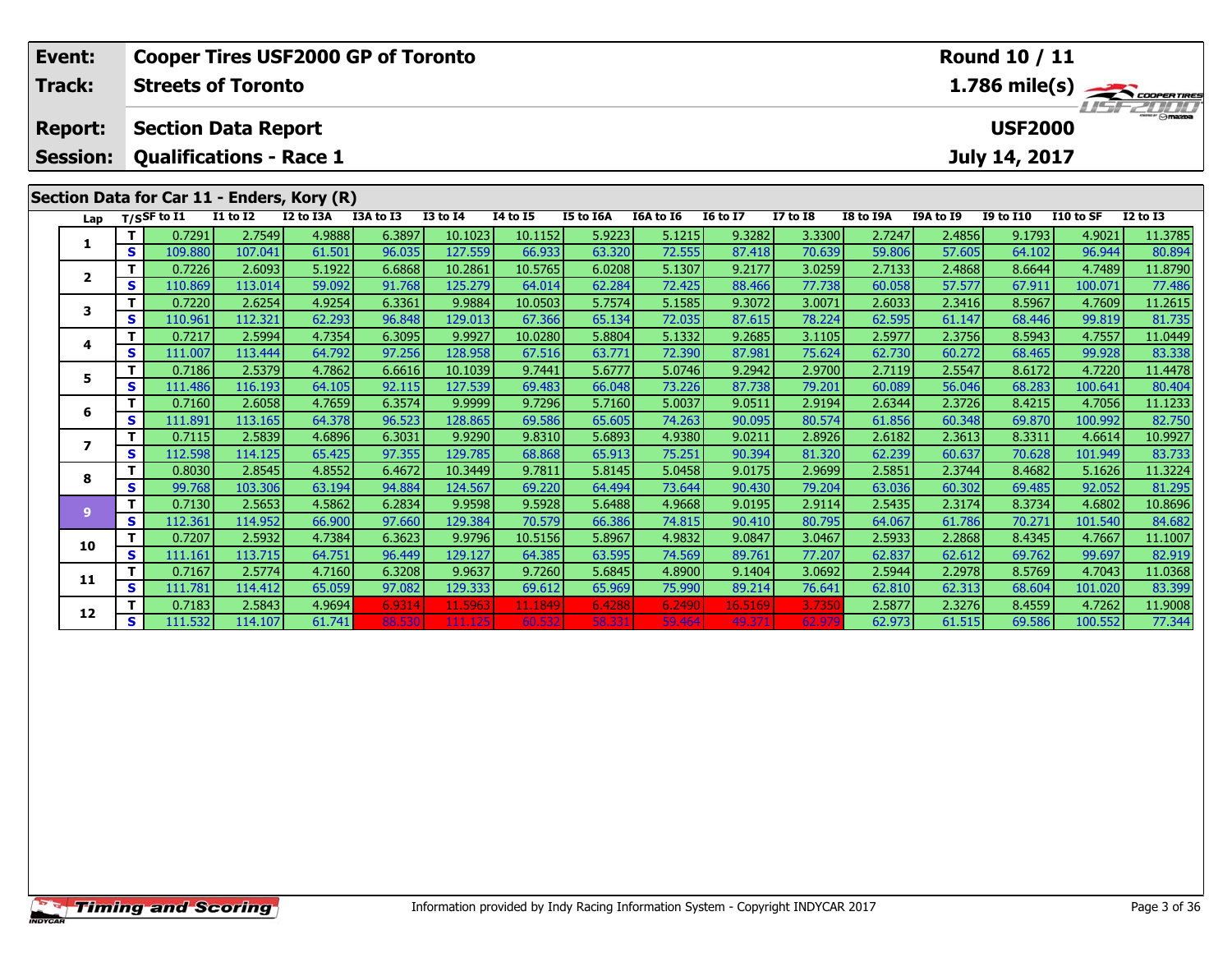| Event:                                     | <b>Cooper Tires USF2000 GP of Toronto</b> | <b>Round 10 / 11</b>                                   |  |  |  |  |  |  |
|--------------------------------------------|-------------------------------------------|--------------------------------------------------------|--|--|--|--|--|--|
| Track:                                     | <b>Streets of Toronto</b>                 | $1.786$ mile(s) $\overbrace{\hspace{2cm}}$ coorentines |  |  |  |  |  |  |
| <b>Report:</b>                             | Section Data Report                       | <b>USF2000</b>                                         |  |  |  |  |  |  |
|                                            | <b>Session: Qualifications - Race 1</b>   | July 14, 2017                                          |  |  |  |  |  |  |
| Section Data for Car 11 - Enders, Kory (R) |                                           |                                                        |  |  |  |  |  |  |

| 191 <b>901 44</b><br>$\sim$ |                         |              |                 |                 |         |          |                 |  |  |
|-----------------------------|-------------------------|--------------|-----------------|-----------------|---------|----------|-----------------|--|--|
|                             | Lap                     |              | $T/SI5$ to $I6$ | <b>I8 to 19</b> | Lap     | PO to I8 | <b>SF to PI</b> |  |  |
|                             | $\mathbf{1}$            | т            | 11.0438         | 5.2103          | 78.0737 | 69.6808  |                 |  |  |
|                             |                         | $\mathbf{s}$ | 67.603          | 58.756          | 82.353  | 79.414   |                 |  |  |
|                             |                         | T            | 11.1515         | 5.2001          | 78.0820 |          |                 |  |  |
|                             | $\mathbf{2}$            | S            | 66.950          | 58.871          | 82.344  |          |                 |  |  |
|                             | 3                       | T            | 10.9159         | 4.9449          | 76.1803 |          |                 |  |  |
|                             |                         | S            | 68.395          | 61.910          | 84.400  |          |                 |  |  |
|                             | $\overline{\mathbf{4}}$ | т            | 11.0136         | 4.9733          | 76.1026 |          |                 |  |  |
|                             |                         | S            | 67.788          | 61.556          | 84.486  |          |                 |  |  |
|                             | 5                       | т            | 10.7523         | 5.2666          | 76.1746 |          |                 |  |  |
|                             |                         | S            | 69.435          | 58.128          | 84.406  |          |                 |  |  |
|                             | 6                       | т            | 10.7197         | 5.0070          | 74.9989 |          |                 |  |  |
|                             |                         | S            | 69.647          | 61.142          | 85.729  |          |                 |  |  |
|                             | $\overline{z}$          | т            | 10.6273         | 4.9795          | 74.5611 |          |                 |  |  |
|                             |                         | $\mathbf{s}$ | 70.252          | 61.479          | 86.233  |          |                 |  |  |
|                             | 8                       | T            | 10.8603         | 4.9595          | 76.5439 |          |                 |  |  |
|                             |                         | S            | 68.745          | 61.727          | 83.999  |          |                 |  |  |
|                             | 9                       | т            | 10.6156         | 4.8609          | 74.1615 |          |                 |  |  |
|                             |                         | S            | 70.330          | 62.979          | 86.697  |          |                 |  |  |
|                             |                         | т            | 10.8799         | 4.8801          | 76.0024 |          |                 |  |  |
|                             | 10                      | S            | 68.621          | 62.732          | 84.597  |          |                 |  |  |
|                             | 11                      | т            | 10.5745         | 4.8922          | 74.9781 |          |                 |  |  |
|                             |                         | $\mathbf{s}$ | 70.603          | 62.576          | 85.753  |          |                 |  |  |
|                             |                         | T            | 12.6778         | 4.9153          | 89.0117 |          | 75.1714         |  |  |
|                             | 12                      | S            | 58.890          | 62.282          | 72.233  |          | 69.459          |  |  |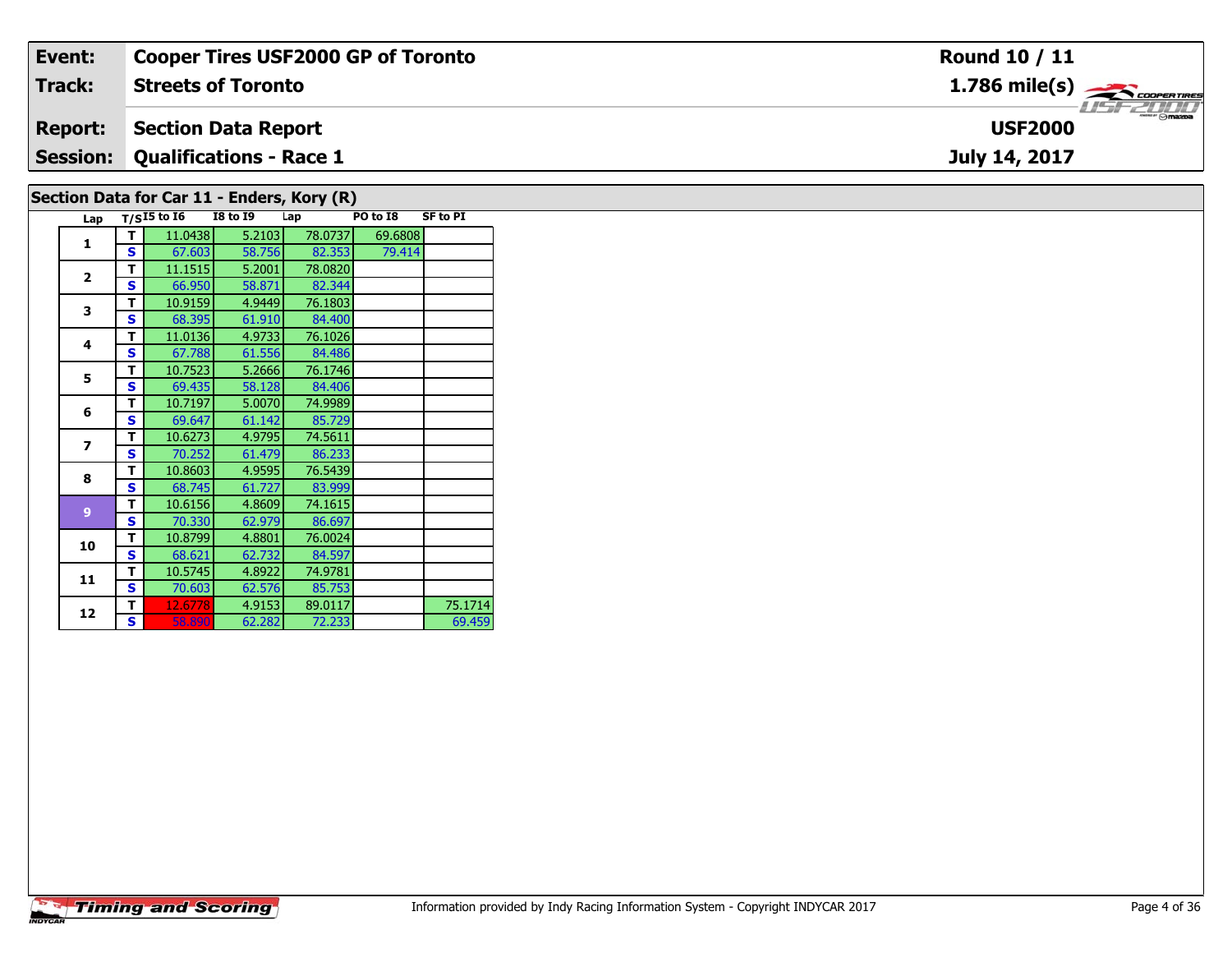|                 | Event:         |              | <b>Cooper Tires USF2000 GP of Toronto</b>                    |                   |                  |                  |                    |                  | <b>Round 10 / 11</b> |                  |                  |                  |                  |                  |                                                           |                   |                   |  |  |
|-----------------|----------------|--------------|--------------------------------------------------------------|-------------------|------------------|------------------|--------------------|------------------|----------------------|------------------|------------------|------------------|------------------|------------------|-----------------------------------------------------------|-------------------|-------------------|--|--|
|                 | Track:         |              | <b>Streets of Toronto</b>                                    |                   |                  |                  |                    |                  |                      |                  |                  |                  |                  |                  |                                                           |                   | 1.786 mile(s)     |  |  |
|                 | <b>Report:</b> |              | <b>Section Data Report</b><br><b>Qualifications - Race 1</b> |                   |                  |                  |                    |                  |                      |                  |                  |                  |                  |                  | <b>ISTELLIT</b><br><b>USF2000</b><br><b>July 14, 2017</b> |                   |                   |  |  |
| <b>Session:</b> |                |              |                                                              |                   |                  |                  |                    |                  |                      |                  |                  |                  |                  |                  |                                                           |                   |                   |  |  |
|                 |                |              | Section Data for Car 12 - de la Vara, Moises (R)             |                   |                  |                  |                    |                  |                      |                  |                  |                  |                  |                  |                                                           |                   |                   |  |  |
|                 | Lap            |              | $T/S$ SF to I1                                               | <b>I1 to I2</b>   | I2 to I3A        | I3A to I3        | <b>I3 to 14</b>    | <b>I4 to I5</b>  | I5 to I6A            | I6A to I6        | <b>I6 to I7</b>  | <b>I7 to 18</b>  | <b>I8 to I9A</b> | I9A to I9        | <b>I9 to I10</b>                                          | I10 to SF         | <b>I2 to I3</b>   |  |  |
|                 |                | $\mathbf T$  | 0.7226                                                       | 2.7056            | 4.9251           | 6.4228           | 10.0670            | 10.1705          | 6.0318               | 5.0844           | 9.4556           | 3.1930           | 2.7177           | 2.5067           | 8.7886                                                    | 4.7919            | 11.3479           |  |  |
|                 | 1              | S            | 110.869                                                      | 108.991           | 62.297           | 95.540           | 128.006            | 66.570           | 62.170               | 73.085           | 86.240           | 73.670           | 59.960           | 57.120           | 66.951                                                    | 99.173            | 81.112            |  |  |
|                 |                | т            | 0.7178                                                       | 2.6787            | 5.0148           | 6.5510           | 10.0344            | 10.2356          | 5.7378               | 5.0216           | 9.3255           | 3.0529           | 2.9720           | 2.5102           | 8.4645                                                    | 4.7401            | 11.5658           |  |  |
|                 | $\mathbf{2}$   | $\mathbf{s}$ | 111.610                                                      | 110.086           | 61.183           | 93.671           | 128.422            | 66.146           | 65.356               | 73.999           | 87.444           | 77.050           | 54.830           | 57.040           | 69.515                                                    | 100.257           | 79.584            |  |  |
|                 | 3              | т            | 0.7220                                                       | 2.6318            | 4.9236           | 6.3877           | 10.1548            | 9.9375           | 5.6736               | 5.0781           | 9.4493           | 2.9963           | 2.5945           | 2.4177           | 8.5708                                                    | 4.7428            | 11.3113           |  |  |
|                 |                | $\mathbf{s}$ | 110.961                                                      | 112.047           | 62.316           | 96.065           | 126.899            | 68.130           | 66.096               | 73.175           | 86.298           | 78.506           | 62.808           | 59.222           | 68.653                                                    | 100.200           | 81.375            |  |  |
|                 | 4              | т            | 0.7136                                                       | 2.6369            | 4.8780           | 6.4939           | 10.1405            | 9.9558           | 5.7036               | 5.0343           | 9.3550           | 2.9595           | 2.6086           | 2.4019           | 8.4341                                                    | 4.6572            | 11.3719           |  |  |
|                 |                | S            | 112.267                                                      | 111.831           | 62.898           | 94.494           | 127.078            | 68.005           | 65.748               | 73.812           | 87.168           | 79.482           | 62.468           | 59.612           | 69.765                                                    | 102.041           | 80.941            |  |  |
|                 | 5              | т            | 0.7132                                                       | 2.5908            | 4.8171           | 6.5261           | 10.1519            | 10.0163          | 5.7154               | 4.9411           | 9.3112           | 2.9569           | 2.5274           | 2.4776           | 8.3263                                                    | 4.6353            | 11.3432           |  |  |
|                 |                | S<br>т       | 112.330<br>0.7123                                            | 113.821           | 63.694<br>4.8750 | 94.028<br>6.4704 | 126.935<br>10.1420 | 67.594           | 65.612<br>5.6269     | 75.204<br>4.9728 | 87.578<br>9.2481 | 79.552           | 64.475           | 57.791<br>2.4382 | 70.669<br>8.1840                                          | 102.524<br>4.6224 | 81.146            |  |  |
|                 | 6              | $\mathbf{s}$ | 112.472                                                      | 2.6337<br>111.967 | 62.937           | 94.837           | 127.059            | 9.8819<br>68.514 | 66.644               | 74.725           | 88.175           | 2.9260<br>80.392 | 2.5690<br>63.431 | 58.724           | 71.897                                                    | 102.810           | 11.3454<br>81.130 |  |  |
|                 |                | т            | 0.7146                                                       | 2.6267            | 4.7916           | 6.3791           | 10.1164            | 9.7714           | 5.6493               | 4.8596           | 9.1722           | 2.9303           | 2.6106           | 2.3856           | 8.2534                                                    | 4.6535            | 11.1707           |  |  |
|                 | $\overline{ }$ | S            | 112.110                                                      | 112.265           | 64.033           | 96.195           | 127.381            | 69.288           | 66.380               | 76.465           | 88.905           | 80.274           | 62.420           | 60.019           | 71.293                                                    | 102.123           | 82.399            |  |  |
|                 |                | T            | 0.7152                                                       | 2.6047            | 4.7763           | 6.4727           | 10.1328            | 9.7392           | 5.7154               | 4.8969           | 9.0651           | 2.8757           | 2.6118           | 2.4062           | 8.2291                                                    | 4.6696            | 11.2490           |  |  |
|                 | 8              | $\mathbf{s}$ | 112.016                                                      | 113.213           | 64.238           | 94.804           | 127.175            | 69.518           | 65.612               | 75.883           | 89.955           | 81.798           | 62.392           | 59.505           | 71.503                                                    | 101.770           | 81.825            |  |  |
|                 |                | $\mathbf T$  | 0.7146                                                       | 2.5839            | 4.7786           | 6.3600           | 10.1054            | 9.5773           | 5.5655               | 4.9531           | 9.1581           | 2.9071           | 2.6710           | 2.4083           | 8.2589                                                    | 4.6360            | 11.1386           |  |  |
|                 | 9              | S            | 112.110                                                      | 114.125           | 64.207           | 96.484           | 127.520            | 70.693           | 67.379               | 75.022           | 89.042           | 80.915           | 61.009           | 59.453           | 71.245                                                    | 102.508           | 82.636            |  |  |
|                 | 10             | T            | 0.7115                                                       | 2.5777            | 4.7220           | 6.3591           | 10.0676            | 9.6894           | 5.6475               | 4.9057           | 9.1223           | 2.9182           | 2.6295           | 2.3161           | 8.1941                                                    | 4.6210            | 11.0811           |  |  |
|                 |                | S            | 112.598                                                      | 114.399           | 64.976           | 96.497           | 127.998            | 69.875           | 66.401               | 75.747           | 89.391           | 80.607           | 61.972           | 61.820           | 71.809                                                    | 102.841           | 83.065            |  |  |
|                 | 11             | т            | 0.7113                                                       | 2.5993            | 4.7893           | 6.3428           | 10.1010            | 9.4669           | 5.5546               | 4.8257           |                  |                  | 2.6543           | 2.3251           | 8.1255                                                    | 4.6074            | 11.1321           |  |  |
|                 |                | $\mathbf{s}$ | 112.630                                                      | 113.448           | 64.063           | 96.745           | 127.575            | 71.517           | 67.512               | 77.002           |                  |                  | 61.393           | 61.581           | 72.415                                                    | 103.144           | 82.685            |  |  |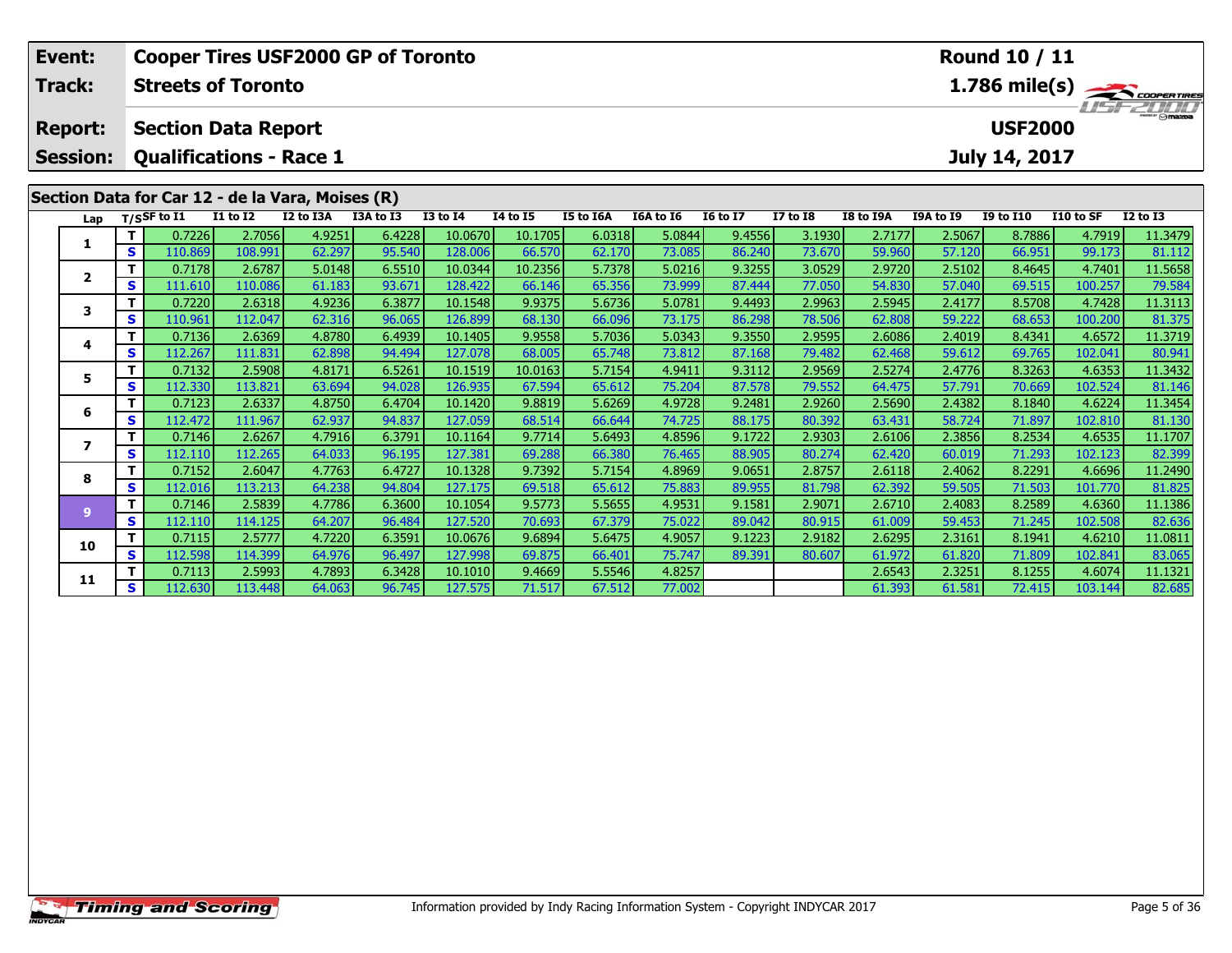| Event:                                           | <b>Cooper Tires USF2000 GP of Toronto</b> | Round 10 / 11                                           |  |  |  |  |  |  |
|--------------------------------------------------|-------------------------------------------|---------------------------------------------------------|--|--|--|--|--|--|
| <b>Track:</b>                                    | <b>Streets of Toronto</b>                 | $1.786$ mile(s) $\overbrace{\hspace{2cm}}$ coorer TIRES |  |  |  |  |  |  |
| <b>Report:</b>                                   | <b>Section Data Report</b>                | <b>ISFZDDD</b><br><b>USF2000</b>                        |  |  |  |  |  |  |
| <b>Session:</b>                                  | <b>Qualifications - Race 1</b>            | July 14, 2017                                           |  |  |  |  |  |  |
| Section Data for Car 12 - de la Vara, Moises (R) |                                           |                                                         |  |  |  |  |  |  |

|  | Lap            |   | $T/SI5$ to $I6$ | <b>I8 to 19</b> | Lap     | $\cdots$<br>PO to I8 |
|--|----------------|---|-----------------|-----------------|---------|----------------------|
|  |                | т | 11.1162         | 5.2244          | 77.5833 | 70.0314              |
|  | 1              | S | 67.162          | 58.597          | 82.874  | 79.017               |
|  |                | т | 10.7594         | 5.4822          | 77.0569 |                      |
|  | $\overline{2}$ | S | 69.390          | 55.842          | 83.440  |                      |
|  |                | т | 10.7517         | 5.0122          | 76.2805 |                      |
|  | 3              | S | 69.439          | 61.078          | 84.289  |                      |
|  |                | т | 10.7379         | 5.0105          | 75.9729 |                      |
|  | 4              | S | 69.529          | 61.099          | 84.630  |                      |
|  | 5              | т | 10.6565         | 5.0050          | 75.7066 |                      |
|  |                | S | 70.060          | 61.166          | 84.928  |                      |
|  | 6              | т | 10.5997         | 5.0072          | 75.3027 |                      |
|  |                | S | 70.435          | 61.139          | 85.383  |                      |
|  | $\overline{ }$ | т | 10.5089         | 4.9962          | 74.9143 |                      |
|  |                | S | 71.044          | 61.274          | 85.826  |                      |
|  | 8              | т | 10.6123         | 5.0180          | 74.9107 |                      |
|  |                | S | 70.351          | 61.008          | 85.830  |                      |
|  | 9              | т | 10.5186         | 5.0793          | 74.6778 |                      |
|  |                | S | 70.978          | 60.271          | 86.098  |                      |
|  | 10             | т | 10.5532         | 4.9456          | 74.4817 |                      |
|  |                | S | 70.745          | 61.901          | 86.325  |                      |
|  |                | T | 10.3803         | 4.9794          |         |                      |
|  | 11             | S | 71.924          | 61.481          |         |                      |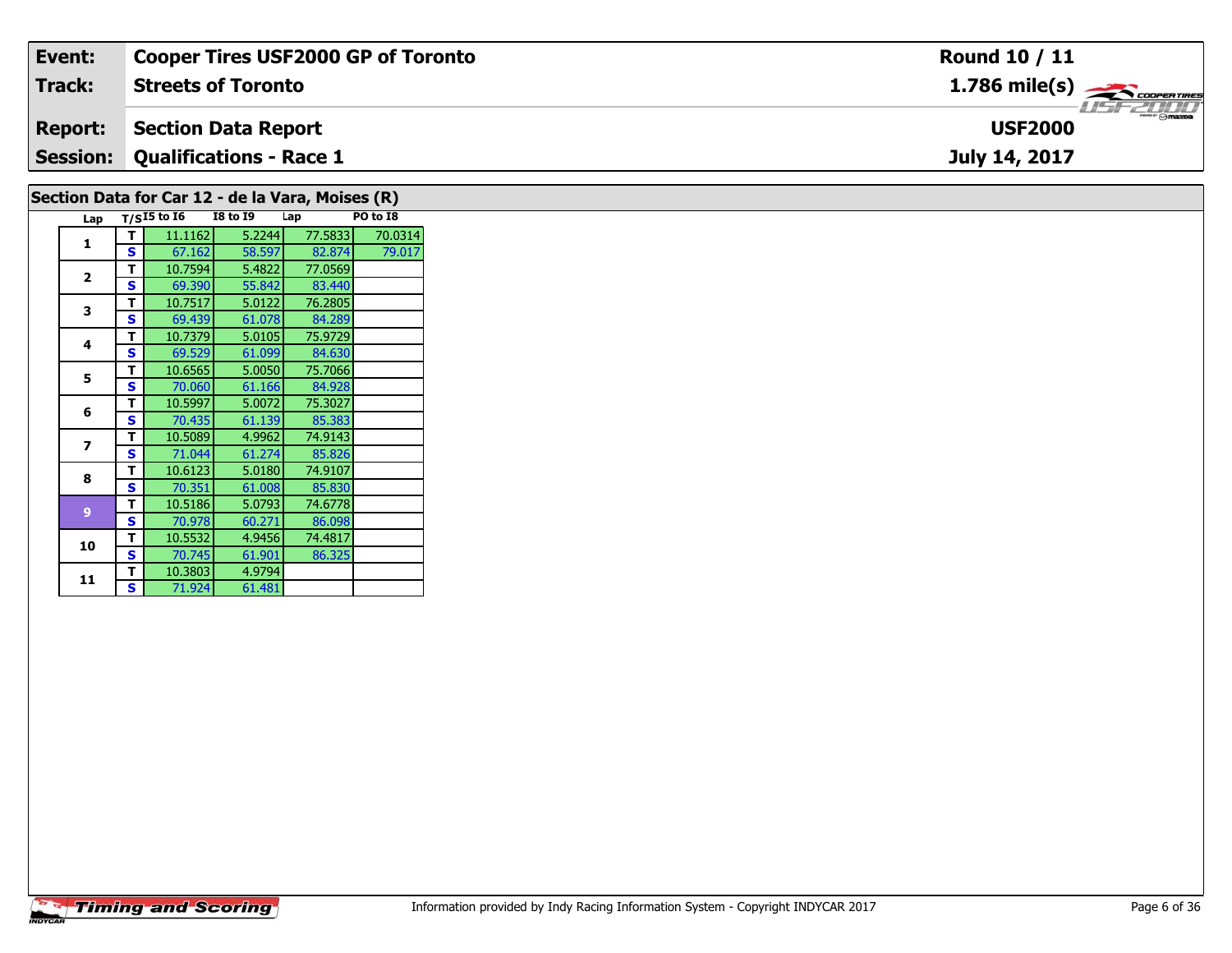| Event:                                      | <b>Cooper Tires USF2000 GP of Toronto</b> | Round 10 / 11                             |  |  |  |  |  |  |
|---------------------------------------------|-------------------------------------------|-------------------------------------------|--|--|--|--|--|--|
| Track:                                      | <b>Streets of Toronto</b>                 | $1.786$ mile(s) $\leftarrow$ COOPER TIRES |  |  |  |  |  |  |
| <b>Report:</b>                              | Section Data Report                       | <i><b>LISF 2000</b></i><br><b>USF2000</b> |  |  |  |  |  |  |
|                                             | <b>Session: Qualifications - Race 1</b>   | July 14, 2017                             |  |  |  |  |  |  |
| Section Data for Car 2 - Donison, Ricky (R) |                                           |                                           |  |  |  |  |  |  |

| Lap |        | $T/S$ SF to $I1$ | <b>I1 to I2</b> | I2 to I3A | I3A to I3 | <b>I3 to I4</b> | <b>I4 to I5</b> | <b>I5 to 16/</b> | <b>I6A to I6</b> | <b>16 to 17</b>  | <b>I7 to I8</b> | <b>I8 to I9A</b> | <b>I9A to I9</b> | <b>I9 to I10</b> | I10 to SF | $I2$ to $I3$ |
|-----|--------|------------------|-----------------|-----------|-----------|-----------------|-----------------|------------------|------------------|------------------|-----------------|------------------|------------------|------------------|-----------|--------------|
|     | $\sim$ | 0.7247           | 2.6883          | 22.5784   | 15.2221   | 3.0796          | 11.8806         | 6.5232           | 5.7474 <b>1</b>  | l <b>1.88241</b> | 3.8725 <b>l</b> | 2.6245           | 2.4374 <b>1</b>  | 8.6898 <b>l</b>  | 4.8073    | 37,8005      |
|     |        | 110.54           | <b>COP</b>      |           |           | 98.523          | 6.987           |                  |                  | 68.627           |                 | 62.090           | ro -             | 7.713            | 98.855    | 24.3         |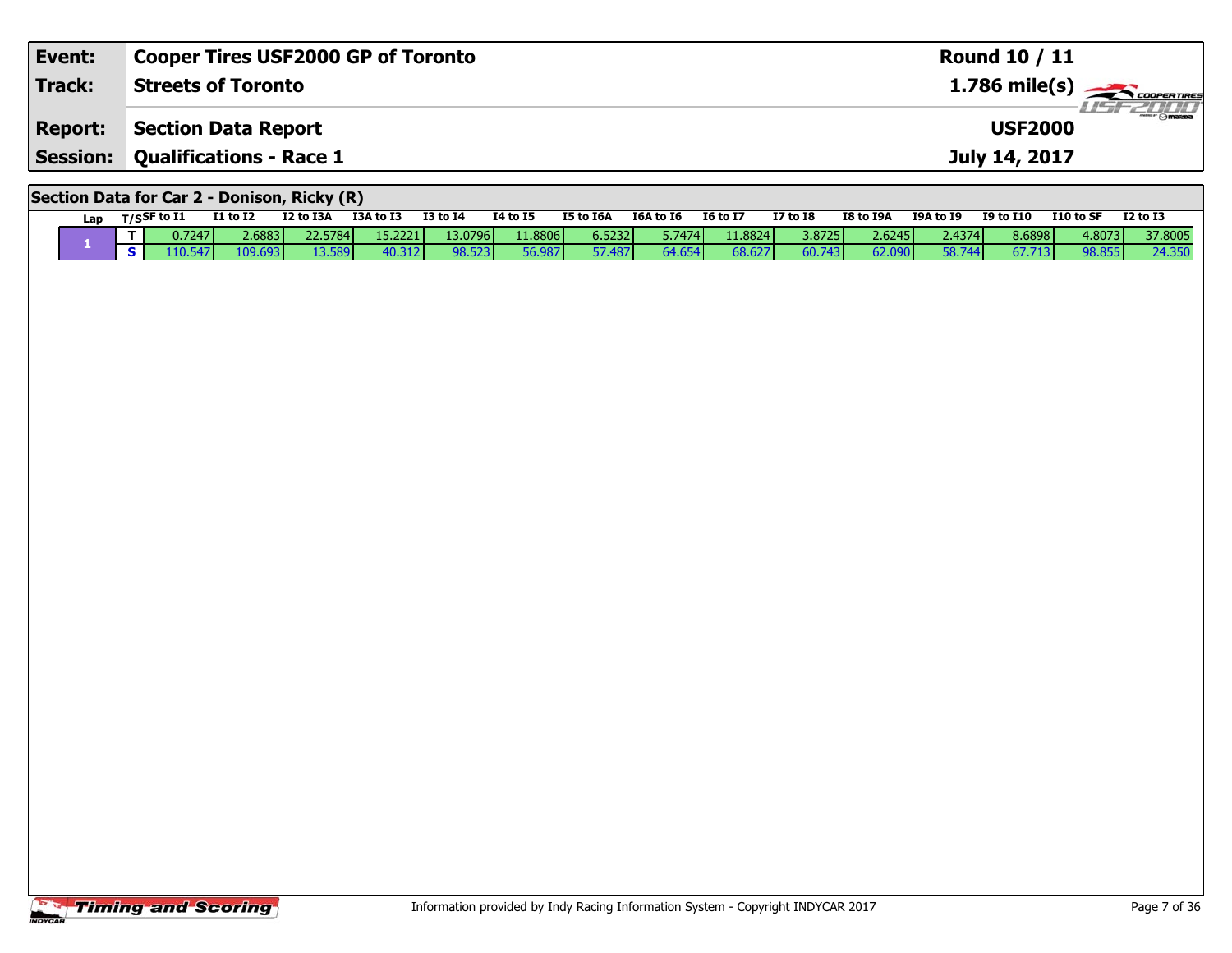| Event:                                      | <b>Cooper Tires USF2000 GP of Toronto</b> | Round 10 / 11                              |  |  |  |  |  |  |
|---------------------------------------------|-------------------------------------------|--------------------------------------------|--|--|--|--|--|--|
| <b>Track:</b>                               | <b>Streets of Toronto</b>                 | $1.786$ mile(s) $\rightarrow$ Cooper Tires |  |  |  |  |  |  |
| <b>Report:</b>                              | <b>Section Data Report</b>                | <b>LISE 2000</b><br><b>USF2000</b>         |  |  |  |  |  |  |
| <b>Session:</b>                             | <b>Qualifications - Race 1</b>            | July 14, 2017                              |  |  |  |  |  |  |
| Section Data for Car 2 - Donison, Ricky (R) |                                           |                                            |  |  |  |  |  |  |

| Lap | $T/SI5$ to $I6$ | <b>I8 to I9</b> | Lap      | PO to I8 | <b>SF to PI</b> |
|-----|-----------------|-----------------|----------|----------|-----------------|
|     | 12.2706         | 5.0619          | 112.7582 | 66.9494  | 98.8625         |
|     | 60.844          | 60 479 L        |          | 82.654   |                 |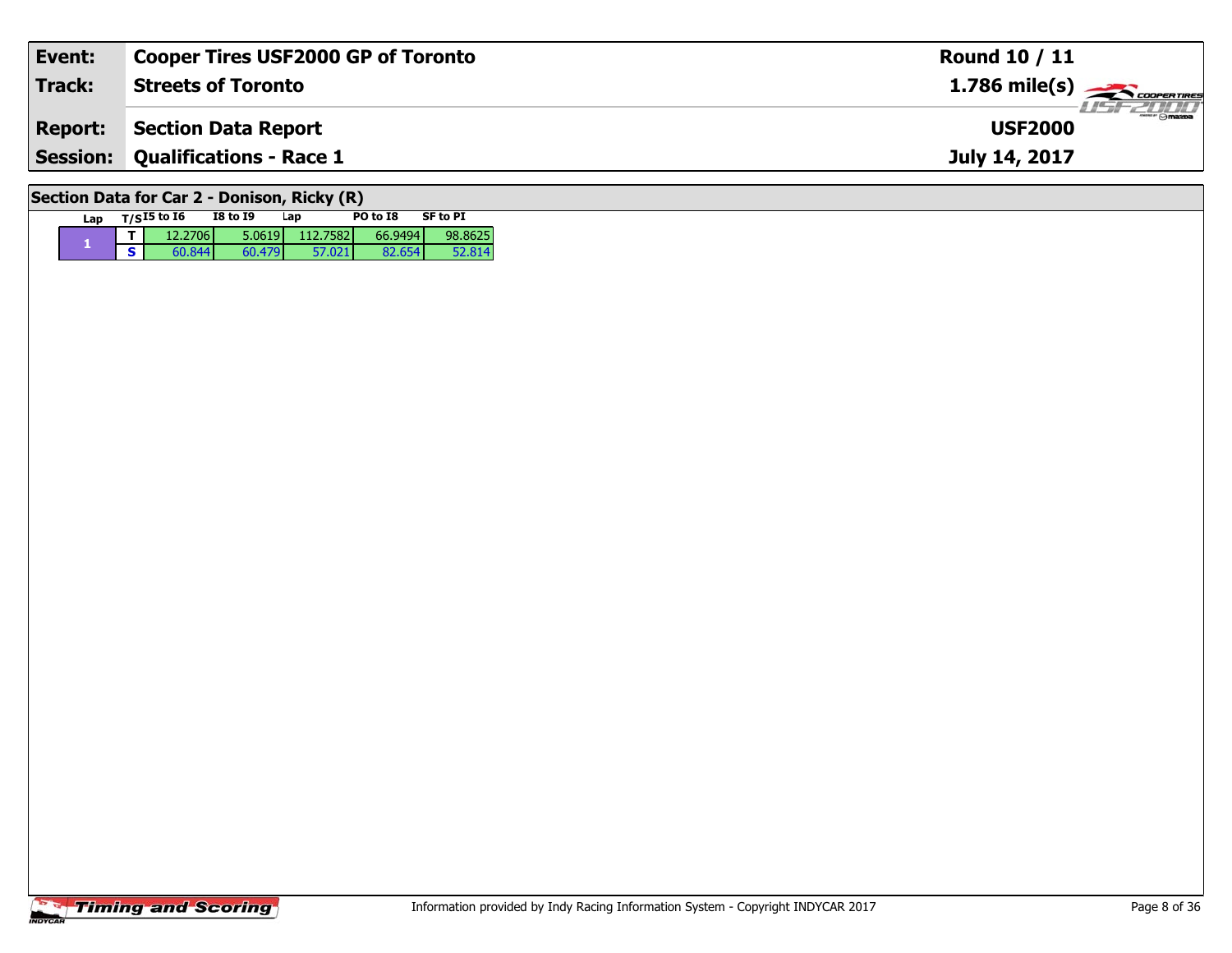|                                                                                                                                                                                                                                                                             | Event:                            |                   | <b>Cooper Tires USF2000 GP of Toronto</b>                    |                   |                  |                  |                    |                   |                  |                  |                  |                  | <b>Round 10 / 11</b> |                  |                                        |                   |                                               |
|-----------------------------------------------------------------------------------------------------------------------------------------------------------------------------------------------------------------------------------------------------------------------------|-----------------------------------|-------------------|--------------------------------------------------------------|-------------------|------------------|------------------|--------------------|-------------------|------------------|------------------|------------------|------------------|----------------------|------------------|----------------------------------------|-------------------|-----------------------------------------------|
|                                                                                                                                                                                                                                                                             | Track:                            |                   | <b>Streets of Toronto</b>                                    |                   |                  |                  |                    |                   |                  |                  |                  |                  |                      |                  |                                        |                   | $\frac{1.786 \text{ mile(s)}}{1.157 - 21111}$ |
|                                                                                                                                                                                                                                                                             | <b>Report:</b><br><b>Session:</b> |                   | <b>Section Data Report</b><br><b>Qualifications - Race 1</b> |                   |                  |                  |                    |                   |                  |                  |                  |                  |                      |                  | <b>USF2000</b><br><b>July 14, 2017</b> |                   |                                               |
| Section Data for Car 21 - VeeKay, Rinus (R)<br>$T/S$ SF to I1<br><b>I1 to I2</b><br>I2 to I3A<br>I3A to I3<br><b>I3 to 14</b><br><b>I4 to I5</b><br>I8 to I9A<br>I9A to I9<br><b>I9 to I10</b><br>I5 to I6A<br>I6A to I6<br><b>16 to 17</b><br><b>I7 to I8</b><br>I10 to SF |                                   |                   |                                                              |                   |                  |                  |                    |                   |                  |                  |                  |                  |                      |                  |                                        |                   |                                               |
|                                                                                                                                                                                                                                                                             | Lap                               |                   |                                                              |                   |                  |                  |                    |                   |                  |                  |                  |                  |                      |                  |                                        |                   | <b>I2 to I3</b>                               |
|                                                                                                                                                                                                                                                                             | 1                                 | т<br>$\mathbf{s}$ | 0.7182<br>111.548                                            | 2.7415<br>107.564 | 4.8529<br>63.224 | 6.3598<br>96.487 | 10.0777<br>127.870 | 10.1287<br>66.844 | 5.7996<br>64.660 | 4.9975<br>74.355 | 9.1913<br>88.720 | 3.0045<br>78.292 | 2.7657<br>58.920     | 2.3911<br>59.881 | 8.8832<br>66.238                       | 4.7429<br>100.198 | 11.2127<br>82.090                             |
|                                                                                                                                                                                                                                                                             |                                   | т                 | 0.7088                                                       | 2.8364            | 5.1617           | 6.3082           | 9.9896             | 9.9593            | 5.8603           | 4.9956           | 9.1456           | 3.0817           | 2.6490               | 2.3051           | 8.4998                                 | 4.6511            | 11.4699                                       |
|                                                                                                                                                                                                                                                                             | 2                                 | $\mathbf{s}$      | 113.027                                                      | 103.965           | 59.441           | 97.276           | 128.998            | 67.981            | 63.990           | 74.384           | 89.164           | 76.330           | 61.515               | 62.115           | 69.226                                 | 102.175           | 80.250                                        |
|                                                                                                                                                                                                                                                                             |                                   | T                 | 0.7029                                                       | 2.7375            | 5.2450           | 7.8797           | 10.8953            | 10.0695           | 5.6755           | 4.9087           | 9.1363           | 2.9508           | 2.6323               | 2.2801           | 8.2993                                 | 4.6018            | 13.1247                                       |
|                                                                                                                                                                                                                                                                             | 3                                 | $\mathbf{s}$      | 113.976                                                      | 107.721           | 58.497           | 77.876           | 118.275            | 67.237            | 66.073           | 75.700           | 89.254           | 79.716           | 61.906               | 62.796           | 70.899                                 | 103.270           | 70.131                                        |
|                                                                                                                                                                                                                                                                             | 4                                 | т                 | 0.7086                                                       | 2.6659            | 4.7354           | 6.3732           | 10.0248            | 9.7783            | 5.7576           | 4.8602           | 8.9868           | 2.8437           | 2.5828               | 2.2443           | 8.3184                                 | 4.6102            | 11.1086                                       |
|                                                                                                                                                                                                                                                                             |                                   | S                 | 113.059                                                      | 110.614           | 64.792           | 96.284           | 128.545            | 69.240            | 65.131           | 76.456           | 90.739           | 82.719           | 63.092               | 63.798           | 70.736                                 | 103.082           | 82.860                                        |
|                                                                                                                                                                                                                                                                             | 5.                                | т                 | 0.7063                                                       | 2.6239            | 4.6561           | 6.2947           | 9.9443             | 9.6455            | 5.7020           | 4.8309           | 8.9175           | 2.9346           | 2.5962               | 2.2795           | 8.1999                                 | 4.5943            | 10.9508                                       |
|                                                                                                                                                                                                                                                                             |                                   | $\mathbf{s}$      | 113.427                                                      | 112.385           | 65.896           | 97.485           | 129.585            | 70.193            | 65.766           | 76.920           | 91.444           | 80.157           | 62.767               | 62.813           | 71.758                                 | 103.438           | 84.054                                        |
|                                                                                                                                                                                                                                                                             | 6                                 | т                 | 0.7102                                                       | 3.1956            | 5.8935           | 7.9284           | 10.6887            | 9.9278            | 5.6578           | 4.8019           | 9.1345           | 2.9187           | 2.6702               | 2.2906           | 8.2674                                 | 4.5900            | 13.8219                                       |
|                                                                                                                                                                                                                                                                             |                                   | $\mathbf{s}$      | 112.804                                                      | 92.279            | 52.060           | 77.397           | 120.561            | 68.197            | 66.280           | 77.384           | 89.272           | 80.593           | 61.027               | 62.508           | 71.172                                 | 103.535           | 66.594                                        |
|                                                                                                                                                                                                                                                                             | $\overline{\mathbf{z}}$           | т                 | 0.7096                                                       | 2.6204            | 4.6704           | 6.3026           | 10.0193            | 9.7562            | 5.6700           | 4.8211           | 8.9165           | 2.8640           | 2.6207               | 2.2525           | 8.2451                                 | 4.6036            | 10.9730                                       |
|                                                                                                                                                                                                                                                                             |                                   | $\mathbf{s}$<br>т | 112.900<br>0.7093                                            | 112.535<br>2.6523 | 65.694<br>4.6583 | 97.362<br>6.2865 | 128.615<br>9.9916  | 69.396<br>9.6718  | 66.138<br>5.5573 | 77.076<br>4.7905 | 91.455<br>9.0176 | 82.132<br>2.8750 | 62.180<br>2.5542     | 63.566<br>2.2259 | 71.365<br>8.1788                       | 103.229<br>4.5903 | 83.884<br>10.9448                             |
|                                                                                                                                                                                                                                                                             | 8                                 | S                 | 112.947                                                      | 111.181           | 65.865           | 97.612           | 128.972            | 70.002            | 67.479           | 77.568           | 90.429           | 81.818           | 63.799               | 64.325           | 71.943                                 | 103.529           | 84.100                                        |
|                                                                                                                                                                                                                                                                             |                                   | т                 | 0.7074                                                       | 2.5861            | 4.5737           | 6.2519           | 9.9382             | 9.6480            | 5.4951           | 4.7714           | 8.9140           | 2.8688           | 2.5645               | 2.1830           | 8.1561                                 | 4.5814            | 10.8256                                       |
|                                                                                                                                                                                                                                                                             | 9                                 | $\mathbf{s}$      | 113.251                                                      | 114.027           | 67.083           | 98.152           | 129.665            | 70.175            | 68.243           | 77.879           | 91.480           | 81.995           | 63.542               | 65.589           | 72.143                                 | 103.730           | 85.026                                        |
|                                                                                                                                                                                                                                                                             |                                   | т                 | 0.7043                                                       | 2.5645            | 4.5044           | 6.2785           | 9.9064             | 9.6221            | 5.5721           | 4.7655           | 8.9418           | 2.8969           | 2.5419               | 2.1938           | 8.1460                                 | 4.5716            | 10.7829                                       |
|                                                                                                                                                                                                                                                                             | 10                                | $\mathbf{s}$      | 113.749                                                      | 114.988           | 68.115           | 97.736           | 130.081            | 70.364            | 67.300           | 77.975           | 91.196           | 81.200           | 64.107               | 65.267           | 72.233                                 | 103.952           | 85.362                                        |
|                                                                                                                                                                                                                                                                             |                                   | $\mathbf{T}$      | 0.7049                                                       | 2.5841            | 4.5402           | 6.2543           | 9.9020             | 9.5998            | 5.4702           | 4.7920           | 8.8593           | 2.8551           | 2.5183               | 2.1921           | 8.0787                                 | 4.5856            | 10.7945                                       |
|                                                                                                                                                                                                                                                                             | 11                                | $\mathbf{s}$      | 113.652                                                      | 114.116           | 67.578           | 98.114           | 130.139            | 70.527            | 68.553           | 77.544           | 92.045           | 82.388           | 64.708               | 65.317           | 72.835                                 | 103.635           | 85.271                                        |
|                                                                                                                                                                                                                                                                             | 12                                | т                 | 0.7011                                                       | 2.5516            | 4.5140           | 6.2503           | 10.2214            | 12.2589           | 8.107            | 7.3193           | 16.5893          | 4.085            | 2.5476               | 2.1973           | 8.0379                                 | 4.5454            | 10.7643                                       |
|                                                                                                                                                                                                                                                                             |                                   | S                 | 114.268                                                      | 115.569           | 67.970           | 98.177           | 126.072            | 55.229            | 46.25            | 50.769           | 49.155           | 57.57            | 63.964               | 65.163           | 73.204                                 | 104.551           | 85.510                                        |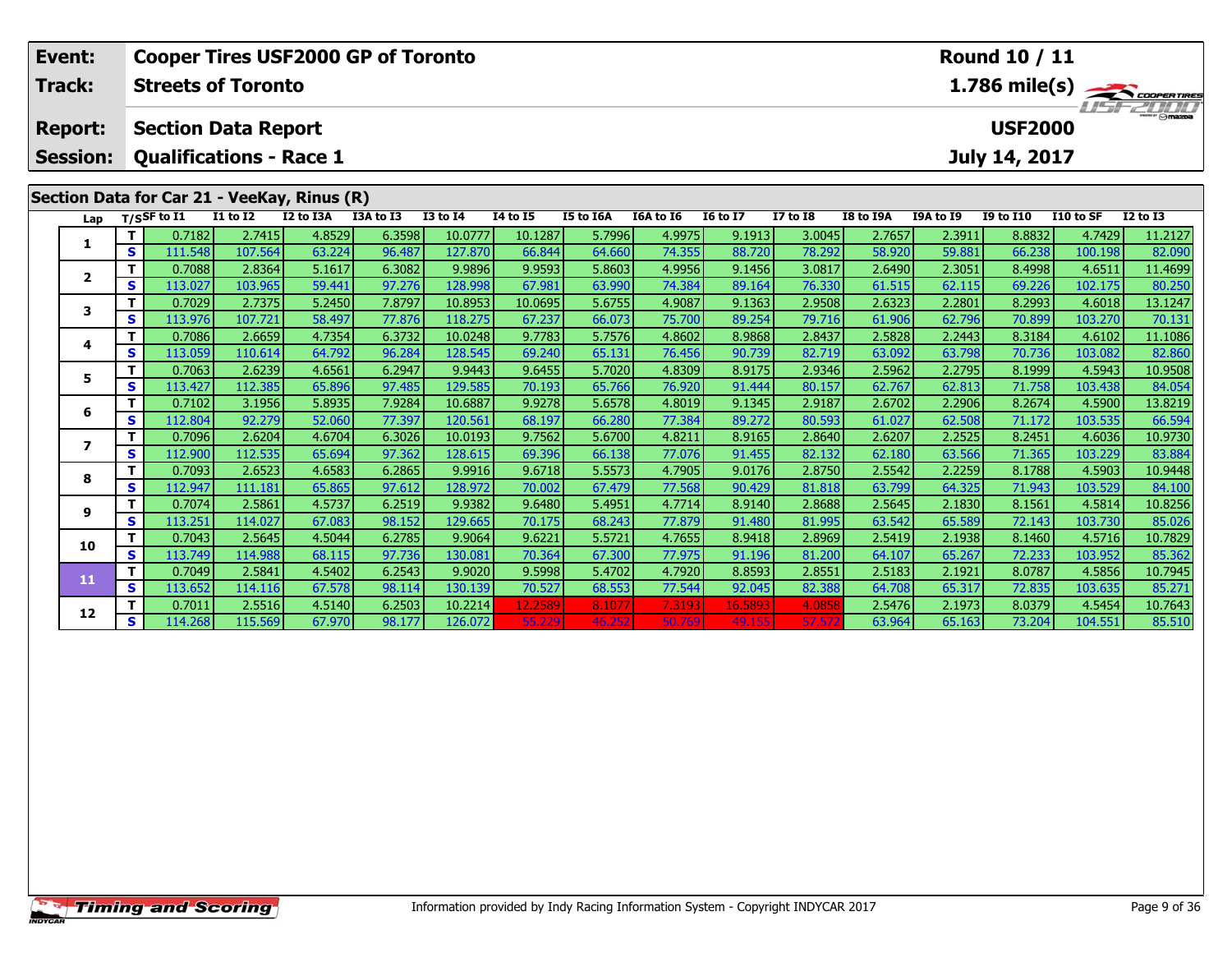| Event:                                    | <b>Cooper Tires USF2000 GP of Toronto</b> | <b>Round 10 / 11</b>                                      |  |  |  |  |  |  |  |  |
|-------------------------------------------|-------------------------------------------|-----------------------------------------------------------|--|--|--|--|--|--|--|--|
| Track:                                    | <b>Streets of Toronto</b>                 | $1.786$ mile(s) $\overbrace{\hspace{2.5cm}}$ coorer TIRES |  |  |  |  |  |  |  |  |
| <b>Report:</b>                            | Section Data Report                       | <b>USF2000</b>                                            |  |  |  |  |  |  |  |  |
|                                           | <b>Session: Qualifications - Race 1</b>   | July 14, 2017                                             |  |  |  |  |  |  |  |  |
| $Socion Data for Car21 - Vaakay Dinus(D)$ |                                           |                                                           |  |  |  |  |  |  |  |  |

## **Section Data for Car 21 - VeeKay, Rinus (R)**

| Lap            |   | $T/SI5$ to $I6$ | <b>I8 to 19</b> | Lap     | PO to I8 | <b>SF to PI</b> |
|----------------|---|-----------------|-----------------|---------|----------|-----------------|
| 1              | т | 10.7971         | 5.1568          | 76.6546 | 73.4467  |                 |
|                | S | 69.147          | 59.366          | 83.878  | 75.342   |                 |
| $\overline{2}$ | т | 10.8559         | 4.9541          | 76.1522 |          |                 |
|                | S | 68.773          | 61.795          | 84.431  |          |                 |
| 3              | т | 10.5842         | 4.9124          | 78.0147 |          |                 |
|                | S | 70.538          | 62.319          | 82.415  |          |                 |
| 4              | т | 10.6178         | 4.8271          | 74.4902 |          |                 |
|                | S | 70.315          | 63.420          | 86.315  |          |                 |
| 5              | т | 10.5329         | 4.8757          | 73.9257 |          |                 |
|                | S | 70.882          | 62.788          | 86.974  |          |                 |
| 6              | т | 10.4597         | 4.9608          | 78.6753 |          |                 |
|                | S | 71.378          | 61.711          | 81.723  |          |                 |
| 7              | т | 10.4911         | 4.8732          | 74.0720 |          |                 |
|                | S | 71.164          | 62.820          | 86.802  |          |                 |
| 8              | т | 10.3478         | 4.7801          | 73.7594 |          |                 |
|                | S | 72.150          | 64.044          | 87.170  |          |                 |
| $\mathbf{9}$   | т | 10.2665         | 4.7475          | 73.2396 |          |                 |
|                | S | 72.721          | 64.484          | 87.789  |          |                 |
| 10             | т | 10.3376         | 4.7357          | 73.2098 |          |                 |
|                | S | 72.221          | 64.644          | 87.824  |          |                 |
| 11             | т | 10.2622         | 4.7104          | 72.9366 |          |                 |
|                | S | 72.752          | 64.992          | 88.153  |          |                 |
| 12             | т | 15.4270         | 4.7449          | 89.9276 |          | 78.5821         |
|                | S | 48.395          | 64.519          | 71.498  |          | 66.445          |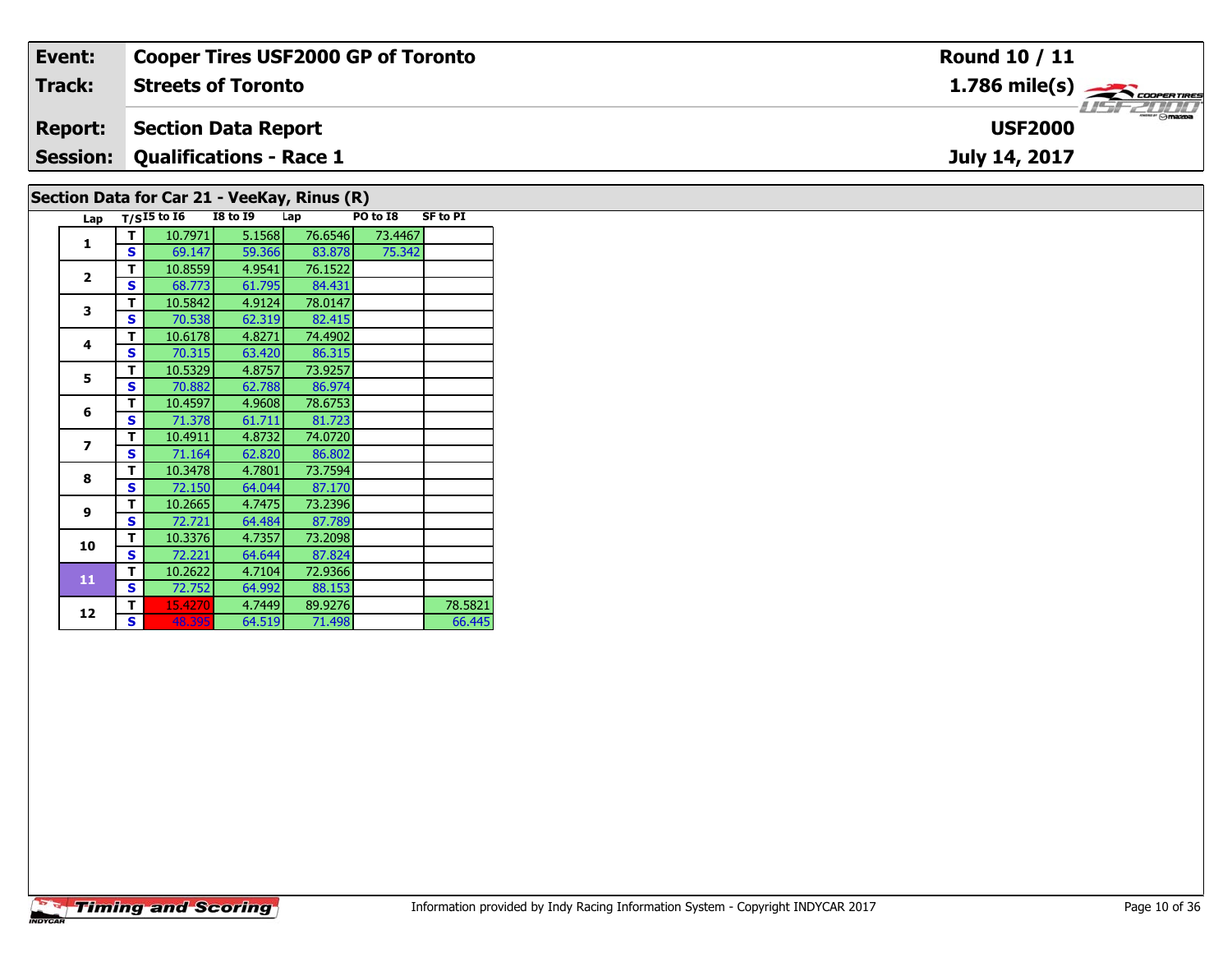| Event:                                                                                                                                          |                   | <b>Cooper Tires USF2000 GP of Toronto</b> |                   |                  |                  |                   |                  |                  |                  |                  |                  |                  | Round 10 / 11    |                                 |                   |                                 |  |
|-------------------------------------------------------------------------------------------------------------------------------------------------|-------------------|-------------------------------------------|-------------------|------------------|------------------|-------------------|------------------|------------------|------------------|------------------|------------------|------------------|------------------|---------------------------------|-------------------|---------------------------------|--|
| Track:                                                                                                                                          |                   | <b>Streets of Toronto</b>                 |                   |                  |                  |                   |                  |                  |                  |                  |                  |                  |                  |                                 |                   | $1.786 \text{ mile(s)}$         |  |
| <b>Section Data Report</b><br><b>Report:</b><br><b>Qualifications - Race 1</b><br><b>Session:</b><br>Section Data for Car 22 - Ming, Calvin (R) |                   |                                           |                   |                  |                  |                   |                  |                  |                  |                  |                  |                  |                  | <b>USF2000</b><br>July 14, 2017 |                   | $\frac{2}{\sqrt{2}}$ or mazzo a |  |
| Lap                                                                                                                                             |                   | $T/S$ SF to I1                            | <b>I1 to I2</b>   | I2 to I3A        | I3A to I3        | <b>I3 to I4</b>   | <b>I4 to I5</b>  | I5 to I6A        | I6A to I6        | <b>I6 to I7</b>  | <b>I7 to I8</b>  | <b>I8 to I9A</b> | I9A to I9        | <b>I9 to I10</b>                | I10 to SF         | <b>I2 to I3</b>                 |  |
|                                                                                                                                                 | т                 | 0.7200                                    | 2.6265            | 4.8837           | 6.4064           | 10.0951           | 9.8245           | 5.7404           | 5.0633           | 8.9812           | 3.0831           | 2.6992           | 2.4413           | 8.6778                          | 4.7248            | 11.2901                         |  |
| 1                                                                                                                                               | $\mathbf{s}$      | 111.269                                   | 112.274           | 62.825           | 95.785           | 127.650           | 68.914           | 65.326           | 73.389           | 90.796           | 76.296           | 60.371           | 58.650           | 67.806                          | 100.581           | 81.528                          |  |
| $\overline{2}$                                                                                                                                  | т                 | 0.7124                                    | 2.6524            | 5.1664           | 6.3889           | 10.0559           | 9.9136           | 5.6824           | 4.9801           | 9.0383           | 2.9666           | 2.6753           | 2.3570           | 8.4926                          | 4.6647            | 11.5553                         |  |
|                                                                                                                                                 | $\mathbf{s}$      | 112.456                                   | 111.177           | 59.387           | 96.047           | 128.147           | 68.295           | 65.993           | 74.615           | 90.222           | 79.292           | 60.911           | 60.747           | 69.285                          | 101.877           | 79.656                          |  |
| 3                                                                                                                                               | T                 | 0.7122                                    | 2.6012            | 4.7342           | 6.2867           | 9.9619            | 9.6949           | 5.6425           | 4.9788           | 8.9438           | 2.9372           | 2.5795           | 2.3636           | 8.4315                          | 4.6310            | 11.0209                         |  |
|                                                                                                                                                 | $\mathbf{s}$      | 112.488                                   | 113.366           | 64.809           | 97.609           | 129.356           | 69.835           | 66.460           | 74.635           | 91.175           | 80.086           | 63.173           | 60.578           | 69.787                          | 102.619           | 83.519                          |  |
| 4                                                                                                                                               | T                 | 0.7067                                    | 2.6985            | 4.6897           | 6.4905           | 10.5326           | 10.1005          | 5.8288           | 4.9980           | 8.8723           | 3.0599           | 2.6096           | 2.3598           | 8.3795                          | 4.6214            | 11.1802                         |  |
|                                                                                                                                                 | S                 | 113.363                                   | 109.278           | 65.424           | 94.544           | 122.347           | 67.031           | 64.336           | 74.348           | 91.910           | 76.874           | 62.444           | 60.675           | 70.220                          | 102.832           | 82.329                          |  |
| 5                                                                                                                                               | т                 | 0.7089                                    | 2.5659            | 4.7207           | 6.4324           | 10.0329           | 9.5115           | 5.5955           | 5.0235           | 8.9431           | 3.0496           | 2.6210           | 2.3740           | 8.3628                          | 4.6164            | 11.1531                         |  |
|                                                                                                                                                 | $\mathbf{s}$<br>т | 113.011<br>0.7079                         | 114.925           | 64.994<br>4.6983 | 95.398<br>6.3732 | 128.441<br>9.9793 | 71.182           | 67.018<br>5.5613 | 73.971<br>4.9092 | 91.183<br>8.7951 | 77.134           | 62.173<br>2.6615 | 60.312<br>2.4033 | 70.360<br>8.2213                | 102.943<br>4.6044 | 82.529                          |  |
| 6                                                                                                                                               | $\mathbf{s}$      | 113.171                                   | 2.5395<br>116.120 | 65.304           | 96.284           | 129.131           | 9.5443<br>70.937 | 67.430           | 75.693           | 92.717           | 3.0157<br>78.001 | 61.227           | 59.577           | 71.571                          | 103.212           | 11.0715<br>83.137               |  |
|                                                                                                                                                 | т                 | 0.7040                                    | 2.5674            | 4.6803           | 6.2517           | 9.8877            | 9.5674           | 5.7247           | 5.8833           | 9.7615           | 3.0502           | 2.5713           | 2.4247           | 8.2558                          | 4.5839            | 10.9320                         |  |
| $\overline{\mathbf{z}}$                                                                                                                         | S                 | 113.798                                   | 114.858           | 65.555           | 98.155           | 130.327           | 70.766           | 65.506           | 63.160           | 83.538           | 77.119           | 63.374           | 59.051           | 71.272                          | 103.673           | 84.198                          |  |
|                                                                                                                                                 | $\mathbf{T}$      | 0.7087                                    | 2.5551            | 4.6792           | 6.2712           | 9.9436            | 9.5788           | 5.6084           | 4.8688           | 8.6989           | 3.1852           | 2.6328           | 2.3576           | 8.1968                          | 4.5928            | 10.9504                         |  |
| 8                                                                                                                                               | $\mathbf{s}$      | 113.043                                   | 115.411           | 65.571           | 97.850           | 129.595           | 70.682           | 66.864           | 76.321           | 93.742           | 73.850           | 61.894           | 60.732           | 71.785                          | 103.472           | 84.057                          |  |
| 9                                                                                                                                               | T                 | 0.7081                                    | 2.5269            | 4.6572           | 6.3009           | 9.9512            | 9.8341           | 5.7906           | 4.9574           | 8.8835           | 2.9919           | 2.6797           | 2.4263           | 8.1984                          | 4.6286            | 10.9581                         |  |
|                                                                                                                                                 | $\mathbf{s}$      | 113.139                                   | 116.699           | 65.880           | 97.389           | 129.496           | 68.847           | 64.760           | 74.957           | 91.794           | 78.621           | 60.811           | 59.012           | 71.771                          | 102.672           | 83.998                          |  |
| 10                                                                                                                                              | T.                | 0.7076                                    | 2.5420            | 4.6618           | 6.2964           | 9.9404            | 9.5263           | 5.8352           | 4.9023           | 8.8010           | 3.1216           | 2.6435           | 2.3413           | 8.1589                          | 4.5966            | 10.9582                         |  |
|                                                                                                                                                 | S                 | 113.219                                   | 116.006           | 65.815           | 97.458           | 129.636           | 71.071           | 64.265           | 75.799           | 92.655           | 75.355           | 61.643           | 61.155           | 72.119                          | 103.387           | 83.997                          |  |
| 11                                                                                                                                              | т                 | 0.7007                                    | 2.5549            | 4.5792           | 6.3646           | 9.9500            | 9.4927           | 5.5420           | 4.8516           | 8.6783           | 3.7691           | 2.6559           | 2.3400           | 8.1132                          | 4.5625            | 10.9438                         |  |
|                                                                                                                                                 | $\mathbf{s}$      | 114.334                                   | 115.420           | 67.003           | 96.414           | 129.511           | 71.323           | 67.665           | 76.591           | 93.965           | 62.409           | 61.356           | 61.189           | 72.525                          | 104.159           | 84.107                          |  |
| 12                                                                                                                                              | T                 | 0.7055                                    | 2.6010            | 4.7208           | 6.4122           | 11.5614           | 11.9130          | 9.0008           | 7.2092           | 15.4509          | 3.864            | 2.7735           | 2.3830           | 8.2419                          | 4.5884            | 11.1330                         |  |
|                                                                                                                                                 | S                 | 113.556                                   | 113.374           | 64.993           | 95.698           | 111.460           | 56.832           | 41.663           | 51.544           | 52.777           | 60.87            | 58.754           | 60.085           | 71.392                          | 103.571           | 82.678                          |  |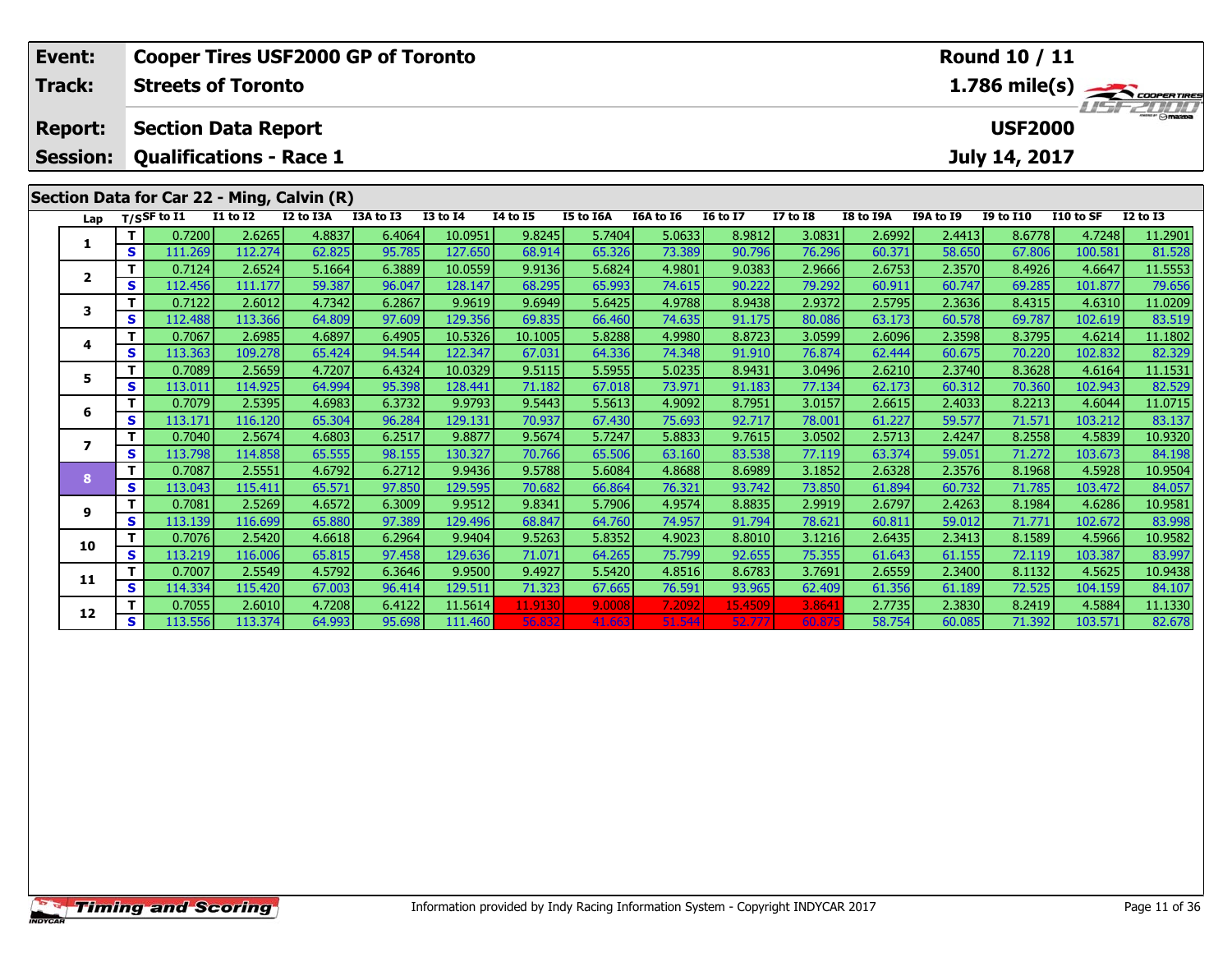| Event:                                     | <b>Cooper Tires USF2000 GP of Toronto</b> | <b>Round 10 / 11</b>                                      |  |  |  |  |  |  |  |  |
|--------------------------------------------|-------------------------------------------|-----------------------------------------------------------|--|--|--|--|--|--|--|--|
| Track:                                     | <b>Streets of Toronto</b>                 | $1.786$ mile(s) $\overbrace{\hspace{2.5cm}}$ coorer TIRES |  |  |  |  |  |  |  |  |
| <b>Report:</b>                             | Section Data Report                       | <b>USF2000</b>                                            |  |  |  |  |  |  |  |  |
|                                            | <b>Session: Qualifications - Race 1</b>   | July 14, 2017                                             |  |  |  |  |  |  |  |  |
| Section Data for Car 22 - Ming, Calvin (R) |                                           |                                                           |  |  |  |  |  |  |  |  |

| CCCIVII DUCU IVI CUI ZZ<br>ring, varm (K) |   |                 |                 |         |          |                 |  |  |  |  |  |  |  |
|-------------------------------------------|---|-----------------|-----------------|---------|----------|-----------------|--|--|--|--|--|--|--|
| Lap                                       |   | $T/SI5$ to $I6$ | <b>I8 to 19</b> | Lap     | PO to I8 | <b>SF to PI</b> |  |  |  |  |  |  |  |
| $\mathbf{1}$                              | т | 10.8037         | 5.1405          | 75.9673 | 69.9085  |                 |  |  |  |  |  |  |  |
|                                           | S | 69.105          | 59.554          | 84.636  | 79.155   |                 |  |  |  |  |  |  |  |
| $\overline{2}$                            | T | 10.6625         | 5.0323          | 75.7466 |          |                 |  |  |  |  |  |  |  |
|                                           | S | 70.020          | 60.834          | 84.883  |          |                 |  |  |  |  |  |  |  |
| 3                                         | T | 10.6213         | 4.9431          | 74.4990 |          |                 |  |  |  |  |  |  |  |
|                                           | S | 70.292          | 61.932          | 86.305  |          |                 |  |  |  |  |  |  |  |
| $\overline{\mathbf{4}}$                   | T | 10.8268         | 4.9694          | 75.9478 |          |                 |  |  |  |  |  |  |  |
|                                           | S | 68.958          | 61.604          | 84.658  |          |                 |  |  |  |  |  |  |  |
| 5                                         | т | 10.6190         | 4.9950          | 74.5582 |          |                 |  |  |  |  |  |  |  |
|                                           | S | 70.307          | 61.289          | 86.236  |          |                 |  |  |  |  |  |  |  |
| 6                                         | т | 10.4705         | 5.0648          | 74.0143 |          |                 |  |  |  |  |  |  |  |
|                                           | S | 71.304          | 60.444          | 86.870  |          |                 |  |  |  |  |  |  |  |
| 7                                         | т | 11.6080         | 4.9960          | 75.9139 |          |                 |  |  |  |  |  |  |  |
|                                           | S | 64.317          | 61.276          | 84.696  |          |                 |  |  |  |  |  |  |  |
| 8                                         | T | 10.4772         | 4.9904          | 73.8779 |          |                 |  |  |  |  |  |  |  |
|                                           | S | 71.259          | 61.345          | 87.030  |          |                 |  |  |  |  |  |  |  |
| 9                                         | т | 10.7480         | 5.1060          | 74.5348 |          |                 |  |  |  |  |  |  |  |
|                                           | S | 69.463          | 59.956          | 86.263  |          |                 |  |  |  |  |  |  |  |
| 10                                        | T | 10.7375         | 4.9848          | 74.0749 |          |                 |  |  |  |  |  |  |  |
|                                           | S | 69.531          | 61.414          | 86.799  |          |                 |  |  |  |  |  |  |  |
| 11                                        | T | 10.3936         | 4.9959          | 74.1547 |          |                 |  |  |  |  |  |  |  |
|                                           | S | 71.832          | 61.278          | 86.705  |          |                 |  |  |  |  |  |  |  |
| 12                                        | T | 16.2100         | 5.1565          | 91.4257 |          | 78.4413         |  |  |  |  |  |  |  |
|                                           | S | 46.057          | 59.369          | 70.326  |          | 66.564          |  |  |  |  |  |  |  |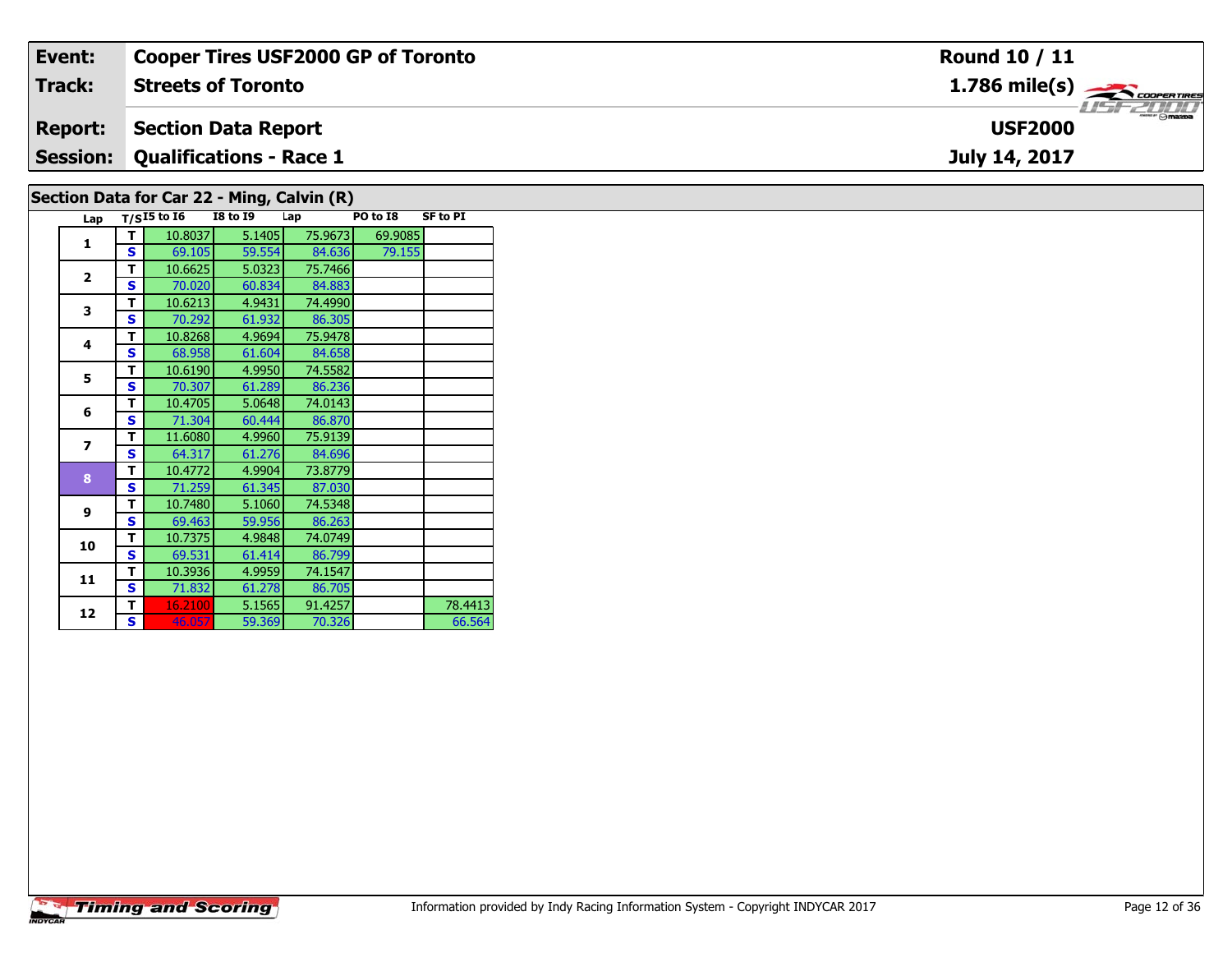| Event:          | <b>Cooper Tires USF2000 GP of Toronto</b>                                                                                                             | <b>Round 10 / 11</b>                                                                                 |  |  |  |  |  |  |  |  |  |  |  |
|-----------------|-------------------------------------------------------------------------------------------------------------------------------------------------------|------------------------------------------------------------------------------------------------------|--|--|--|--|--|--|--|--|--|--|--|
| Track:          | <b>Streets of Toronto</b>                                                                                                                             | $1.786$ mile(s) $\rightarrow$ COOPER TIRES<br><b>USF 2000</b>                                        |  |  |  |  |  |  |  |  |  |  |  |
| <b>Report:</b>  | <b>Section Data Report</b><br><b>USF2000</b>                                                                                                          |                                                                                                      |  |  |  |  |  |  |  |  |  |  |  |
| <b>Session:</b> | <b>Qualifications - Race 1</b>                                                                                                                        | July 14, 2017                                                                                        |  |  |  |  |  |  |  |  |  |  |  |
|                 | Section Data for Car 23 - Kohl, Lucas                                                                                                                 |                                                                                                      |  |  |  |  |  |  |  |  |  |  |  |
| Lap             | I3A to I3<br><b>I3 to I4</b><br><b>I6A to I6</b><br>14 to 15<br>I5 to I6A<br><b>I6 to I7</b><br>$_{\rm T/SS}$ F to I1<br><b>I1 to I2</b><br>I2 to I3A | <b>I7 to I8</b><br><b>I9A to I9</b><br><b>I9 to I10</b><br>I10 to SF<br>I8 to I9A<br><b>I2 to I3</b> |  |  |  |  |  |  |  |  |  |  |  |
|                 | 63544<br>101251<br>10.0220 <b>1</b><br>5.80901<br>4 7866 L<br>91468<br>0.7244<br>49171<br>2 73971                                                     | 111410<br>3.28171<br>28486L<br>25721<br>8 8 8 1 1<br>4 7660                                          |  |  |  |  |  |  |  |  |  |  |  |

|  |   | 0.7244    | 2.7397               | 4.7866 | 6.3544 | 10.1251 | 10.0220 | 5.8090 | 4.9171 | 9.1468  | 3.2817 | 2.8486  | 2.5721 | 8.8811 | 4.7660   | 11.1410 |
|--|---|-----------|----------------------|--------|--------|---------|---------|--------|--------|---------|--------|---------|--------|--------|----------|---------|
|  |   | 110.593   | 107.635              | 64.099 | 96.569 | 127.271 | 67.556  | 64.555 | 75.571 | 89.152  | 71.678 | 57.205  | 55.667 | 66.254 | 99.712   | 82.619  |
|  |   | 0.7575    | 3.7176               | 6.0252 | 9.5976 | 15.6101 | 13.0306 | 5.8709 | 4.9770 | 9.1974  | 3.0086 | 2.7111  | 2.4801 | 8.6329 | 4.7156 l | 15.6228 |
|  | э | 105.761   | 79.322               | 50.922 | 63.936 | 82.551  | 51.958  | 63.874 | 74.662 | 88.661  | 78.185 | 60.106  | 57.732 | 68.159 | 100.778  | 58.917  |
|  |   | 0.7159    | 2.6332               | 4.7376 | 6.2474 | 10.0541 | 9.6608  | 5.6016 | 4.8398 | 9.0437  | 2.9555 | 2.6727  | 2.4387 | 8.3404 | 4.6519   | 10.9850 |
|  | Э | 111.906 l | 111.988 <sup>P</sup> | 64.762 | 98.223 | 128.170 | 70.082  | 66.945 | 76.778 | 90.168  | 79.590 | 60.970  | 58.712 | 70.549 | 102.158  | 83.792  |
|  |   | 0.7210    | 2.6128               | 4.6408 | 6.2969 | 10.0448 | 9.7847  | 5.6265 | 4.7479 | 12.1165 | 3.6814 | 2.6100  | 2.3899 | 8.3995 | 4.7230   | 10.9377 |
|  |   | 111.1151  | 12.862               | 66.113 | 97.451 | 128.289 | 69.194  | 66.649 | 78.264 | 67.301  | 63.896 | 62.4351 | 59.911 | 70.053 | 100.620  | 84.154  |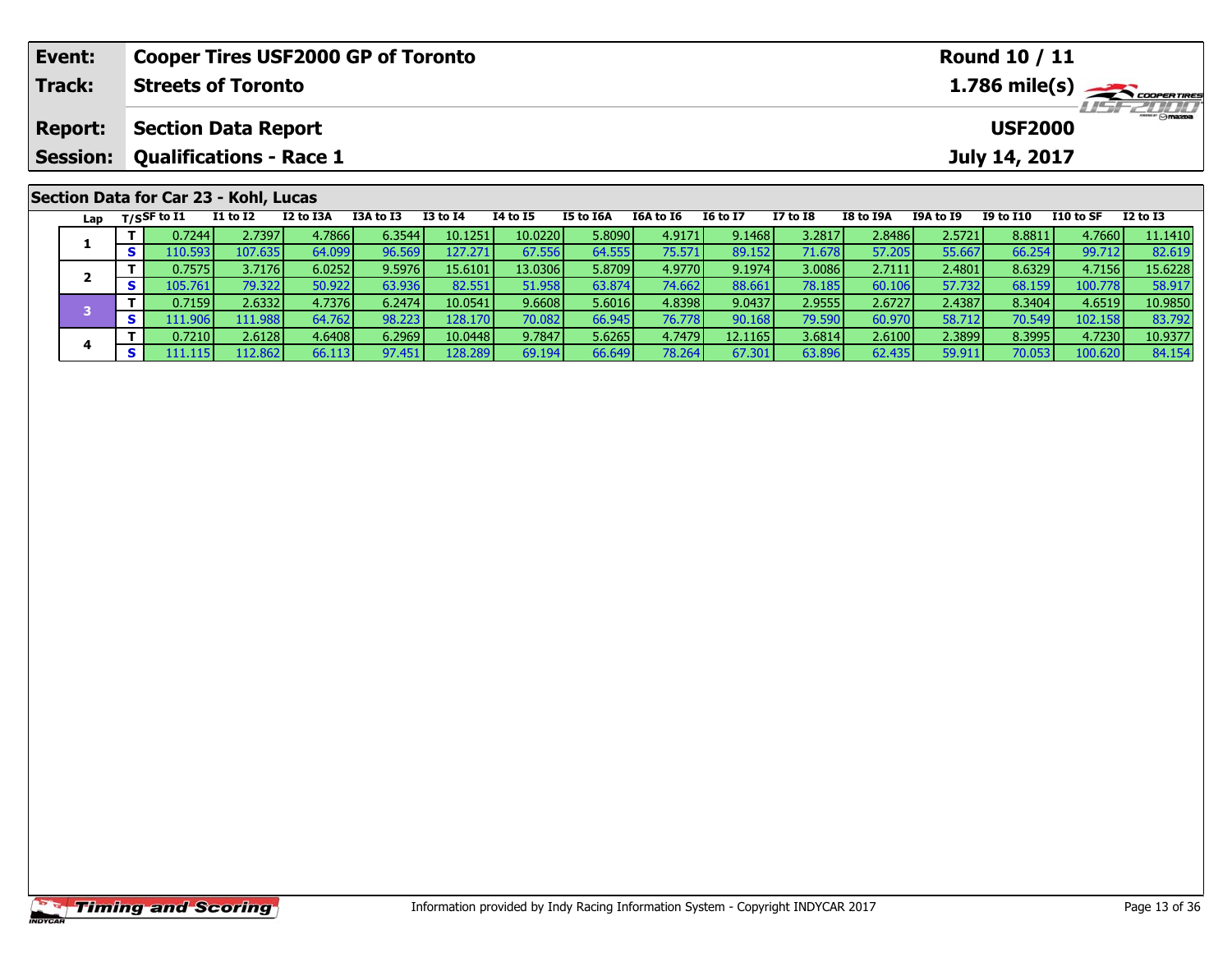| Event:                                | <b>Cooper Tires USF2000 GP of Toronto</b> | Round 10 / 11                                          |  |  |  |  |  |  |  |  |
|---------------------------------------|-------------------------------------------|--------------------------------------------------------|--|--|--|--|--|--|--|--|
| Track:                                | <b>Streets of Toronto</b>                 | $1.786$ mile(s) $\overbrace{\hspace{2cm}}$ COOPERTIRES |  |  |  |  |  |  |  |  |
| <b>Report:</b>                        | <b>Section Data Report</b>                | <b>USF2000</b>                                         |  |  |  |  |  |  |  |  |
|                                       | <b>Session: Qualifications - Race 1</b>   | July 14, 2017                                          |  |  |  |  |  |  |  |  |
| Section Data for Car 23 - Kohl, Lucas |                                           |                                                        |  |  |  |  |  |  |  |  |

| Lap                     |   | $T/SI5$ to $I6$ | <b>I8 to 19</b> | Lap     | PO to I8 | <b>SF to PI</b> |
|-------------------------|---|-----------------|-----------------|---------|----------|-----------------|
|                         |   | 10.7261         | 5.4207          | 76.9746 | 85.9394  |                 |
|                         | s | 69.605          | 56.475          | 83.529  | 64.390   |                 |
| $\overline{\mathbf{2}}$ |   | 10.8479         | 5.1912          | 90.3322 |          |                 |
|                         | S | 68.824          | 58.972          | 71.177  |          |                 |
| 3                       |   | 10.4414         | 5.1114          | 74.5933 |          |                 |
|                         | s | 71.503          | 59.893          | 86.195  |          |                 |
|                         |   | 10.3744         | 4.9999          | 78.3957 |          | 64.5707         |
| 4                       | S | 71.965          | 61.228          | 82.015  |          | 80.863          |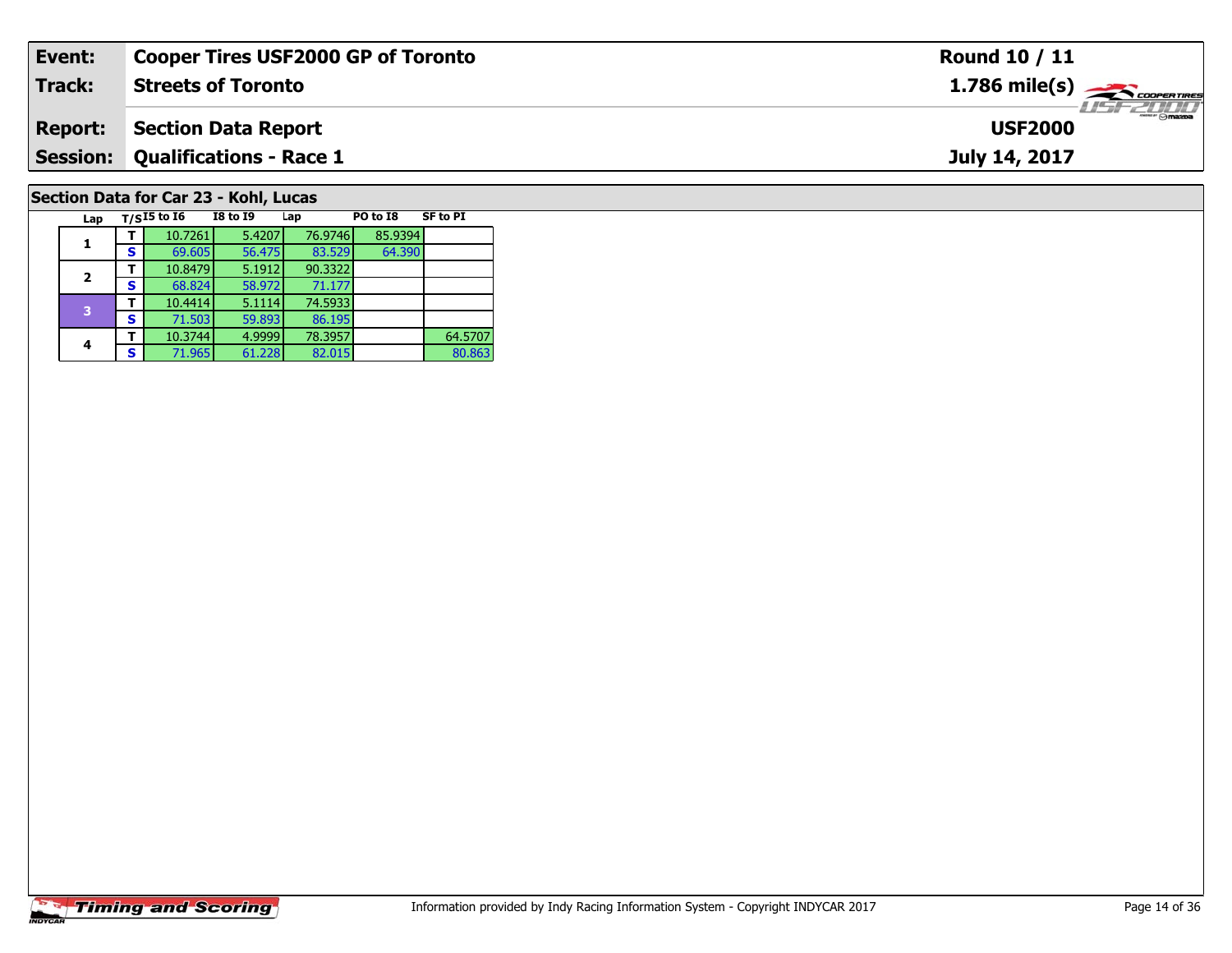| Event:                                     |              | <b>Cooper Tires USF2000 GP of Toronto</b>                    |                   |                  |                  |                   |                  |                  |                  |                  |                  |                                            |                  | <b>Round 10 / 11</b> |                   |                         |
|--------------------------------------------|--------------|--------------------------------------------------------------|-------------------|------------------|------------------|-------------------|------------------|------------------|------------------|------------------|------------------|--------------------------------------------|------------------|----------------------|-------------------|-------------------------|
| Track:                                     |              | <b>Streets of Toronto</b>                                    |                   |                  |                  |                   |                  |                  |                  |                  |                  |                                            |                  |                      |                   | $1.786 \text{ mile(s)}$ |
| <b>Report:</b><br><b>Session:</b>          |              | <b>Section Data Report</b><br><b>Qualifications - Race 1</b> |                   |                  |                  |                   |                  |                  |                  |                  |                  | 15FZUTU<br><b>USF2000</b><br>July 14, 2017 |                  |                      |                   |                         |
| Section Data for Car 3 - Askew, Oliver (R) |              |                                                              |                   |                  |                  |                   |                  |                  |                  |                  |                  |                                            |                  |                      |                   |                         |
| Lap                                        |              | T/SSF to I1                                                  | <b>I1 to I2</b>   | I2 to I3A        | I3A to I3        | <b>I3 to I4</b>   | 14 to 15         | I5 to I6A        | I6A to I6        | <b>16 to 17</b>  | <b>I7 to I8</b>  | I8 to I9A                                  | I9A to I9        | <b>I9 to I10</b>     | I10 to SF         | <b>I2 to I3</b>         |
| 1                                          | $\mathbf{T}$ | 0.7159                                                       | 2.7309            | 4.6709           | 6.2917           | 10.0790           | 9.9200           | 5.6060           | 4.8634           | 9.2517           | 2.8193           | 2.6628                                     | 2.3282           | 8.4981               | 4.6790            | 10.9626                 |
|                                            | $\mathbf{s}$ | 111.906                                                      | 107.981           | 65.687           | 97.531           | 127.854           | 68.251           | 66.893           | 76.406           | 88.141           | 83.435           | 61.197                                     | 61.499           | 69.240               | 101.566           | 83.963                  |
| $\overline{2}$                             | т            | 0.7150                                                       | 2.6292            | 4.6823           | 6.3309           | 10.0604           | 9.9477           | 5.6501           | 4.8622           | 9.2681           | 2.8068           | 2.5396                                     | 2.2863           | 8.5657               | 4.6705            | 11.0132                 |
|                                            | $\mathbf{s}$ | 112.047                                                      | 112.158           | 65.527           | 96.927           | 128.090           | 68.061           | 66.371           | 76.424           | 87.985           | 83.806           | 64.165                                     | 62.626           | 68.694               | 101.751           | 83.577                  |
| 3                                          | т            | 0.7096                                                       | 2.6047            | 4.6504           | 6.3127           | 10.0369           | 9.5059           | 5.6500           | 4.7529           | 9.2428           | 2.7928           | 2.5375                                     | 2.3123           | 8.2461               | 4.6135            | 10.9631                 |
|                                            | $\mathbf{s}$ | 112.900                                                      | 113.213           | 65.977           | 97.207           | 128.390           | 71.224           | 66.372           | 78.182           | 88.226           | 84.226           | 64.219                                     | 61.922           | 71.356               | 103.008           | 83.959                  |
| 4                                          | т            | 0.7136                                                       | 2.6521            | 4.5865           | 6.2629           | 10.0271           | 9.5349           | 5.5614           | 4.7747           | 9.0812           | 2.7732           | 2.5595                                     | 2.2793           | 8.2209               | 4.6615            | 10.8494                 |
|                                            | S            | 112.267                                                      | 111.190           | 66.896           | 97.980           | 128.515           | 71.007           | 67.429           | 77.825           | 89.796           | 84.822           | 63.667                                     | 62.818           | 71.575               | 101.947           | 84.839                  |
| 5                                          | т            | 0.7089                                                       | 2.5763            | 4.6137           | 6.2476           | 10.0048           | 9.5082           | 5.6069           | 4.7358           | 8.9782           | 2.7646           | 2.5183                                     | 2.2443           | 8.1763               | 4.6041            | 10.8613                 |
|                                            | S            | 113.011                                                      | 114.461           | 66.502           | 98.220           | 128.802           | 71.206           | 66.882           | 78.464           | 90.826           | 85.085           | 64.708                                     | 63.798           | 71.965               | 103.218           | 84.746                  |
| 6                                          | т            | 0.7256                                                       | 2.8344            | 5.1664           | 6.5579           | 10.0937           | 9.9130           | 5.7089           | 4.7513           | 9.0237           | 2.7771           | 2.5468                                     | 2.6108           | 9.4437               | 4.8381            | 11.7243                 |
|                                            | S            | 110.410                                                      | 104.038           | 59.387           | 93.572           | 127.667           | 68.299           | 65.687           | 78.208           | 90.368           | 84.702           | 63.984                                     | 54.842           | 62.307               | 98.226            | 78.508                  |
| $\overline{\mathbf{z}}$                    | T<br>S       | 0.7071<br>113.299                                            | 2.5916<br>113.785 | 4.5459<br>67.493 | 6.2258<br>98.563 | 9.9787<br>129.139 | 9.7036<br>69.773 | 5.5639<br>67.399 | 4.7174<br>78.770 | 8.9981<br>90.625 | 2.7984           | 2.5584<br>63.694                           | 2.2768<br>62.887 | 8.1810<br>71.924     | 4.5895<br>103.547 | 10.7717<br>85.451       |
|                                            | т            | 0.7050                                                       | 2.5755            | 4.5699           | 6.2649           | 9.9687            | 9.4649           | 5.4716           | 4.7827           | 9.1636           | 84.058<br>2.8643 | 2.5655                                     | 2.2761           | 8.0812               | 4.5541            | 10.8348                 |
| 8                                          | $\mathbf{s}$ | 113.636                                                      | 114.497           | 67.139           | 97.948           | 129.268           | 71.532           | 68.536           | 77.695           | 88.988           | 82.124           | 63.518                                     | 62.907           | 72.812               | 104.352           | 84.954                  |
|                                            |              | 0.7056                                                       | 2.5709            | 4.5442           | 6.1931           | 9.9342            | 9.5701           | 5.5605           | 4.7576           | 8.9857           | 2.7677           | 2.6785                                     | 2.2920           | 8.1083               | 4.5845            | 10.7373                 |
| 9                                          | S            | 113.540                                                      | 114.702           | 67.519           | 99.084           | 129.717           | 70.746           | 67.440           | 78.105           | 90.750           | 84.990           | 60.838                                     | 62.470           | 72.569               | 103.660           | 85.725                  |
|                                            | $\mathbf T$  | 0.7069                                                       | 2.5825            | 4.5475           | 6.2412           | 9.9442            | 9.4802           | 5.5192           | 4.7200           | 8.8556           | 2.7542           | 2.5310                                     | 2.2347           | 8.1756               | 4.5925            | 10.7887                 |
| 10                                         | <b>S</b>     | 113.331                                                      | 114.186           | 67.470           | 98.320           | 129.587           | 71.417           | 67.945           | 78.727           | 92.083           | 85.407           | 64.383                                     | 64.072           | 71.971               | 103.479           | 85.317                  |
|                                            | т            | 0.7036                                                       | 2.5638            | 4.6337           | 6.2506           | 9.9479            | 9.4259           | 5.4856           | 4.7557           | 18.5111          | 5.3298           | 2.5940                                     | 2.2826           | 8.0733               | 4.5613            | 10.8843                 |
| 11                                         | S            | 113.862                                                      | 115.019           | 66.215           | 98.172           | 129.539           | 71.828           | 68.361           | 78.136           | 44.052           | 44.134           | 62.820                                     | 62.728           | 72.883               | 104.187           | 84.567                  |
|                                            |              |                                                              |                   |                  |                  |                   |                  |                  |                  |                  |                  |                                            |                  |                      |                   |                         |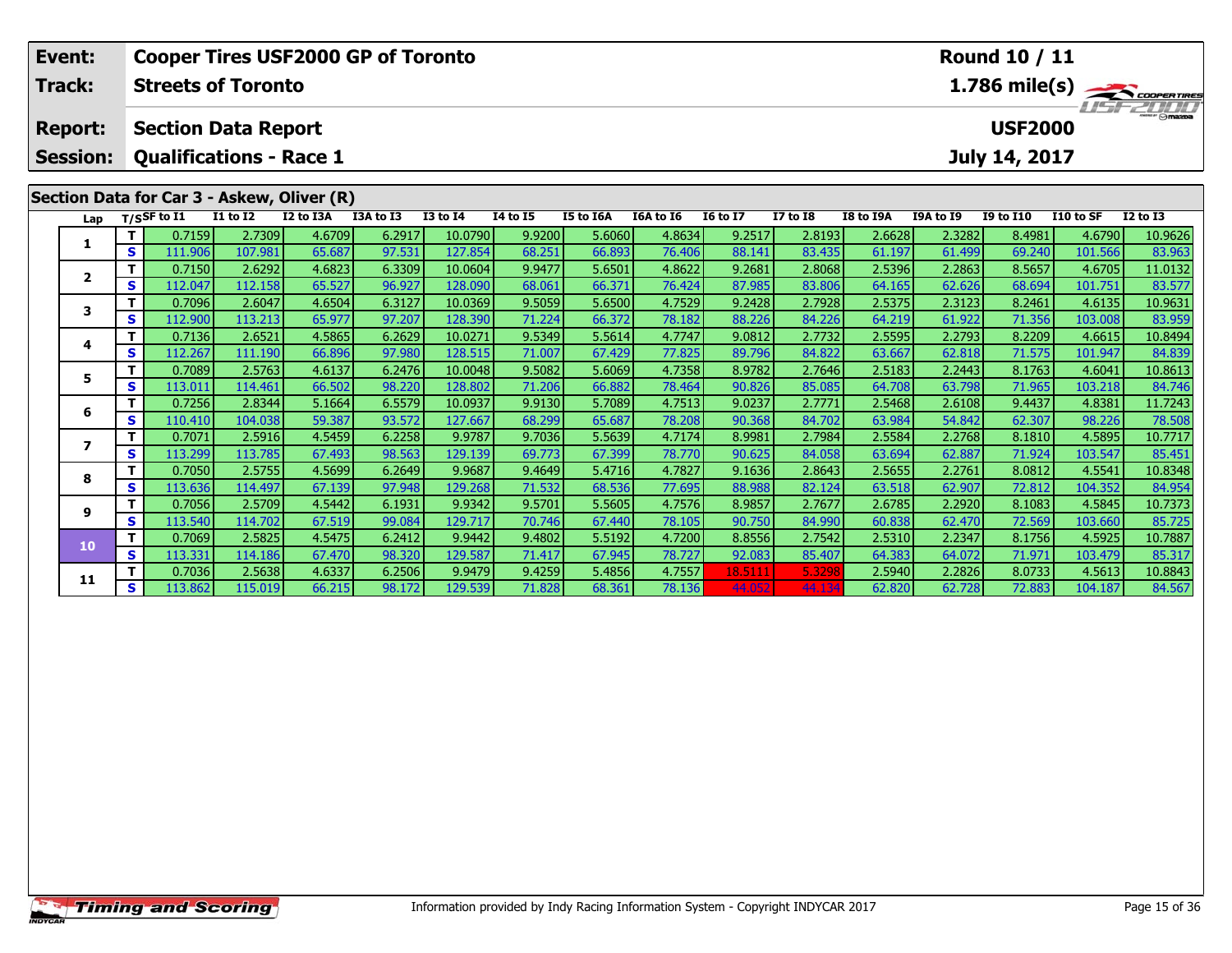| Event:                                     | <b>Cooper Tires USF2000 GP of Toronto</b> | <b>Round 10 / 11</b>                                   |  |  |  |  |  |  |  |  |
|--------------------------------------------|-------------------------------------------|--------------------------------------------------------|--|--|--|--|--|--|--|--|
| Track:                                     | <b>Streets of Toronto</b>                 | $1.786$ mile(s) $\overbrace{\hspace{2cm}}$ coorentines |  |  |  |  |  |  |  |  |
| <b>Report:</b>                             | Section Data Report                       | <b>USF2000</b>                                         |  |  |  |  |  |  |  |  |
|                                            | <b>Session: Qualifications - Race 1</b>   | July 14, 2017                                          |  |  |  |  |  |  |  |  |
| Section Data for Car 3 - Askew, Oliver (R) |                                           |                                                        |  |  |  |  |  |  |  |  |

| ,,,,,,,,,               |   |                 |                 |         |          |                 |  |  |  |  |  |  |  |
|-------------------------|---|-----------------|-----------------|---------|----------|-----------------|--|--|--|--|--|--|--|
| Lap                     |   | $T/SI5$ to $I6$ | <b>I8 to I9</b> | Lap     | PO to I8 | <b>SF to PI</b> |  |  |  |  |  |  |  |
| $\mathbf{1}$            | т | 10.4694         | 4.9910          | 75.1169 | 66.2097  |                 |  |  |  |  |  |  |  |
|                         | S | 71.312          | 61.338          | 85.595  | 83.577   |                 |  |  |  |  |  |  |  |
|                         | т | 10.5123         | 4.8259          | 75.0148 |          |                 |  |  |  |  |  |  |  |
| $\overline{2}$          | S | 71.021          | 63.436          | 85.711  |          |                 |  |  |  |  |  |  |  |
|                         | т | 10.4029         | 4.8498          | 73.9681 |          |                 |  |  |  |  |  |  |  |
| 3                       | S | 71.768          | 63.124          | 86.924  |          |                 |  |  |  |  |  |  |  |
|                         | т | 10.3361         | 4.8388          | 73.6888 |          |                 |  |  |  |  |  |  |  |
| 4                       | S | 72.231          | 63.267          | 87.253  |          |                 |  |  |  |  |  |  |  |
|                         | т | 10.3427         | 4.7626          | 73.2880 |          |                 |  |  |  |  |  |  |  |
| 5                       | S | 72.185          | 64.279          | 87.731  |          |                 |  |  |  |  |  |  |  |
|                         | т | 10.4602         | 5.1576          | 76.9914 |          |                 |  |  |  |  |  |  |  |
| 6                       | S | 71.374          | 59.356          | 83.511  |          |                 |  |  |  |  |  |  |  |
|                         | т | 10.2813         | 4.8352          | 73.4362 |          |                 |  |  |  |  |  |  |  |
| $\overline{\mathbf{z}}$ | S | 72.616          | 63.314          | 87.554  |          |                 |  |  |  |  |  |  |  |
|                         | т | 10.2543         | 4.8416          | 73.3080 |          |                 |  |  |  |  |  |  |  |
| 8                       | S | 72.808          | 63.230          | 87.707  |          |                 |  |  |  |  |  |  |  |
|                         | т | 10.3181         | 4.9705          | 73.2529 |          |                 |  |  |  |  |  |  |  |
| 9                       | S | 72.357          | 61.591          | 87.773  |          |                 |  |  |  |  |  |  |  |
|                         | т | 10.2392         | 4.7657          | 72.8853 |          |                 |  |  |  |  |  |  |  |
| 10                      | S | 72.915          | 64.237          | 88.215  |          |                 |  |  |  |  |  |  |  |
|                         | T | 10.2413         | 4.8766          | 85.1189 |          | 74.1164         |  |  |  |  |  |  |  |
| 11                      | S | 72.900          | 62.777          | 75.537  |          | 70.448          |  |  |  |  |  |  |  |
|                         |   |                 |                 |         |          |                 |  |  |  |  |  |  |  |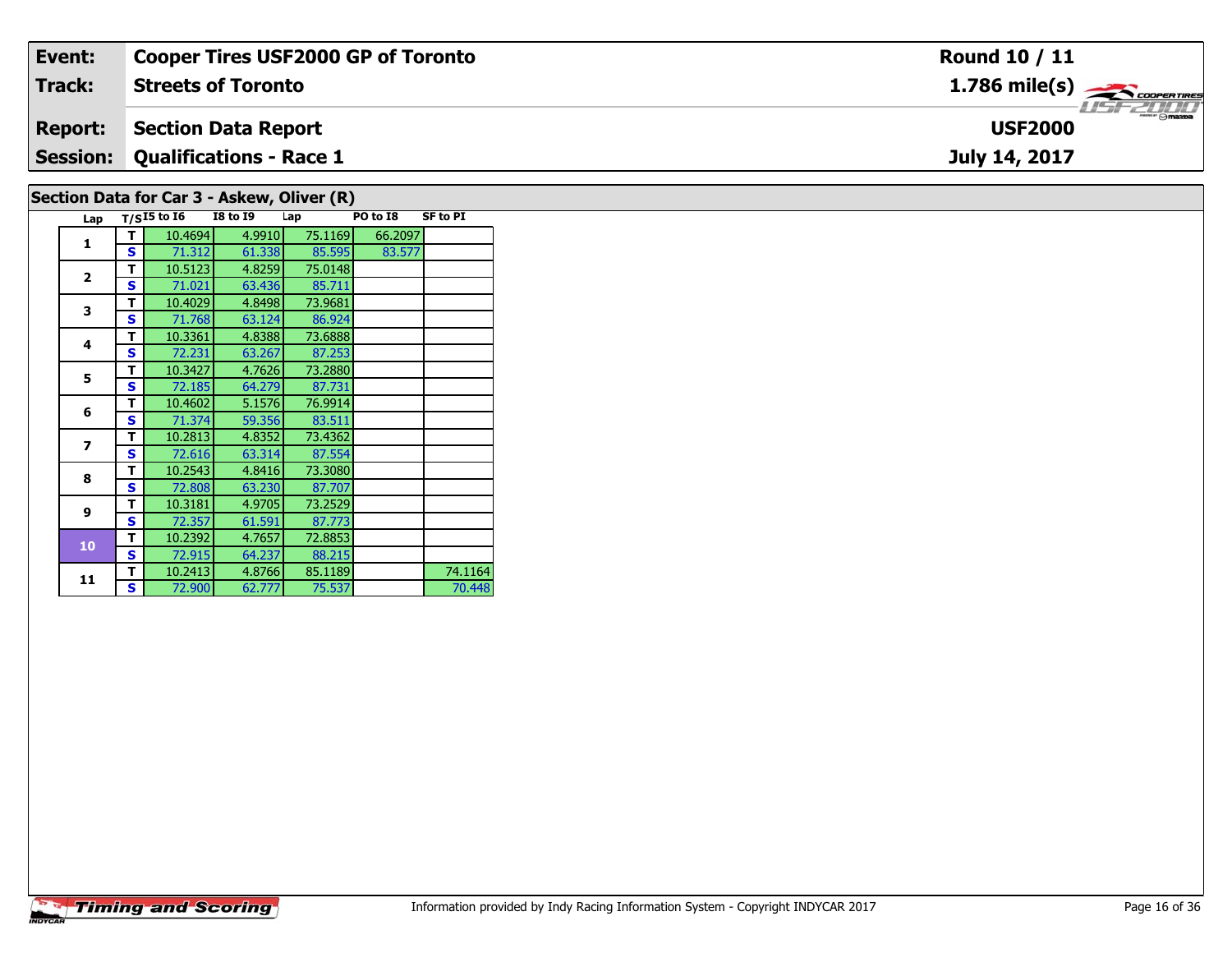|                                                                                                                                                                                                                                                                                                | Event:                            | <b>Cooper Tires USF2000 GP of Toronto</b> |                                                              |                   |                  |                  |                    |                  |                  |                  |                  |                  |                  | Round 10 / 11    |                                 |                         |                   |
|------------------------------------------------------------------------------------------------------------------------------------------------------------------------------------------------------------------------------------------------------------------------------------------------|-----------------------------------|-------------------------------------------|--------------------------------------------------------------|-------------------|------------------|------------------|--------------------|------------------|------------------|------------------|------------------|------------------|------------------|------------------|---------------------------------|-------------------------|-------------------|
| Track:                                                                                                                                                                                                                                                                                         |                                   |                                           | <b>Streets of Toronto</b>                                    |                   |                  |                  |                    |                  |                  |                  |                  |                  |                  |                  |                                 | $1.786 \text{ mile(s)}$ |                   |
|                                                                                                                                                                                                                                                                                                | <b>Report:</b><br><b>Session:</b> |                                           | <b>Section Data Report</b><br><b>Qualifications - Race 1</b> |                   |                  |                  |                    |                  |                  |                  |                  |                  |                  |                  | <b>USF2000</b><br>July 14, 2017 |                         | <b>ISF 2000</b>   |
| Section Data for Car 36 - Keane, Darren (R)<br>$T/S$ SF to I1<br><b>I1 to I2</b><br>I2 to I3A<br><b>I3 to I4</b><br><b>I4 to I5</b><br>I3A to I3<br>I5 to I6A<br>I6A to I6<br><b>I6 to I7</b><br><b>I7 to I8</b><br><b>I8 to I9A</b><br>I9A to I9<br>I9 to I10<br>I10 to SF<br><b>I2 to I3</b> |                                   |                                           |                                                              |                   |                  |                  |                    |                  |                  |                  |                  |                  |                  |                  |                                 |                         |                   |
|                                                                                                                                                                                                                                                                                                | Lap                               |                                           |                                                              |                   |                  |                  |                    |                  |                  |                  |                  |                  |                  |                  |                                 |                         |                   |
|                                                                                                                                                                                                                                                                                                | 1                                 |                                           | 0.7354                                                       | 2.7675            | 5.0396           | 6.5153           | 10.2285            | 9.8125           | 5.8690           | 4.9604           | 9.2751           | 3.3567           | 2.7603           | 2.5364           | 8.9969                          | 4.8633                  | 11.5549           |
|                                                                                                                                                                                                                                                                                                |                                   | S                                         | 108.939                                                      | 106.553           | 60.881           | 94.184           | 125.985            | 68.998           | 63.895           | 74.911           | 87.919           | 70.077           | 59.035           | 56.451           | 65.401                          | 97.717                  | 79.659            |
|                                                                                                                                                                                                                                                                                                | $\mathbf{2}$                      | т<br>S                                    | 0.7265<br>110.273                                            | 2.7623            | 5.2841<br>58.064 | 6.5331<br>93.927 | 10.1628            | 9.7619           | 5.8514<br>64.087 | 4.9401<br>75.219 | 9.6425           | 3.2155           | 2.6207           | 2.4377           | 8.5960                          | 4.7320                  | 11.8172           |
|                                                                                                                                                                                                                                                                                                |                                   | т                                         | 0.7273                                                       | 106.754<br>2.7659 | 4.7238           | 6.4302           | 126.799<br>10.1637 | 69.356<br>9.6767 | 5.7674           | 4.9059           | 84.569<br>9.2105 | 73.154<br>3.1416 | 62.180<br>2.6075 | 58.736<br>2.4209 | 68.451<br>8.6867                | 100.428<br>4.7369       | 77.891<br>11.1540 |
|                                                                                                                                                                                                                                                                                                | 3                                 | S                                         | 110.152                                                      | 106.615           | 64.952           | 95.430           | 126.788            | 69.967           | 65.021           | 75.744           | 88.535           | 74.875           | 62.495           | 59.144           | 67.737                          | 100.325                 | 82.522            |
|                                                                                                                                                                                                                                                                                                |                                   | T                                         | 0.7261                                                       | 2.6485            | 4.8020           | 6.4461           | 10.1618            | 9.6457           | 5.7614           | 4.8691           | 9.2477           | 3.1945           | 2.6064           | 2.4354           | 8.5477                          | 4.7093                  | 11.2481           |
|                                                                                                                                                                                                                                                                                                | 4                                 | S                                         | 110.334                                                      | 111.341           | 63.894           | 95.195           | 126.812            | 70.191           | 65.088           | 76.316           | 88.179           | 73.635           | 62.521           | 58.792           | 68.838                          | 100.913                 | 81.832            |
|                                                                                                                                                                                                                                                                                                |                                   | т                                         | 0.7310                                                       | 2.7670            | 4.8916           | 6.3534           | 10.1149            | 9.7031           | 5.7866           | 4.7958           | 9.2319           | 3.1001           | 2.6327           | 2.5081           | 8.6575                          | 4.7886                  | 11.2450           |
|                                                                                                                                                                                                                                                                                                | 5.                                | S                                         | 109.595                                                      | 106.573           | 62.723           | 96.584           | 127.400            | 69.776           | 64.805           | 77.483           | 88.330           | 75.877           | 61.896           | 57.088           | 67.965                          | 99.241                  | 81.855            |
|                                                                                                                                                                                                                                                                                                | 6                                 | т                                         | 0.7272                                                       | 2.6784            | 4.7496           | 6.3188           | 10.0932            | 9.8791           | 5.7969           | 4.9185           | 9.2557           | 3.1363           | 2.5695           | 2.4895           | 8.4228                          | 4.7314                  | 11.0684           |
|                                                                                                                                                                                                                                                                                                |                                   | S                                         | 110.167                                                      | 110.098           | 64.599           | 97.113           | 127.674            | 68.533           | 64.690           | 75.550           | 88.103           | 75.002           | 63.419           | 57.514           | 69.859                          | 100.441                 | 83.161            |
|                                                                                                                                                                                                                                                                                                | $\overline{\mathbf{z}}$           | т                                         | 0.7413                                                       | 2.7723            | 4.8941           | 6.2955           | 10.0794            | 9.5085           | 5.7810           | 4.8949           | 9.2790           | 3.1190           | 2.5888           | 2.4569           | 8.6273                          | 4.9412                  | 11.1896           |
|                                                                                                                                                                                                                                                                                                |                                   | S                                         | 108.072                                                      | 106.369           | 62.691           | 97.472           | 127.849            | 71.204           | 64.868           | 75.914           | 87.882           | 75.418           | 62.946           | 58.277           | 68.203                          | 96.176                  | 82.260            |
|                                                                                                                                                                                                                                                                                                | 8                                 | т                                         | 0.7269                                                       | 2.8190            | 4.8778           | 6.3541           | 10.0816            | 9.6221           | 5.7490           | 4.8540           | 9.2903           | 3.1165           | 2.5862           | 2.4544           | 8.3545                          | 4.7401                  | 11.2319           |
|                                                                                                                                                                                                                                                                                                |                                   | $\mathbf{s}$                              | 110.213                                                      | 104.607           | 62.901           | 96.573           | 127.821            | 70.364           | 65.229           | 76.554           | 87.775           | 75.478           | 63.009           | 58.337           | 70.430                          | 100.257                 | 81.950            |
|                                                                                                                                                                                                                                                                                                | 9                                 | T                                         | 0.7242                                                       | 2.7186            | 4.7187           | 6.3211           | 10.0429            | 9.7645           | 5.7767           | 4.7939           | 9.0803           | 3.1021           | 2.6179           | 2.4664           | 8.3765                          | 4.6841                  | 11.0398           |
|                                                                                                                                                                                                                                                                                                |                                   | S                                         | 110.624                                                      | 108.470           | 65.022<br>4.6368 | 97.077           | 128.313            | 69.337           | 64.916           | 77.513           | 89.805           | 75.828           | 62.246           | 58.053           | 70.245                          | 101.455                 | 83.376            |
|                                                                                                                                                                                                                                                                                                | 10                                | $\mathbf T$<br>S                          | 0.7258<br>110.380                                            | 2.7470<br>107.349 | 66.170           | 6.2791<br>97.727 | 10.0290<br>128.491 | 9.4988<br>71.277 | 5.6779<br>66.046 | 4.7945<br>77.504 | 9.1673<br>88.953 | 3.0837<br>76.281 | 2.6208<br>62.177 | 2.4588<br>58.232 | 8.2937<br>70.947                | 4.7255<br>100.567       | 10.9159<br>84.322 |
|                                                                                                                                                                                                                                                                                                |                                   | т                                         | 0.7226                                                       | 2.6764            | 4.6759           | 6.4010           | 10.0530            | 9.6066           | 5.6307           | 4.8054           | 9.0547           | 3.1241           | 2.5553           | 2.4186           | 8.3350                          | 4.6975                  | 11.0769           |
|                                                                                                                                                                                                                                                                                                | 11                                | $\mathbf{s}$                              | 110.869                                                      | 110.180           | 65.617           | 95.866           | 128.184            | 70.477           | 66.599           | 77.328           | 90.059           | 75.294           | 63.771           | 59.200           | 70.595                          | 101.166                 | 83.097            |
|                                                                                                                                                                                                                                                                                                |                                   | т                                         | 0.9929                                                       | 4.0710            | 5.5774           | 7.7823           | 12.5617            | 11.5580          | 7.2294           | 6.6580           | 18.7827          | 4.089            | 2.5966           | 2.4355           | 9.7401                          | 6.5085                  | 13.3597           |
|                                                                                                                                                                                                                                                                                                | 12                                | S.                                        | 80.687                                                       | 72.436            | 55.011           | 78.850           | 102.585            | 58.578           | 51.872           | 55.811           | 43.415           | 57.52            | 62.757           | 58.789           | 60.411                          | 73.016                  | 68.898            |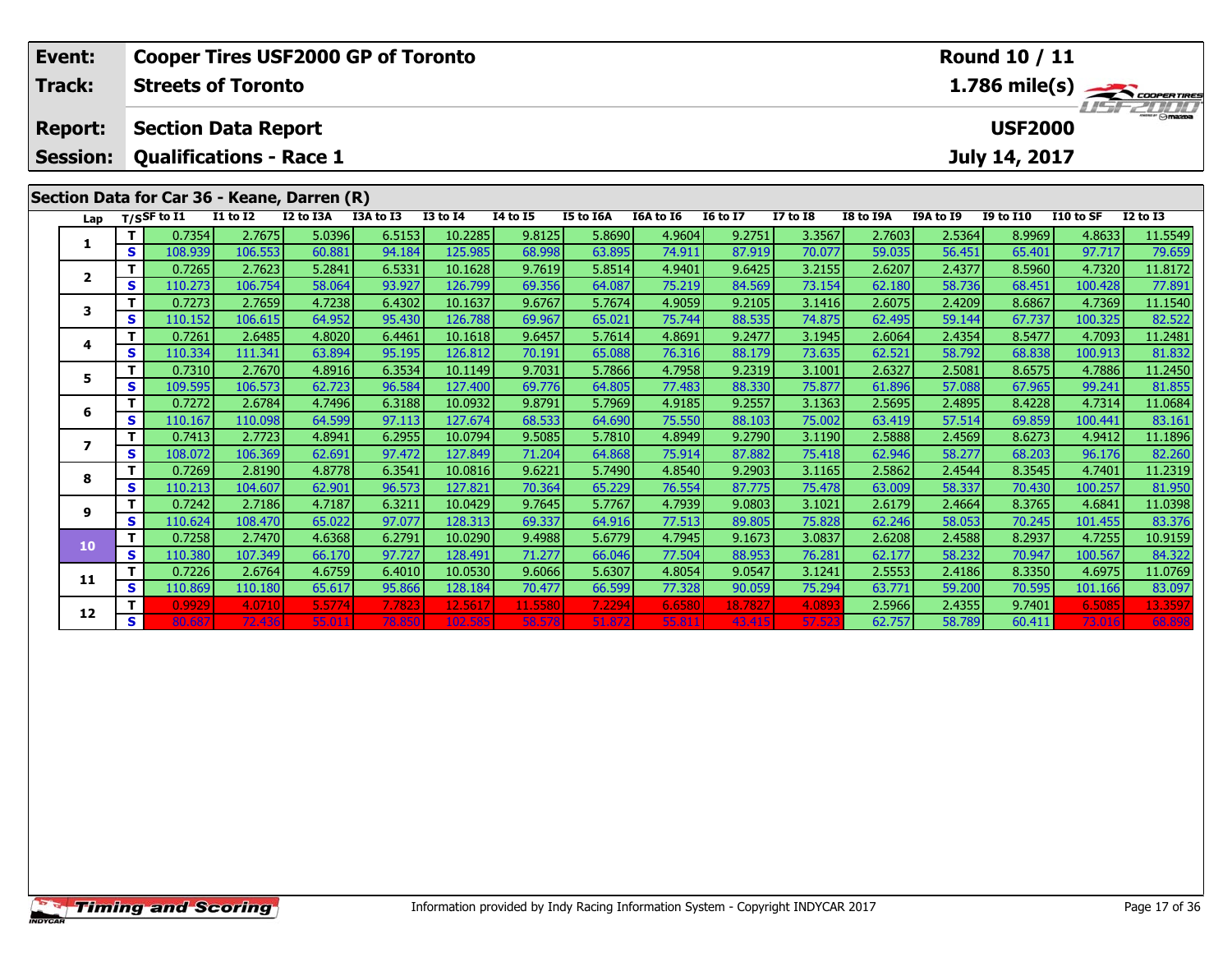| Event:                                      | <b>Cooper Tires USF2000 GP of Toronto</b> | <b>Round 10 / 11</b> |  |  |  |  |  |  |  |  |
|---------------------------------------------|-------------------------------------------|----------------------|--|--|--|--|--|--|--|--|
| Track:                                      | <b>Streets of Toronto</b>                 |                      |  |  |  |  |  |  |  |  |
| <b>Report:</b>                              | Section Data Report                       | <b>USF2000</b>       |  |  |  |  |  |  |  |  |
|                                             | <b>Session: Qualifications - Race 1</b>   | July 14, 2017        |  |  |  |  |  |  |  |  |
| Section Data for Car 36 - Keane, Darren (R) |                                           |                      |  |  |  |  |  |  |  |  |

| Lap            |   | $T/SI5$ to $I6$ | <b>I8 to 19</b> | Lap      | PO to I8 | <b>SF to PI</b> |
|----------------|---|-----------------|-----------------|----------|----------|-----------------|
| $\mathbf{1}$   | т | 10.8294         | 5.2967          | 77.7169  | 82.5388  |                 |
|                | s | 68.941          | 57.798          | 82.731   | 67.043   |                 |
| $\overline{2}$ | т | 10.7915         | 5.0584          | 77.2666  |          |                 |
|                | S | 69.183          | 60.520          | 83.213   |          |                 |
| 3              | т | 10.6733         | 5.0284          | 75.9650  |          |                 |
|                | S | 69.949          | 60.881          | 84.639   |          |                 |
| 4              | т | 10.6305         | 5.0418          | 75.8017  |          |                 |
|                | S | 70.231          | 60.720          | 84.821   |          |                 |
| 5              | т | 10.5824         | 5.1408          | 76.0623  |          |                 |
|                | S | 70.550          | 59.550          | 84.531   |          |                 |
| 6              | т | 10.7154         | 5.0590          | 75.7669  |          |                 |
|                | S | 69.675          | 60.513          | 84.860   |          |                 |
| 7              | т | 10.6759         | 5.0457          | 75.9792  |          |                 |
|                | S | 69.932          | 60.673          | 84.623   |          |                 |
| 8              | т | 10.6030         | 5.0406          | 75.6265  |          |                 |
|                | S | 70.413          | 60.734          | 85.018   |          |                 |
| $\mathbf{9}$   | т | 10.5706         | 5.0843          | 75.1879  |          |                 |
|                | S | 70.629          | 60.212          | 85.514   |          |                 |
| 10             | т | 10.4724         | 5.0796          | 74.7387  |          |                 |
|                | S | 71.291          | 60.268          | 86.028   |          |                 |
| 11             | т | 10.4361         | 4.9739          | 74.7568  |          |                 |
|                | S | 71.539          | 61.549          | 86.007   |          |                 |
| 12             | т | 13.8874         | 5.0321          | 100.5834 |          | 84.6184         |
|                | S | 53.760          | 60.837          | 63.923   |          | 61.705          |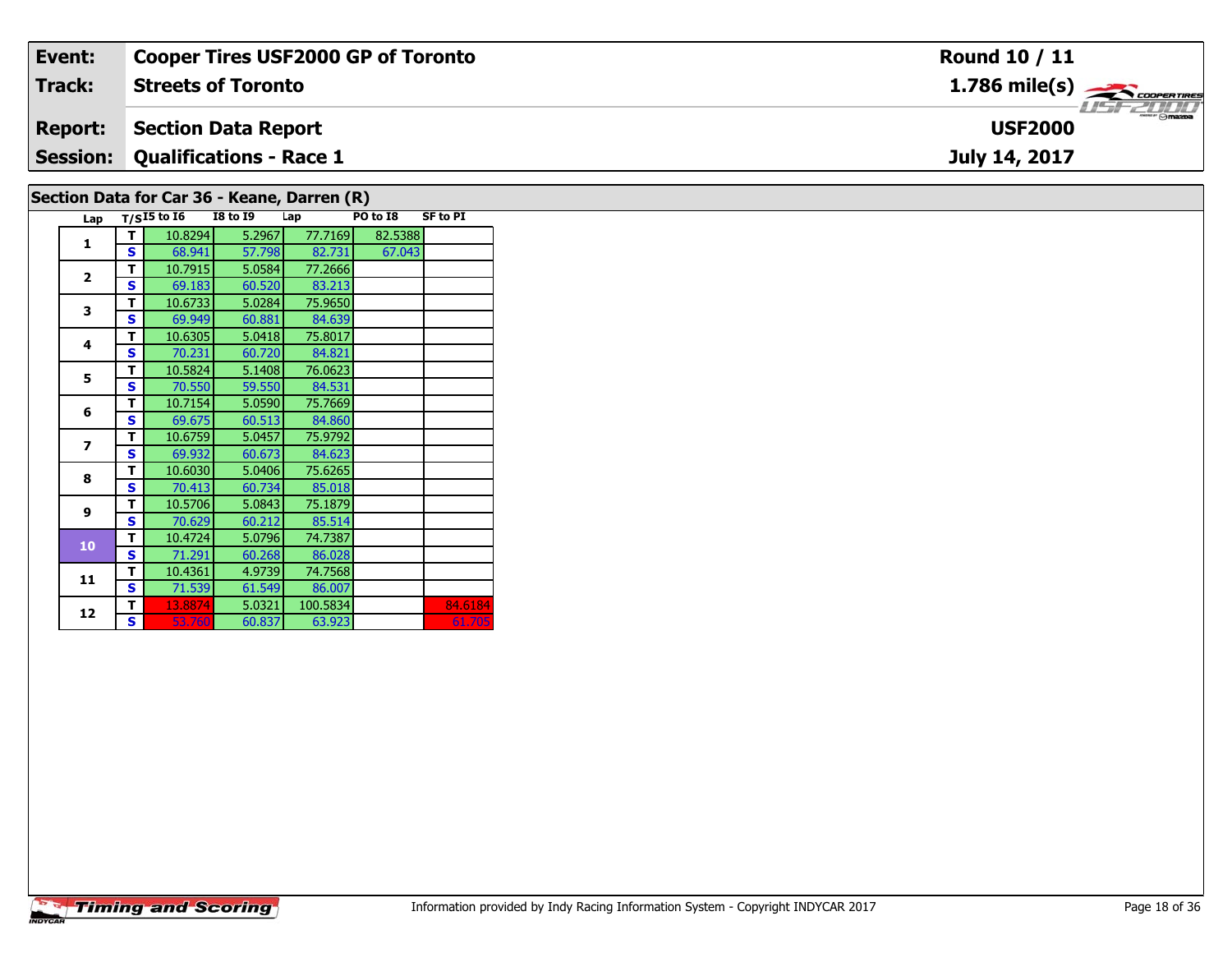| Event:                            | <b>Cooper Tires USF2000 GP of Toronto</b> |                                                                                                      |                   |                  |                  |                    |                  |                  |                  |                  |                  |                  | <b>Round 10 / 11</b> |                                 |                   |                                                          |  |  |
|-----------------------------------|-------------------------------------------|------------------------------------------------------------------------------------------------------|-------------------|------------------|------------------|--------------------|------------------|------------------|------------------|------------------|------------------|------------------|----------------------|---------------------------------|-------------------|----------------------------------------------------------|--|--|
| <b>Track:</b>                     |                                           | <b>Streets of Toronto</b>                                                                            |                   |                  |                  |                    |                  |                  |                  |                  |                  |                  |                      |                                 |                   | $\frac{1.786 \text{ mile(s)}}{1157 - 200 \text{ rad/s}}$ |  |  |
| <b>Report:</b><br><b>Session:</b> |                                           | <b>Section Data Report</b><br><b>Qualifications - Race 1</b><br>Section Data for Car 4 - Baron, Alex |                   |                  |                  |                    |                  |                  |                  |                  |                  |                  |                      | <b>USF2000</b><br>July 14, 2017 |                   |                                                          |  |  |
| Lap                               |                                           | $T/S$ SF to I1                                                                                       | $I1$ to $I2$      | I2 to I3A        | I3A to I3        | <b>I3 to I4</b>    | <b>I4 to I5</b>  | <b>I5 to I6A</b> | I6A to I6        | <b>I6 to I7</b>  | $I7$ to $I8$     | <b>I8 to I9A</b> | I9A to I9            | <b>I9 to I10</b>                | I10 to SF         | <b>I2 to I3</b>                                          |  |  |
| 1                                 | т                                         | 0.7233                                                                                               | 2.7450            | 4.7348           | 6.4443           | 11.9029            | 14.4667          | 6.1664           | 5.0309           | 9.0876           | 3.5938           | 2.6651           | 2.4159               | 8.7236                          | 4.7400            | 11.1791                                                  |  |  |
|                                   | $\mathbf{s}$<br>T                         | 110.761<br>0.7677                                                                                    | 107.427           | 64.801           | 95.222           | 108.262            | 46,800           | 60.813           | 73.862           | 89.733           | 65.454           | 61.144           | 59.266               | 67.450                          | 100.259<br>4.7124 | 82.337                                                   |  |  |
| $\mathbf{2}$                      | S                                         | 104.355                                                                                              | 3.2455<br>90.860  | 5.0954<br>60.215 | 6.4702<br>94.840 | 10.1500<br>126.959 | 9.7355<br>69.544 | 5.9362<br>63.172 | 4.9156<br>75.594 | 9.1713<br>88.914 | 2.9472<br>79.814 | 2.8759<br>56.662 | 2.4472<br>58.508     | 8.6077<br>68.358                | 100.846           | 11.5656<br>79.586                                        |  |  |
|                                   | T.                                        | 0.7137                                                                                               | 2.7376            | 4.6502           | 6.3308           | 10.0195            | 9.6651           | 5.7411           | 4.8612           | 8.9736           | 2.9419           | 2.6072           | 2.3717               | 8.3949                          | 4.6547            | 10.9810                                                  |  |  |
| 3                                 | <b>S</b>                                  | 112.251                                                                                              | 107.717           | 65.980           | 96.929           | 128.613            | 70.051           | 65.318           | 76.440           | 90.873           | 79.958           | 62.502           | 60.371               | 70.091                          | 102.096           | 83.822                                                   |  |  |
|                                   | Т                                         | 0.7142                                                                                               | 2.6634            | 4.5737           | 6.3134           | 10.0459            | 9.5481           | 5.7915           | 4.8761           | 9.0046           | 2.9130           | 2.6342           | 2.3289               | 8.3064                          | 4.6408            | 10.8871                                                  |  |  |
| 4                                 | S                                         | 112.173                                                                                              | 110.718           | 67.083           | 97.196           | 128.275            | 70.909           | 64.750           | 76.207           | 90.560           | 80.751           | 61.861           | 61.480               | 70.838                          | 102.402           | 84.545                                                   |  |  |
|                                   | T                                         | 0.7138                                                                                               | 2.6696            | 4.5547           | 6.3141           | 10.0228            | 9.5293           | 5.7140           | 4.8341           | 9.1664           | 3.1362           | 2.5718           | 2.3752               | 8.2159                          | 4.6211            | 10.8688                                                  |  |  |
| 5                                 | $\mathbf{s}$                              | 112.235                                                                                              | 110.461           | 67.363           | 97.185           | 128.570            | 71.049           | 65.628           | 76.869           | 88.961           | 75.004           | 63.362           | 60.282               | 71.618                          | 102.839           | 84.688                                                   |  |  |
| 6                                 | Т                                         | 0.7468                                                                                               | 2.8323            | 4.7468           | 6.3454           | 10.0824            | 9.5097           | 5.6851           | 4.8173           | 9.1109           | 2.8347           | 3.4048           | 3.1472               | 13.1655                         | 5.0868            | 11.0922                                                  |  |  |
|                                   | S                                         | 107.276                                                                                              | 104.116           | 64.637           | 96.706           | 127.810            | 71.195           | 65.962           | 77.137           | 89.503           | 82.981           | 47.860           | 45.495               | 44.693                          | 93.424            | 82.982                                                   |  |  |
| 7                                 | T.                                        | 0.7125                                                                                               | 2.6321            | 4.5687           | 6.2874           | 10.0373            | 9.5922           | 5.6740           | 4.8127           | 8.8976           | 2.8764           | 2.5250           | 2.2513               | 8.2379                          | 4.6009            | 10.8561                                                  |  |  |
|                                   | $\mathbf{s}$                              | 112.440                                                                                              | 112.035           | 67.157           | 97.598           | 128.385            | 70.583           | 66.091           | 77.210           | 91.649           | 81.778           | 64.536           | 63.600               | 71.427                          | 103.290           | 84.787                                                   |  |  |
| 8                                 | T                                         | 0.7141                                                                                               | 2.6370            | 4.5806           | 6.2777           | 10.0028            | 9.4866           | 5.7712           | 6.5452           | 16.0393          | 3.0598           | 2.5752           | 2.2772               | 8.4784                          | 4.6727            | 10.8583                                                  |  |  |
|                                   | $\mathbf{s}$<br>T.                        | 112.188<br>0.7153                                                                                    | 111.826           | 66.982           | 97.749           | 128.828            | 71.369           | 64.978           | 56.773           | 50.841           | 76.877           | 63.278           | 62.876               | 69.401                          | 101.703           | 84.770                                                   |  |  |
| 9                                 | $\mathbf{s}$                              | 112.000                                                                                              | 2.6156<br>112.741 | 4.6674<br>65.736 | 6.4069<br>95.777 | 10.0608<br>128.085 | 9.5167<br>71.143 | 5.7555<br>65.155 | 4.7911<br>77.559 | 8.9599<br>91.012 | 2.9725<br>79.134 | 2.5999<br>62.677 | 2.3157<br>61.831     | 8.2581<br>71.252                | 4.6356<br>102.517 | 11.0743<br>83.116                                        |  |  |
|                                   | T.                                        | 0.7130                                                                                               | 2.6348            | 4.5049           | 6.2580           | 9.9801             | 9.5809           | 5.5752           | 4.7790           | 8.9504           | 2.8471           | 2.5980           | 2.2904               | 8.2086                          | 4.6544            | 10.7629                                                  |  |  |
| 10                                | $\mathbf{s}$                              | 112.361                                                                                              | 111.920           | 68.108           | 98.056           | 129.121            | 70.666           | 67.262           | 77.755           | 91.108           | 82.620           | 62.723           | 62.514               | 71.682                          | 102.103           | 85.521                                                   |  |  |
|                                   | т                                         | 0.7090                                                                                               | 2.5961            | 4.8557           | 6.4618           | 10.0765            | 9.4841           | 5.6351           | 4.8006           | 10.2354          | 2.9393           | 2.5837           | 2.3340               | 8.3528                          | 4.6034            | 11.3175                                                  |  |  |
| 11                                | $\mathbf{s}$                              | 112.995                                                                                              | 113.588           | 63.187           | 94.964           | 127.885            | 71.387           | 66.547           | 77.405           | 79.670           | 80.028           | 63.070           | 61.346               | 70.445                          | 103.234           | 81.330                                                   |  |  |
|                                   |                                           | 0.8603                                                                                               | 3.3623            | 4.9855           | 6.6248           | 12.481             | 11.1060          | 6.1255           | 5.0309           | 13.1336          | 3.3147           | 2.5379           | 2.2469               | 8.1042                          | 5.0029            | 11.6103                                                  |  |  |
| 12                                | S.                                        | 93.123                                                                                               | 87.704            | 61.542           | 92.627           | 103.246            | 60.962           | 61.219           | 73.862           | 62.089           | 70.96            | 64.208           | 63.724               | 72.605                          | 94.990            | 79.279                                                   |  |  |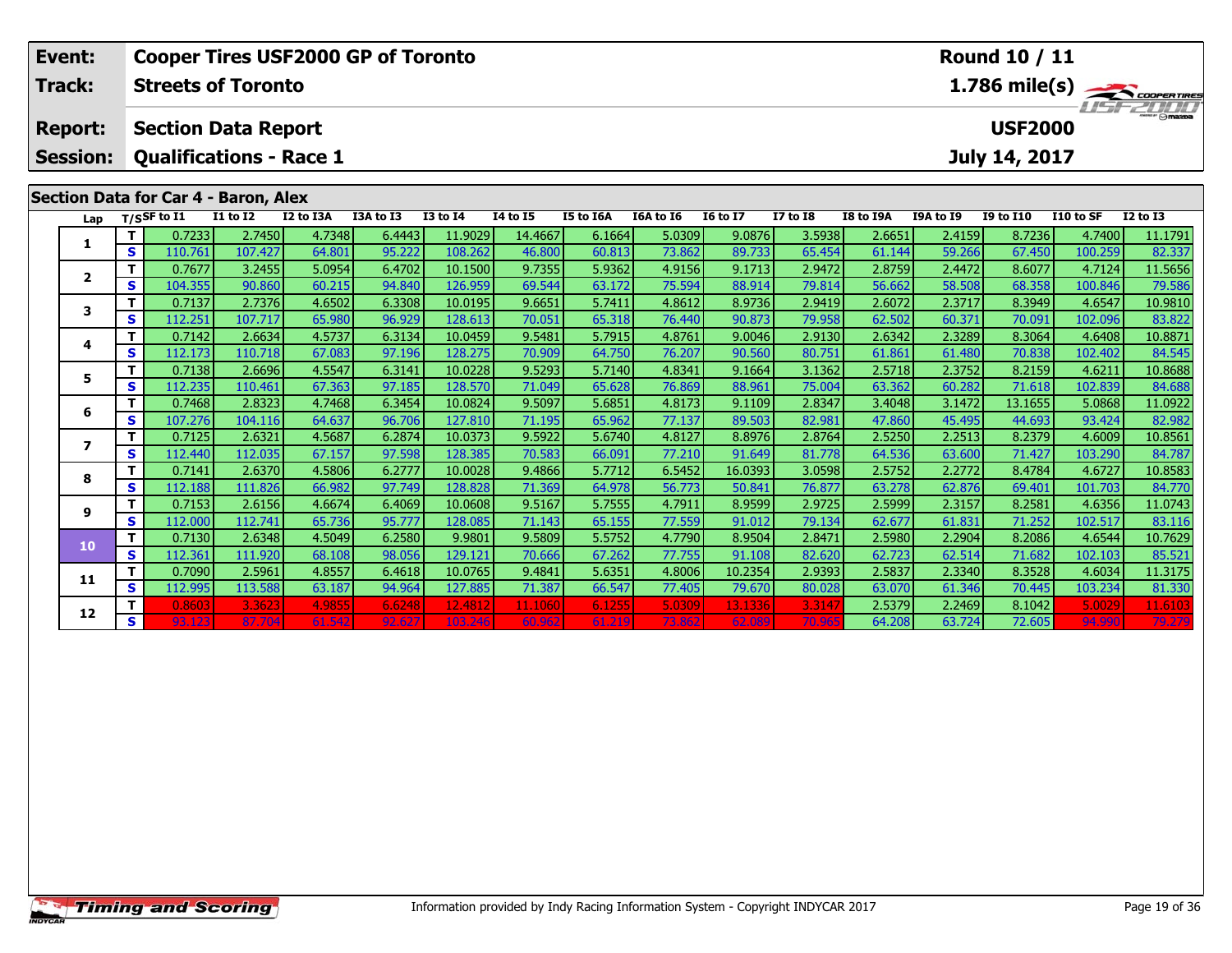| Event:                               | Cooper Tires USF2000 GP of Toronto      | Round 10 / 11                   |  |  |  |  |  |  |  |  |
|--------------------------------------|-----------------------------------------|---------------------------------|--|--|--|--|--|--|--|--|
| <b>Track:</b>                        | <b>Streets of Toronto</b>               |                                 |  |  |  |  |  |  |  |  |
| <b>Report:</b>                       | Section Data Report                     | $\frac{1}{2}$<br><b>USF2000</b> |  |  |  |  |  |  |  |  |
|                                      | <b>Session: Qualifications - Race 1</b> | July 14, 2017                   |  |  |  |  |  |  |  |  |
| Section Data for Car 4 - Baron, Alex |                                         |                                 |  |  |  |  |  |  |  |  |

| Lap                     |   | $T/SI5$ to $I6$ | <b>I8 to 19</b> | Lap     | PO to I8 | <b>SF to PI</b> |
|-------------------------|---|-----------------|-----------------|---------|----------|-----------------|
| $\mathbf{1}$            | т | 11.1973         | 5.0810          | 83.4403 | 70.3713  |                 |
|                         | S | 66.676          | 60.251          | 77.056  | 78.635   |                 |
| $\overline{2}$          | T | 10.8518         | 5.3231          | 77.0778 |          |                 |
|                         | S | 68.799          | 57.511          | 83.417  |          |                 |
| 3                       | T | 10.6023         | 4.9789          | 74.6632 |          |                 |
|                         | S | 70.418          | 61.487          | 86.115  |          |                 |
| 4                       | т | 10.6676         | 4.9631          | 74.3542 |          |                 |
|                         | S | 69.987          | 61.682          | 86.473  |          |                 |
| 5                       | T | 10.5481         | 4.9470          | 74.4390 |          |                 |
|                         | S | 70.780          | 61.883          | 86.374  |          |                 |
| 6                       | т | 10.5024         | 6.5520          | 81.5157 |          |                 |
|                         | S | 71.088          | 46.724          | 78.876  |          |                 |
| $\overline{\mathbf{z}}$ | т | 10.4867         | 4.7763          | 73.7060 |          |                 |
|                         | S | 71.194          | 64.095          | 87.233  |          |                 |
| 8                       | т | 12.3164         | 4.8524          | 83.1178 |          |                 |
|                         | S | 60.618          | 63.090          | 77.355  |          |                 |
| 9                       | т | 10.5466         | 4.9156          | 74.2710 |          |                 |
|                         | S | 70.790          | 62.279          | 86.569  |          |                 |
| 10                      | т | 10.3542         | 4.8884          | 73.5748 |          |                 |
|                         | S | 72.105          | 62.625          | 87.389  |          |                 |
| 11                      | т | 10.4357         | 4.9177          | 75.6675 |          |                 |
|                         | S | 71.542          | 62.252          | 84.972  |          |                 |
| 12                      | T | 11.1564         | 4.7848          | 84.9167 |          | 71.2516         |
|                         | S | 66.920          | 63.981          | 75.717  |          | 73.281          |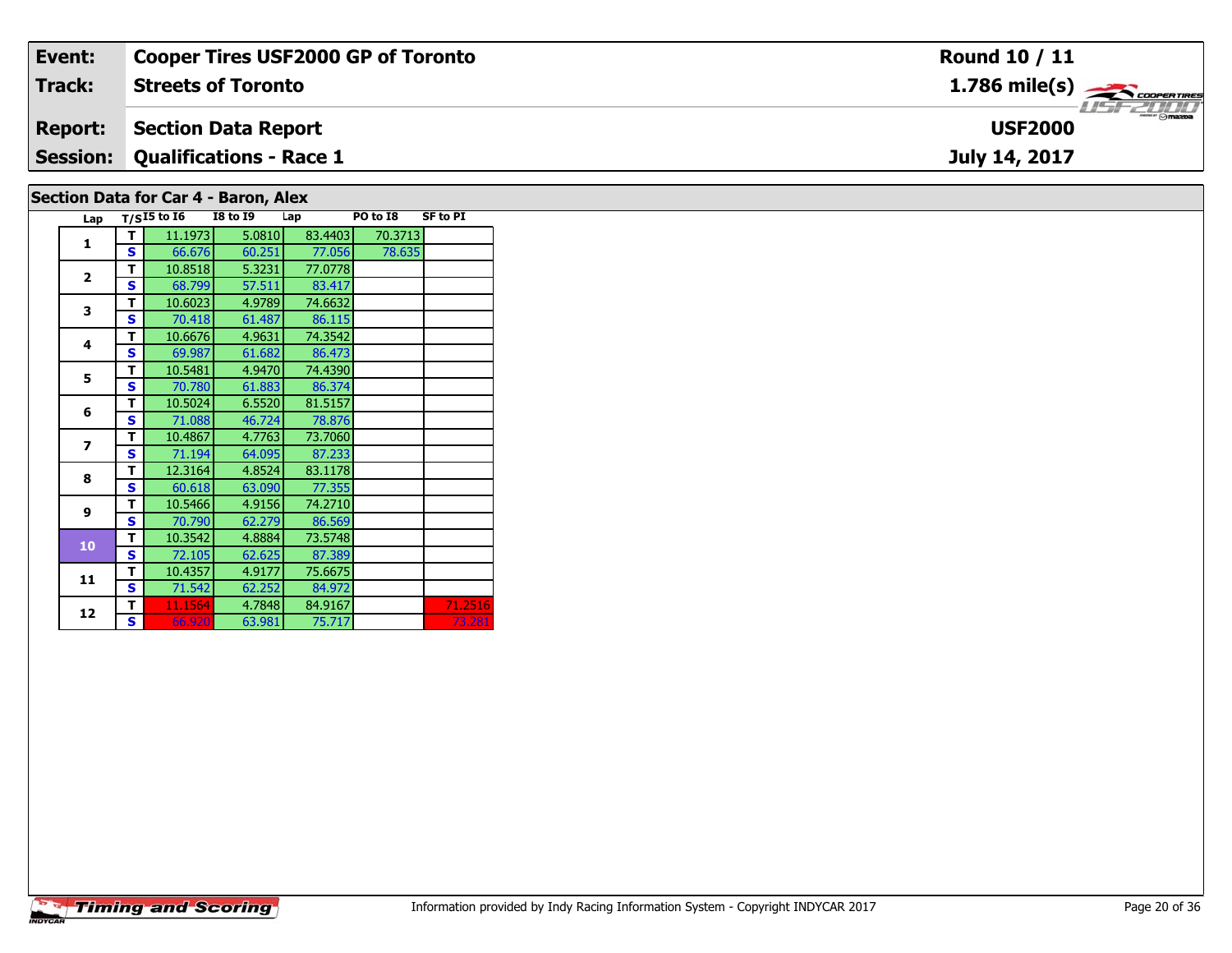|                                                                                                                                                                                                                                                                                                          | Event:                            | Round 10 / 11<br><b>Cooper Tires USF2000 GP of Toronto</b> |                                                              |                   |                  |                  |                    |                   |                  |                  |                  |                  |                  |                  |                                 |                   |                         |
|----------------------------------------------------------------------------------------------------------------------------------------------------------------------------------------------------------------------------------------------------------------------------------------------------------|-----------------------------------|------------------------------------------------------------|--------------------------------------------------------------|-------------------|------------------|------------------|--------------------|-------------------|------------------|------------------|------------------|------------------|------------------|------------------|---------------------------------|-------------------|-------------------------|
|                                                                                                                                                                                                                                                                                                          | Track:                            |                                                            | <b>Streets of Toronto</b>                                    |                   |                  |                  |                    |                   |                  |                  |                  |                  |                  |                  |                                 |                   | $1.786 \text{ mile(s)}$ |
|                                                                                                                                                                                                                                                                                                          | <b>Report:</b><br><b>Session:</b> |                                                            | <b>Section Data Report</b><br><b>Qualifications - Race 1</b> |                   |                  |                  |                    |                   |                  |                  |                  |                  |                  |                  | <b>USF2000</b><br>July 14, 2017 |                   | 151 2000                |
| Section Data for Car 7 - Wojcik, Devin (R)<br>$I1$ to $I2$<br>$T/S$ SF to I1<br>I2 to I3A<br>I3A to I3<br><b>I3 to I4</b><br><b>I4 to I5</b><br>I5 to I6A<br>I6A to I6<br><b>I7 to I8</b><br><b>I8 to I9A</b><br><b>I9A to I9</b><br>I9 to I10<br>I10 to SF<br><b>I2 to I3</b><br><b>16 to 17</b><br>Lap |                                   |                                                            |                                                              |                   |                  |                  |                    |                   |                  |                  |                  |                  |                  |                  |                                 |                   |                         |
|                                                                                                                                                                                                                                                                                                          |                                   |                                                            |                                                              |                   |                  |                  |                    |                   |                  |                  |                  |                  |                  |                  |                                 |                   |                         |
|                                                                                                                                                                                                                                                                                                          | 1                                 | т<br>S                                                     | 0.7310<br>109.595                                            | 2.7049<br>109.019 | 5.1006<br>60.153 | 6.4388<br>95.303 | 10.1997<br>126.341 | 10.4914<br>64.533 | 5.8835<br>63.738 | 5.0860<br>73.062 | 9.7198<br>83.896 | 3.1911<br>73.714 | 2.7276<br>59.743 | 2.4397<br>58.688 | 8.7786<br>67.028                | 4.8226<br>98.542  | 11.5394<br>79.766       |
|                                                                                                                                                                                                                                                                                                          |                                   | т                                                          | 0.8055                                                       | 3.4011            | 5.1709           | 7.3488           | 10.3877            | 10.0095           | 5.9200           | 4.9271           | 9.2722           | 2.9926           | 2.7115           | 2.3770           | 8.7017                          | 4.8526            | 12.5197                 |
|                                                                                                                                                                                                                                                                                                          | $\mathbf{2}$                      | S                                                          | 99.458                                                       | 86.703            | 59.336           | 83.502           | 124.054            | 67.640            | 63.345           | 75.418           | 87.946           | 78.603           | 60.098           | 60.236           | 67.620                          | 97.933            | 73.520                  |
|                                                                                                                                                                                                                                                                                                          |                                   | т                                                          | 0.7198                                                       | 2.7326            | 4.7693           | 6.4006           | 10.1029            | 9.7752            | 5.9813           | 4.9269           | 10.1273          | 2.9989           | 2.6333           | 2.3585           | 8.4913                          | 4.7106            | 11.1699                 |
|                                                                                                                                                                                                                                                                                                          | 3                                 | $\mathbf{s}$                                               | 111.300                                                      | 107.914           | 64.332           | 95.872           | 127.551            | 69.262            | 62.695           | 75.421           | 80.520           | 78.438           | 61.882           | 60.709           | 69.296                          | 100.885           | 82.405                  |
|                                                                                                                                                                                                                                                                                                          | 4                                 | T                                                          | 0.7207                                                       | 2.7103            | 4.7443           | 6.3645           | 10.0718            | 9.6524            | 5.7729           | 4.9164           | 9.2256           | 2.8753           | 2.6081           | 2.3369           | 8.5108                          | 4.7233            | 11.1088                 |
|                                                                                                                                                                                                                                                                                                          |                                   | S                                                          | 111.161                                                      | 108.802           | 64.671           | 96.415           | 127.945            | 70.143            | 64.959           | 75.582           | 88.390           | 81.810           | 62.480           | 61.270           | 69.137                          | 100.613           | 82.858                  |
|                                                                                                                                                                                                                                                                                                          | 5.                                | т                                                          | 0.7201                                                       | 2.6049            | 4.6988           | 6.4663           | 10.0982            | 9.5826            | 5.7327           | 4.8908           | 9.1972           | 2.8824           | 2.6343           | 2.3377           | 8.4019                          | 4.7015            | 11.1651                 |
|                                                                                                                                                                                                                                                                                                          |                                   | $\mathbf{s}$                                               | 111.253                                                      | 113.204           | 65.297           | 94.898           | 127.611            | 70.654            | 65.414           | 75.978           | 88.663           | 81.608           | 61.859           | 61.249           | 70.033                          | 101.080           | 82.440                  |
|                                                                                                                                                                                                                                                                                                          | 6                                 | т                                                          | 0.7208                                                       | 2.5996            | 4.6736           | 6.3768           | 10.0583            | 9.5858            | 5.9093           | 5.0383           | 9.3004           | 2.9791           | 2.6521           | 2.3000           | 8.4088                          | 4.7419            | 11.0504                 |
|                                                                                                                                                                                                                                                                                                          |                                   | S                                                          | 111.145                                                      | 113.435           | 65.649           | 96.230           | 128.117            | 70.630            | 63.459           | 73.753           | 87.680           | 78.959           | 61.444           | 62.253           | 69.975                          | 100.219           | 83.296                  |
|                                                                                                                                                                                                                                                                                                          | $\overline{\mathbf{z}}$           | т<br>S                                                     | 0.7143<br>112.157                                            | 2.6376<br>111.801 | 4.7427<br>64.693 | 6.3262<br>96.999 | 10.0496<br>128.228 | 9.8095<br>69.019  | 5.6577<br>66.281 | 4.7814<br>77.716 | 9.0341<br>90.264 | 2.9253<br>80.411 | 2.6770<br>60.872 | 2.3802<br>60.155 | 8.3881                          | 4.6589<br>102.004 | 11.0689<br>83.157       |
|                                                                                                                                                                                                                                                                                                          |                                   | т                                                          | 0.7132                                                       | 2.6174            | 4.6039           | 6.2826           | 10.0122            | 11.9989           | 6.0229           | 5.0326           | 9.2001           | 2.9134           | 2.5919           | 2.3030           | 70.148<br>8.2793                | 4.6404            | 10.8865                 |
|                                                                                                                                                                                                                                                                                                          | 8                                 | $\mathbf{s}$                                               | 112.330                                                      | 112.664           | 66.643           | 97.672           | 128.707            | 56.426            | 62.262           | 73.837           | 88.635           | 80.740           | 62.871           | 62.172           | 71.070                          | 102.411           | 84.550                  |
|                                                                                                                                                                                                                                                                                                          |                                   | T                                                          | 0.7259                                                       | 2.6559            | 4.6852           | 6.3923           | 10.0663            | 9.6981            | 5.6393           | 4.8227           | 9.0901           | 2.8583           | 2.6052           | 2.3290           | 8.4768                          | 4.7597            | 11.0775                 |
|                                                                                                                                                                                                                                                                                                          | 9                                 | S                                                          | 110.365                                                      | 111.031           | 65.487           | 95.996           | 128.015            | 69.812            | 66.498           | 77.050           | 89.708           | 82.296           | 62.550           | 61.478           | 69.414                          | 99.844            | 83.092                  |
|                                                                                                                                                                                                                                                                                                          |                                   | т                                                          | 0.7184                                                       | 2.5905            | 4.5996           | 6.3960           | 10.0688            | 9.7266            | 5.6456           | 4.7690           | 9.0346           | 2.8397           | 2.6289           | 2.3055           | 8.2212                          | 4.7028            | 10.9956                 |
|                                                                                                                                                                                                                                                                                                          | 10                                | S                                                          | 111.517                                                      | 113.834           | 66.705           | 95.941           | 127.983            | 69.608            | 66.423           | 77.918           | 90.259           | 82.835           | 61.986           | 62.104           | 71.572                          | 101.052           | 83.711                  |
|                                                                                                                                                                                                                                                                                                          | 11                                | $\mathbf T$                                                | 0.7172                                                       | 2.5985            | 4.5137           | 6.3521           | 10.0329            | 9.5737            | 5.7177           | 4.7610           | 9.3144           | 2.8954           | 2.6023           | 2.2545           | 8.1415                          | 4.6500            | 10.8658                 |
|                                                                                                                                                                                                                                                                                                          |                                   | $\mathbf{s}$                                               | 111.703                                                      | 113.483           | 67.975           | 96.604           | 128.441            | 70.719            | 65.586           | 78.049           | 87.548           | 81.242           | 62.619           | 63.509           | 72.273                          | 102.199           | 84.711                  |
|                                                                                                                                                                                                                                                                                                          | 12                                | т                                                          | 0.7193                                                       | 2.7554            | 5.3439           | 7.1793           | 12.3780            | 12.8711           | 6.7172           | 7.2704           | 13.3461          | 3.102            | 2.5466           | 2.2402           | 8.2628                          | 4.6823            | 12.5232                 |
|                                                                                                                                                                                                                                                                                                          |                                   | S                                                          | 111.377                                                      | 107.021           | 57.415           | 85.473           | 104.107            | 52.602            | 55.827           | 51.110           | 61.101           | 75.814           | 63.989           | 63.915           | 71.212                          | 101.494           | 73.500                  |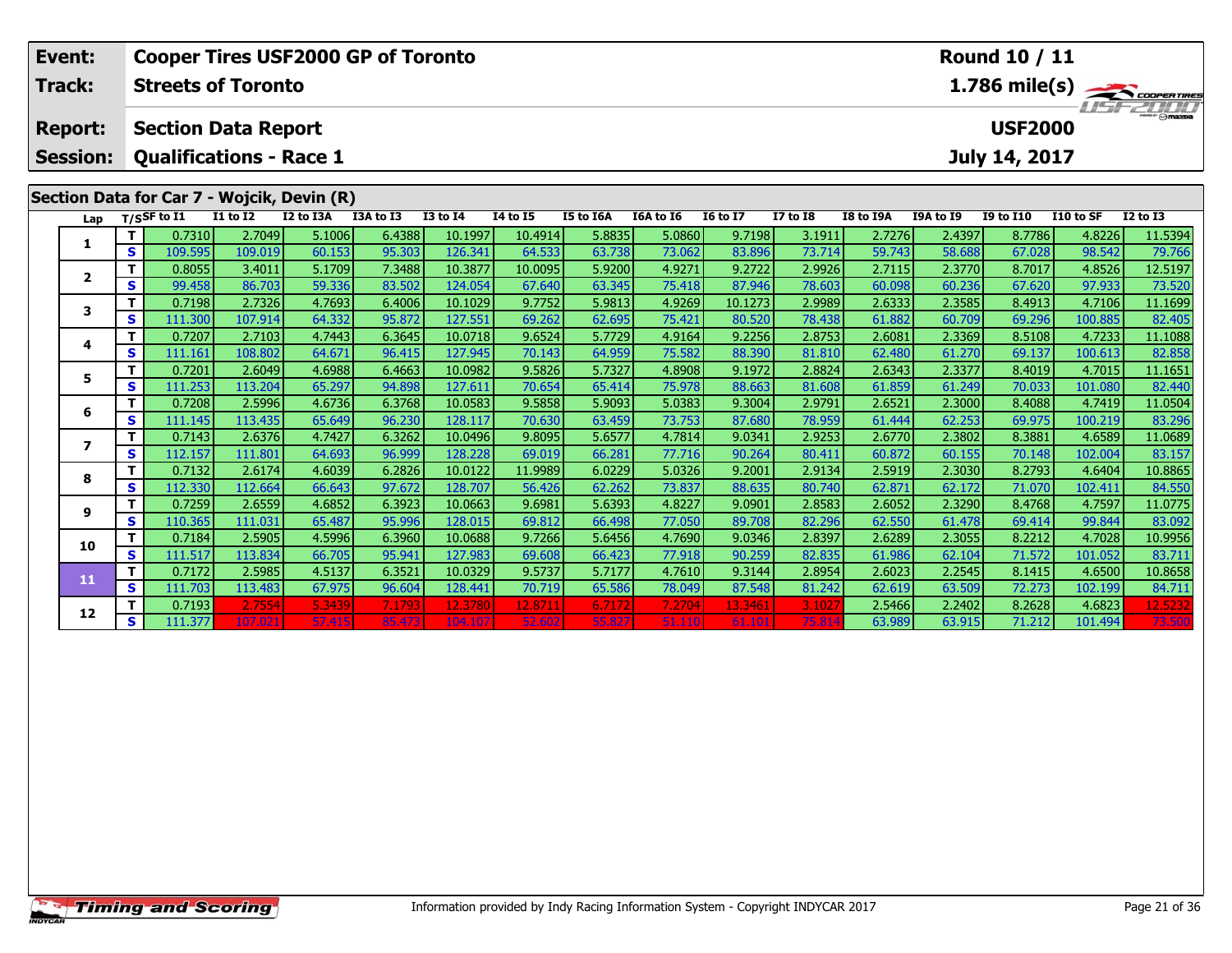| Event:                                        | <b>Cooper Tires USF2000 GP of Toronto</b> | Round 10 / 11                                             |  |  |  |  |  |  |  |  |
|-----------------------------------------------|-------------------------------------------|-----------------------------------------------------------|--|--|--|--|--|--|--|--|
| Track:                                        | <b>Streets of Toronto</b>                 | $1.786$ mile(s) $\overbrace{\hspace{2.5cm}}$ coorer TIRES |  |  |  |  |  |  |  |  |
| <b>Report:</b>                                | Section Data Report                       | <b>LISF 2000</b><br><b>USF2000</b>                        |  |  |  |  |  |  |  |  |
|                                               | <b>Session: Qualifications - Race 1</b>   | July 14, 2017                                             |  |  |  |  |  |  |  |  |
| Section Data for Car $7$ - Wojcik Devin $(D)$ |                                           |                                                           |  |  |  |  |  |  |  |  |

## **Section Data for Car 7 - Wojcik, Devin (R)**

| Lap            |   | $T/SI5$ to $I6$ | <b>I8 to 19</b> | Lap     | PO to I8 | <b>SF to PI</b> |
|----------------|---|-----------------|-----------------|---------|----------|-----------------|
| $\mathbf{1}$   | т | 10.9695         | 5.1673          | 78.3153 | 71.8382  |                 |
|                | Ś | 68.061          | 59.245          | 82.099  | 77.029   |                 |
| $\overline{2}$ | т | 10.8471         | 5.0885          | 78.8782 |          |                 |
|                | s | 68.829          | 60.162          | 81.513  |          |                 |
| 3              | т | 10.9082         | 4.9918          | 76.7285 |          |                 |
|                | S | 68.443          | 61.328          | 83.797  |          |                 |
| 4              | т | 10.6893         | 4.9450          | 75.2333 |          |                 |
|                | S | 69.845          | 61.908          | 85.462  |          |                 |
| 5              | т | 10.6235         | 4.9720          | 74.9494 |          |                 |
|                | S | 70.277          | 61.572          | 85.786  |          |                 |
| 6              | т | 10.9476         | 4.9521          | 75.3448 |          |                 |
|                | S | 68.197          | 61.820          | 85.336  |          |                 |
| $\overline{z}$ | т | 10.4391         | 5.0572          | 74.7826 |          |                 |
|                | S | 71.519          | 60.535          | 85.977  |          |                 |
| 8              | т | 11.0555         | 4.8949          | 77.2118 |          |                 |
|                | S | 67.531          | 62.542          | 83.272  |          |                 |
| $\mathbf{9}$   | т | 10.4620         | 4.9342          | 74.8048 |          |                 |
|                | S | 71.362          | 62.044          | 85.952  |          |                 |
| 10             | т | 10.4146         | 4.9344          | 74.2472 |          |                 |
|                | S | 71.687          | 62.041          | 86.597  |          |                 |
| 11             | т | 10.4787         | 4.8568          | 74.1249 |          |                 |
|                | S | 71.248          | 63.033          | 86.740  |          |                 |
| 12             | т | 13.9876         | 4.7868          | 89.4153 |          | 75.4119         |
|                | S | 53.375          | 63.954          | 71.907  |          | 69.238          |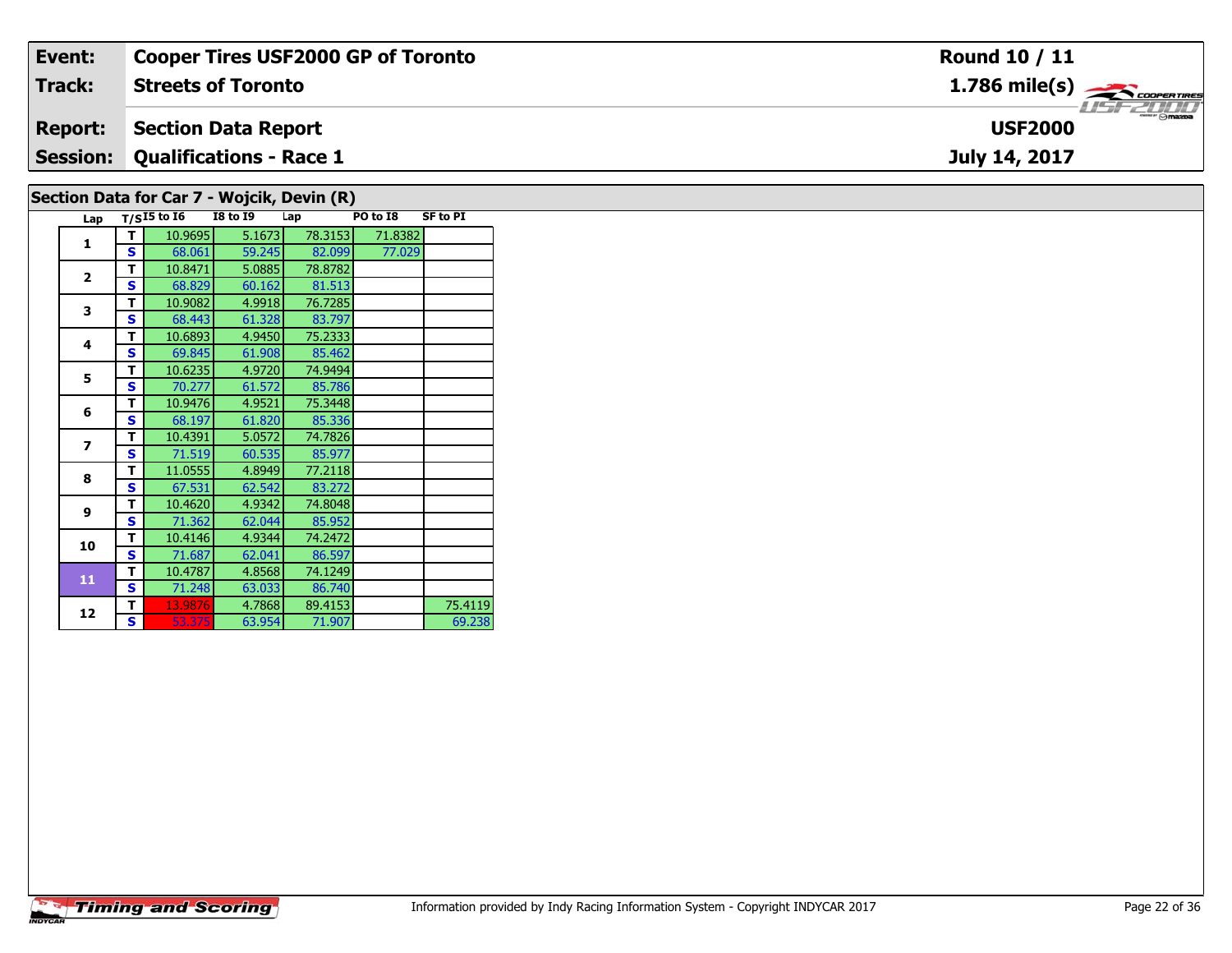| Event:                                                                                            |              |                           |                   |                  | <b>Cooper Tires USF2000 GP of Toronto</b> |                   |                  | <b>Round 10 / 11</b> |                  |                  |                  |                  |                  |                                 |                   |                                               |
|---------------------------------------------------------------------------------------------------|--------------|---------------------------|-------------------|------------------|-------------------------------------------|-------------------|------------------|----------------------|------------------|------------------|------------------|------------------|------------------|---------------------------------|-------------------|-----------------------------------------------|
| <b>Track:</b>                                                                                     |              | <b>Streets of Toronto</b> |                   |                  |                                           |                   |                  |                      |                  |                  |                  |                  |                  |                                 |                   | $\frac{1.786 \text{ mile(s)}}{1157 - 211111}$ |
| <b>Section Data Report</b><br><b>Report:</b><br><b>Qualifications - Race 1</b><br><b>Session:</b> |              |                           |                   |                  |                                           |                   |                  |                      |                  |                  |                  |                  |                  | <b>USF2000</b><br>July 14, 2017 |                   |                                               |
| Section Data for Car 79 - Malukas, David (R)                                                      |              |                           |                   |                  |                                           |                   |                  |                      |                  |                  |                  |                  |                  |                                 |                   |                                               |
| Lap                                                                                               |              | T/SSF to I1               | <b>I1 to I2</b>   | I2 to I3A        | I3A to I3                                 | <b>I3 to I4</b>   | <b>14 to 15</b>  | I5 to I6A            | <b>I6A to I6</b> | <b>16 to 17</b>  | <b>I7 to I8</b>  | I8 to I9A        | I9A to I9        | <b>I9 to I10</b>                | I10 to SF         | <b>I2 to I3</b>                               |
| 1                                                                                                 | T            | 0.7357                    | 2.9903            | 5.0516           | 6.4693                                    | 10.4948           | 10.3808          | 5.8560               | 5.1031           | 9.6093           | 3.0245           | 2.8264           | 2.5035           | 9.0807                          | 4.7905            | 11.5209                                       |
|                                                                                                   | S            | 108.894                   | 98.614            | 60.737           | 94.854                                    | 122.788           | 65.221           | 64.037               | 72.817           | 84.861           | 77.774           | 57.654           | 57.193           | 64.798                          | 99.202            | 79.894                                        |
| $\overline{2}$                                                                                    | т            | 0.7170                    | 2.6778            | 4.8182           | 6.3122                                    | 10.0374           | 9.9439           | 5.7833               | 4.9406           | 9.0970           | 2.9742           | 2.6469           | 2.4193           | 8.7325                          | 4.7203            | 11.1304                                       |
|                                                                                                   | $\mathbf{s}$ | 111.734                   | 110.123           | 63.679           | 97.214                                    | 128.383           | 68.087           | 64.842               | 75.212           | 89.640           | 79.089           | 61.564           | 59.183           | 67.382                          | 100.677           | 82.697                                        |
| 3                                                                                                 | т            | 0.7098                    | 2.6166            | 4.6228           | 6.2738                                    | 10.0106           | 9.7009           | 5.7293               | 4.8320           | 9.0880           | 2.9328           | 2.5837           | 2.3940           | 8.3297                          | 4.6260            | 10.8966                                       |
|                                                                                                   | S            | 112.868                   | 112.698           | 66.371           | 97.809                                    | 128.727           | 69.792           | 65.453               | 76.902           | 89.729           | 80.206           | 63.070           | 59.809           | 70.640                          | 102.730           | 84.472                                        |
| 4                                                                                                 | т            | 0.7070                    | 2.6308            | 4.5631           | 6.2550                                    | 9.9975            | 9.7326           | 5.6804               | 4.7980           | 8.9637           | 2.9850           | 2.5912           | 2.3303           | 8.1854                          | 4.5942            | 10.8181                                       |
|                                                                                                   | S            | 113.315                   | 112.090           | 67.239           | 98.103                                    | 128.896           | 69.565           | 66.016               | 77.447           | 90.973           | 78.803           | 62.888           | 61.444           | 71.885                          | 103.441           | 85.085                                        |
| 5.                                                                                                | т            | 0.7052                    | 2.6024            | 4.5843           | 6.2723                                    | 9.9846            | 9.6514           | 5.6737               | 4.7494           | 8.8368           | 2.9541           | 2.5388           | 2.3620           | 8.1774                          | 4.5863            | 10.8566                                       |
|                                                                                                   | S            | 113.604                   | 113.313           | 66.928           | 97.833                                    | 129.062           | 70.150           | 66.094               | 78.240           | 92.279           | 79.627           | 64.186           | 60.619           | 71.956                          | 103.619           | 84.783                                        |
| 6                                                                                                 | т            | 0.7049                    | 2.5938            | 4.5798           | 6.2682                                    | 9.9792            | 9.5259           | 5.6190               | 4.7558           | 8.9289           | 2.8818           | 2.5826           | 2.2976           | 8.0270                          | 4.5494            | 10.8480                                       |
|                                                                                                   | S            | 113.652                   | 113.689           | 66.994           | 97.897                                    | 129.132           | 71.074           | 66.738               | 78.134           | 91.328           | 81.625           | 63.097           | 62.318           | 73.304                          | 104.459           | 84.850                                        |
| $\overline{\mathbf{z}}$                                                                           | т<br>S       | 0.7078<br>113.187         | 2.6059<br>113.161 | 4.5862<br>66.900 | 6.2519<br>98.152                          | 9.9529<br>129.473 | 9.4344<br>71.763 | 5.6149<br>66.787     | 4.7357<br>78.466 | 8.9312<br>91.304 | 2.8840<br>81.563 | 2.5109<br>64.899 | 2.3077<br>62.045 | 8.0753<br>72.865                | 4.6006            | 10.8381<br>84.928                             |
|                                                                                                   | $\mathbf{T}$ | 0.7049                    | 2.5726            | 4.5078           | 6.2675                                    | 9.9501            | 9.4256           | 5.6272               | 4.7107           | 8.7895           | 3.0766           | 2.5028           | 2.2672           | 8.0875                          | 103.297<br>4.5509 | 10.7753                                       |
| 8                                                                                                 | S            | 113.652                   | 114.626           | 68.064           | 97.908                                    | 129.510           | 71.830           | 66.641               | 78.882           | 92.776           | 76.457           | 65.109           | 63.154           | 72.755                          | 104.425           | 85.423                                        |
|                                                                                                   | т            | 0.7105                    | 2.6010            | 4.6573           | 6.3175                                    | 10.9058           | 10.6538          | 6.1158               | 5.0058           | 9.7660           | 3.1558           | 2.6324           | 2.3278           | 8.3849                          | 4.6533            | 10.9748                                       |
| 9                                                                                                 | S            | 112.757                   | 113.374           | 65.879           | 97.133                                    | 118.161           | 63.550           | 61.317               | 74.232           | 83.499           | 74.538           | 61.903           | 61.510           | 70.175                          | 102.127           | 83.870                                        |
|                                                                                                   | T            | 0.7974                    | 3.0471            | 5.0505           | 8.2681                                    | 10.6484           | 9.9586           | 6.2718               | 4.9748           | 9.1687           | 3.0033           | 2.8414           | 2.4498           | 8.5781                          | 5.0531            | 13.3186                                       |
| 10                                                                                                | S            | 100.469                   | 96.776            | 60.750           | 74.217                                    | 121.017           | 67.986           | 59.791               | 74.695           | 88.939           | 78.323           | 57.350           | 58.446           | 68.594                          | 94.047            | 69.110                                        |
|                                                                                                   | т            | 0.7054                    | 2.5958            | 4.5696           | 6.2302                                    | 9.9170            | 9.5081           | 5.5467               | 4.6889           | 8.8737           | 3.4856           | 2.5155           | 2.2535           | 8.0811                          | 4.5708            | 10.7998                                       |
| 11                                                                                                | S            | 113.572                   | 113.601           | 67.143           | 98.494                                    | 129.942           | 71.207           | 67.608               | 79.249           | 91.896           | 67.48            | 64.780           | 63.538           | 72.813                          | 103.970           | 85.229                                        |
|                                                                                                   |              |                           |                   |                  |                                           |                   |                  |                      |                  |                  |                  |                  |                  |                                 |                   |                                               |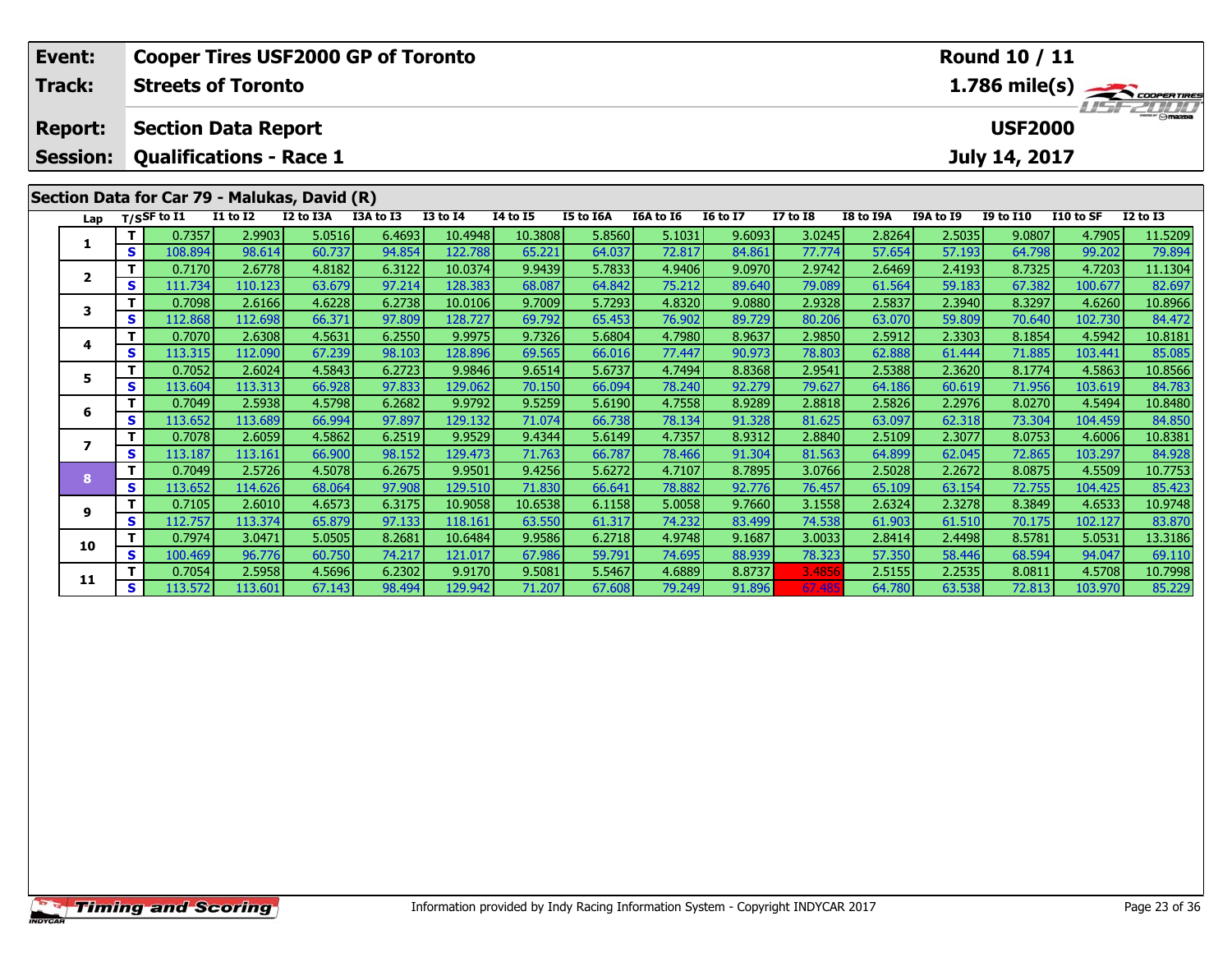| Event:                                      | <b>Cooper Tires USF2000 GP of Toronto</b> | Round 10 / 11                                           |  |  |  |  |  |  |
|---------------------------------------------|-------------------------------------------|---------------------------------------------------------|--|--|--|--|--|--|
| Track:                                      | <b>Streets of Toronto</b>                 | $1.786$ mile(s) $\overbrace{\hspace{2cm}}$ coorer TIRES |  |  |  |  |  |  |
| <b>Report:</b>                              | Section Data Report                       | <b>LISE 2000</b><br><b>USF2000</b>                      |  |  |  |  |  |  |
|                                             | <b>Session: Qualifications - Race 1</b>   | July 14, 2017                                           |  |  |  |  |  |  |
| Section Data for Car 79 - Malukas David (P) |                                           |                                                         |  |  |  |  |  |  |

#### **Lap T/SI5 to I6 I8 to I9 Lap PO to I8 SF to PI 1 <sup>T</sup>** 10.9591 5.3299 78.9165 72.1014 **<sup>S</sup>** 68.125 57.438 81.473 76.748**2T** 10.7239 5.0662 75.8206<br>**S** 69.619 60.427 84.800 84.800 **3 <sup>T</sup>** 10.5613 4.9777 74.4500 **<sup>S</sup>** 70.691 61.502 86.36186.361 **4 <sup>T</sup>** 10.4784 4.9215 74.0142 **<sup>S</sup>** 71.250 62.204 86.87086.870 **5 <sup>T</sup>** 10.4231 4.9008 73.6787 **<sup>S</sup>** 71.628 62.467 87.265**66 T** 10.3748 4.8802 73.2939<br>**S** 71.962 62.730 87.724 87.724<br>73.1994 **7T** 10.3506 4.8186 73.1994<br>**S** 72.130 63.532 87.837 87.837 **8 <sup>T</sup>** 10.3379 4.7700 73.0409 **<sup>S</sup>** 72.219 64.180 88.02788.027 **9 <sup>T</sup>** 11.1216 4.9602 77.8877 **<sup>S</sup>** 67.130 61.719 82.55082.550 **10d T** 11.2466 5.2912 80.1111<br>**S** 66.384 57.858 80.259 **11 <sup>T</sup>** 10.2356 4.7690 73.5419 61.0918 **<sup>S</sup>** 72.941 64.193 87.428 85.46885.468 **Section Data for Car 79 - Malukas, David (R)**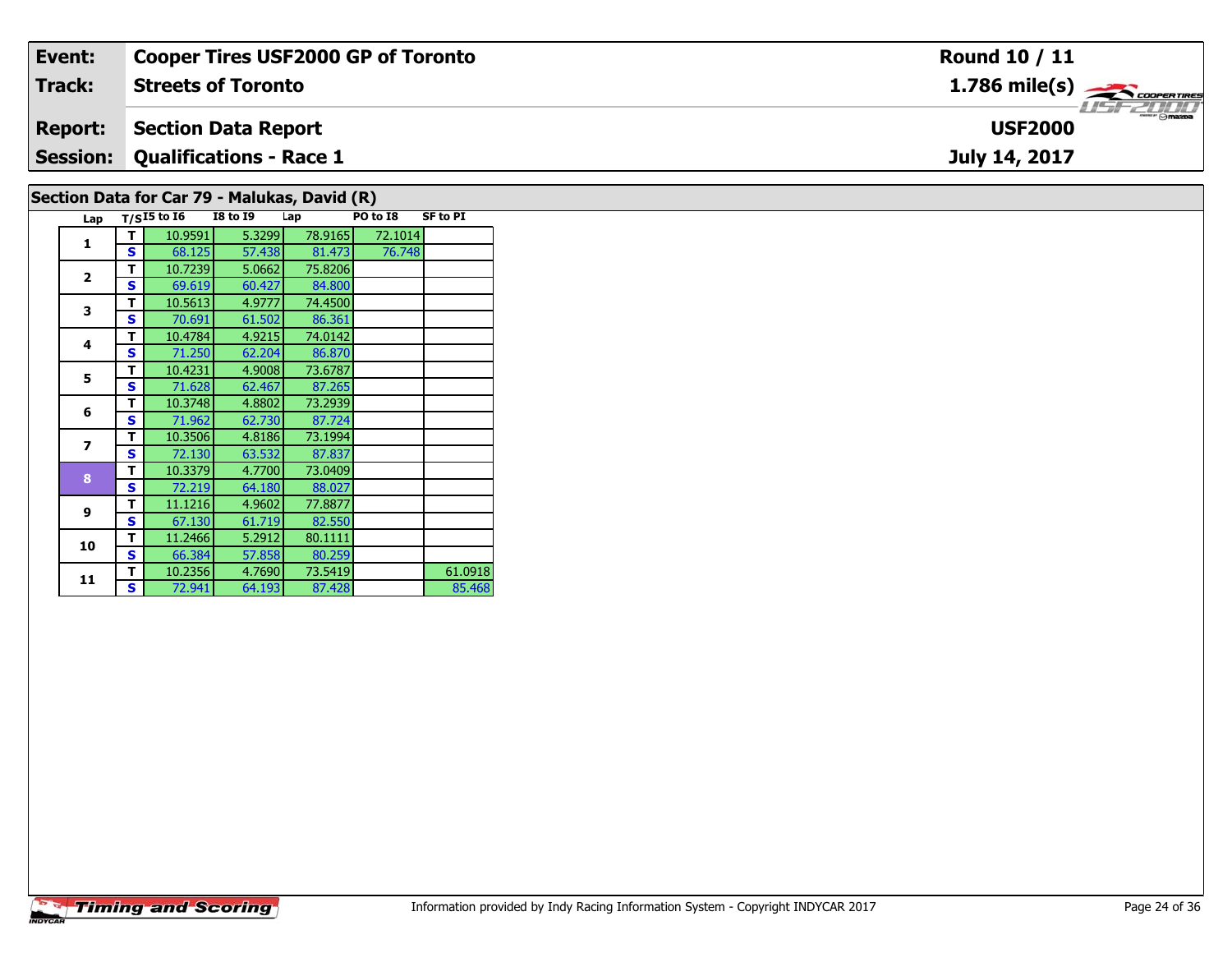|                                                                                                                                                                                                                                     | Event:                  | <b>Round 10 / 11</b><br><b>Cooper Tires USF2000 GP of Toronto</b> |                           |                   |                  |                  |                    |                  |                  |                  |                  |                  |                  |                  |                  |                   |                   |
|-------------------------------------------------------------------------------------------------------------------------------------------------------------------------------------------------------------------------------------|-------------------------|-------------------------------------------------------------------|---------------------------|-------------------|------------------|------------------|--------------------|------------------|------------------|------------------|------------------|------------------|------------------|------------------|------------------|-------------------|-------------------|
|                                                                                                                                                                                                                                     | Track:                  |                                                                   | <b>Streets of Toronto</b> |                   |                  |                  |                    |                  |                  |                  |                  |                  |                  |                  |                  |                   |                   |
| $\frac{1.786 \text{ mile(s)}}{1.157 - 21111}$<br><b>USF2000</b><br><b>Section Data Report</b><br><b>Report:</b><br>July 14, 2017<br><b>Session:</b><br><b>Qualifications - Race 1</b><br>Section Data for Car 80 - Megennis, Robert |                         |                                                                   |                           |                   |                  |                  |                    |                  |                  |                  |                  |                  |                  |                  |                  |                   |                   |
|                                                                                                                                                                                                                                     |                         |                                                                   |                           |                   |                  |                  |                    |                  |                  |                  |                  |                  |                  |                  |                  |                   |                   |
|                                                                                                                                                                                                                                     | Lap                     |                                                                   | $T/S$ SF to I1            | <b>I1 to I2</b>   | I2 to I3A        | I3A to I3        | <b>I3 to 14</b>    | <b>I4 to I5</b>  | I5 to I6A        | I6A to I6        | <b>I6 to I7</b>  | <b>I7 to I8</b>  | I8 to I9A        | I9A to I9        | I9 to I10        | I10 to SF         | <b>I2 to I3</b>   |
|                                                                                                                                                                                                                                     | 1                       | т                                                                 | 0.7325                    | 2.7849            | 4.7406           | 6.4687           | 10.2946            | 9.7831           | 5.8737           | 5.0801           | 9.2575           | 2.8870           | 2.7469           | 2.4977           | 8.5764           | 4.7632            | 11.2093           |
|                                                                                                                                                                                                                                     |                         | $\mathbf{s}$                                                      | 109.370                   | 105.888           | 64.721           | 94.862           | 125.176            | 69.206           | 63.844           | 73.146           | 88.086           | 81.478           | 59.323           | 57.325           | 68.608           | 99.771            | 82.115            |
|                                                                                                                                                                                                                                     | 2                       | т                                                                 | 0.7217                    | 2.6589            | 5.1753           | 6.5063           | 10.2442            | 9.7054           | 5.8527           | 5.0031           | 9.1874           | 2.8836           | 2.6768           | 2.4764           | 8.4004           | 4.6869            | 11.6816           |
|                                                                                                                                                                                                                                     |                         | $\mathbf{s}$<br>т                                                 | 111.007<br>0.7211         | 110.905<br>2.7224 | 59.285<br>4.7075 | 94.314<br>6.3759 | 125.792<br>10.1807 | 69.760           | 64.073           | 74.272           | 88.758<br>9.1505 | 81.574           | 60.877<br>2.6652 | 57.819<br>2.4612 | 70.045<br>8.3157 | 101.395           | 78.795<br>11.0834 |
|                                                                                                                                                                                                                                     | 3                       | $\mathbf{s}$                                                      | 111.099                   | 108.319           | 65.176           | 96.243           | 126.576            | 9.5987<br>70.535 | 5.7166<br>65.598 | 4.9778<br>74.650 | 89.116           | 2.8610<br>82.219 | 61.142           | 58.176           | 70.759           | 4.6861<br>101.412 | 83.048            |
|                                                                                                                                                                                                                                     |                         | T                                                                 | 0.7173                    | 2.6928            | 4.6412           | 6.3500           | 10.1624            | 9.5668           | 5.8114           | 4.9945           | 9.0899           | 2.8355           | 2.6478           | 2.3931           | 8.1755           | 4.6471            | 10.9912           |
|                                                                                                                                                                                                                                     | 4                       | $\mathbf{s}$                                                      | 111.688                   | 109.509           | 66.108           | 96.636           | 126.804            | 70.770           | 64.528           | 74.400           | 89.710           | 82.958           | 61.543           | 59.831           | 71.972           | 102.263           | 83.745            |
|                                                                                                                                                                                                                                     |                         | T                                                                 | 0.7170                    | 2.6869            | 4.6492           | 6.3581           | 10.1473            | 9.4820           | 5.6883           | 4.9104           | 9.1677           | 2.8656           | 2.6755           | 2.4008           | 8.2020           | 4.6507            | 11.0073           |
|                                                                                                                                                                                                                                     | 5                       | $\mathbf{s}$                                                      | 111.734                   | 109.750           | 65.994           | 96.513           | 126.993            | 71.403           | 65.925           | 75.674           | 88.949           | 82.087           | 60.906           | 59.639           | 71.740           | 102.184           | 83.622            |
|                                                                                                                                                                                                                                     |                         | т                                                                 | 0.7202                    | 2.6674            | 4.7815           | 6.3921           | 10.1531            | 9.3954           | 5.7528           | 4.8971           | 9.0754           | 2.8476           | 2.7096           | 2.4491           | 8.2071           | 4.6804            | 11.1736           |
|                                                                                                                                                                                                                                     | 6                       | $\mathbf{s}$                                                      | 111.238                   | 110.552           | 64.168           | 95.999           | 126.920            | 72.061           | 65.186           | 75.880           | 89.853           | 82.605           | 60.140           | 58.463           | 71.695           | 101.536           | 82.378            |
|                                                                                                                                                                                                                                     | $\overline{\mathbf{z}}$ | т                                                                 | 0.7188                    | 2.6700            | 4.6550           | 6.4231           | 10.1482            | 9.4866           | 5.6112           | 4.9028           | 9.0744           | 2.8135           | 2.6573           | 2.3683           | 8.1305           | 4.6646            | 11.0781           |
|                                                                                                                                                                                                                                     |                         | S                                                                 | 111.455                   | 110.444           | 65.912           | 95.536           | 126.982            | 71.369           | 66.831           | 75.792           | 89.863           | 83.607           | 61.323           | 60.458           | 72.371           | 101.880           | 83.088            |
|                                                                                                                                                                                                                                     | 8                       | т                                                                 | 0.7183                    | 2.7078            | 4.7226           | 6.3443           | 10.1063            | 9.3789           | 5.6307           | 4.8865           | 8.9450           | 2.8543           | 2.5965           | 2.3802           | 8.2203           | 4.6663            | 11.0669           |
|                                                                                                                                                                                                                                     |                         | $\mathbf{s}$                                                      | 111.532                   | 108.903           | 64.968           | 96.722           | 127.508            | 72.188           | 66.599           | 76.044           | 91.163           | 82.412           | 62.759           | 60.155           | 71.580           | 101.842           | 83.172            |
|                                                                                                                                                                                                                                     | 9                       | т                                                                 | 0.7163                    | 2.6402            | 4.5665           | 6.3276           | 10.0783            | 9.2958           | 5.5781           | 4.8461           | 9.0184           | 2.8693           | 2.6896           | 2.4167           | 8.1054           | 4.6311            | 10.8941           |
|                                                                                                                                                                                                                                     |                         | $\mathbf{s}$                                                      | 111.844                   | 111.691           | 67.189           | 96.978           | 127.862            | 72.833           | 67.227           | 76.678           | 90.421           | 81.981           | 60.587           | 59.247           | 72.595           | 102.616           | 84.491            |
|                                                                                                                                                                                                                                     | 10                      | T<br>$\mathbf{s}$                                                 | 0.7173                    | 2.6132            | 4.5352           | 6.3203           | 10.0833            | 9.3432           | 5.5693           | 4.8401           | 8.9411<br>91.203 | 2.8267           | 2.6067           | 2.3048           | 8.2227           | 4.6488            | 10.8555           |
|                                                                                                                                                                                                                                     |                         | $\mathbf T$                                                       | 111.688<br>0.7124         | 112.845<br>2.6040 | 67.653<br>4.5445 | 97.090<br>6.3411 | 127.799<br>10.0628 | 72.464<br>9.3600 | 67.333<br>5.6167 | 76.773<br>4.8513 | 8.9694           | 83.216<br>2.8187 | 62.514<br>2.6268 | 62.123<br>2.3081 | 71.559<br>8.1146 | 102.226<br>4.6272 | 84.792<br>10.8856 |
|                                                                                                                                                                                                                                     | 11                      | $\mathbf{s}$                                                      | 112.456                   | 113.244           | 67.514           | 96.771           | 128.059            | 72.334           | 66.765           | 76.596           | 90.915           | 83.452           | 62.035           | 62.034           | 72.512           | 102.703           | 84.557            |
|                                                                                                                                                                                                                                     |                         | т                                                                 | 0.7157                    | 2.5775            | 4.6269           | 6.3286           | 10.0807            | 9.3890           | 6.1493           | 7.4261           | 12.7927          | 3.5935           | 2.5947           | 2.3241           | 8.1418           | 4.6458            | 10.9555           |
|                                                                                                                                                                                                                                     | 12                      | S                                                                 | 111.937                   | 114.408           | 66.312           | 96.962           | 127.832            | 72.110           | 60.98            | 50.039           | 63.744           | 65.45            | 62.803           | 61.607           | 72.270           | 102.292           | 84.018            |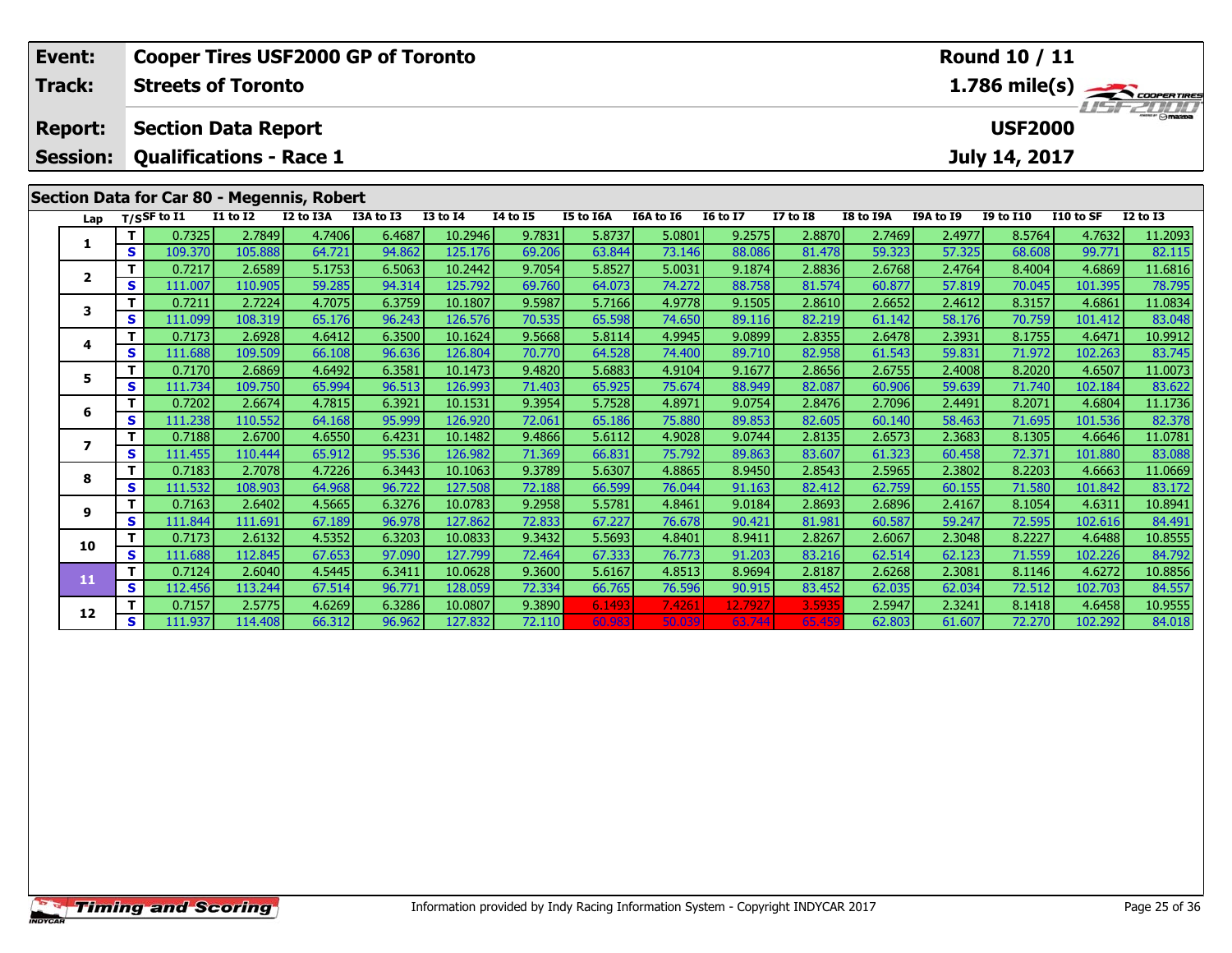| Event:                                     | Cooper Tires USF2000 GP of Toronto      | Round 10 / 11  |  |  |  |  |  |  |
|--------------------------------------------|-----------------------------------------|----------------|--|--|--|--|--|--|
| <b>Track:</b>                              | <b>Streets of Toronto</b>               |                |  |  |  |  |  |  |
| <b>Report:</b>                             | Section Data Report                     | <b>USF2000</b> |  |  |  |  |  |  |
|                                            | <b>Session: Qualifications - Race 1</b> | July 14, 2017  |  |  |  |  |  |  |
| Section Data for Car 80 - Megennis, Robert |                                         |                |  |  |  |  |  |  |

| Lap            |   | $T/SI5$ to $\overline{16}$ | <b>I8 to I9</b> | Lap     | PO to I8 | <b>SF to PI</b> |
|----------------|---|----------------------------|-----------------|---------|----------|-----------------|
| $\mathbf{1}$   | т | 10.9538                    | 5.2446          | 76.4869 | 66.0268  |                 |
|                | S | 68.158                     | 58.372          | 84.061  | 83.809   |                 |
|                | т | 10.8558                    | 5.1532          | 76.1791 |          |                 |
| $\overline{2}$ | S | 68.773                     | 59.407          | 84.401  |          |                 |
| 3              | т | 10.6944                    | 5.1264          | 75.1404 |          |                 |
|                | S | 69.811                     | 59.718          | 85.568  |          |                 |
| 4              | т | 10.8059                    | 5.0409          | 74.7253 |          |                 |
|                | S | 69.091                     | 60.730          | 86.043  |          |                 |
| 5              | т | 10.5987                    | 5.0763          | 74.6015 |          |                 |
|                | S | 70.442                     | 60.307          | 86.186  |          |                 |
| 6              | т | 10.6499                    | 5.1587          | 74.7288 |          |                 |
|                | S | 70.103                     | 59.344          | 86.039  |          |                 |
| $\overline{z}$ | т | 10.5140                    | 5.0256          | 74.3243 |          |                 |
|                | S | 71.009                     | 60.915          | 86.507  |          |                 |
| 8              | T | 10.5172                    | 4.9767          | 74.1580 |          |                 |
|                | S | 70.988                     | 61.514          | 86.701  |          |                 |
| 9              | T | 10.4242                    | 5.1063          | 73.7794 |          |                 |
|                | S | 71.621                     | 59.953          | 87.146  |          |                 |
| 10             | т | 10.4094                    | 4.9115          | 73.5727 |          |                 |
|                | S | 71.723                     | 62.331          | 87.391  |          |                 |
| 11             | т | 10.4680                    | 4.9349          | 73.5576 |          |                 |
|                | S | 71.321                     | 62.035          | 87.409  |          |                 |
| 12             | т | 13.5754                    | 4.9188          | 81.3864 |          | 67.1427         |
|                | s | 54.996                     | 62.238          | 79.001  |          | 77.765          |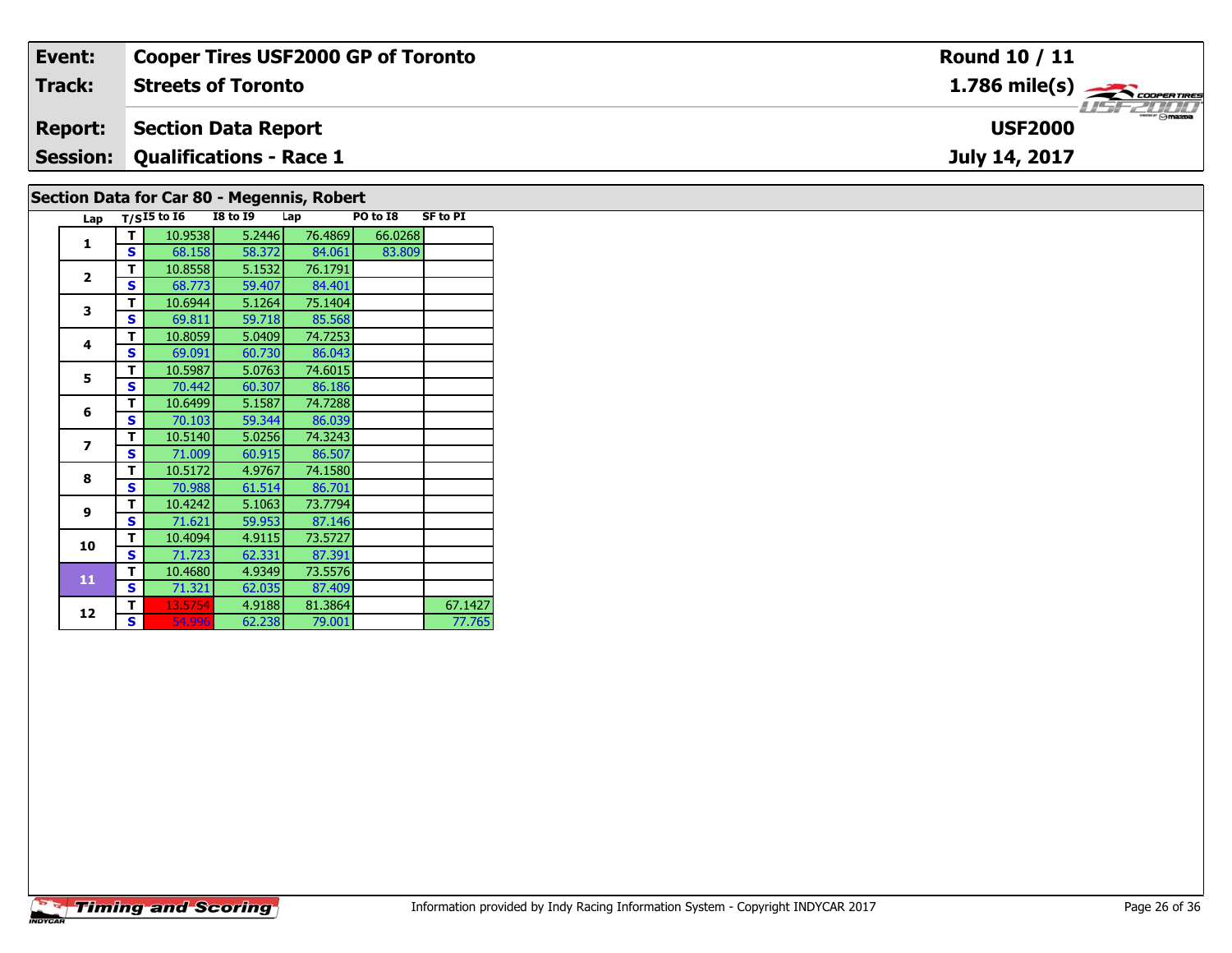|        | Event:                                                                    | <b>Cooper Tires USF2000 GP of Toronto</b><br><b>Round 10 / 11</b> |                                                 |                   |                  |                  |                   |                  |                  |                  |                  |                  |                  |                  |                  |                   |                                               |
|--------|---------------------------------------------------------------------------|-------------------------------------------------------------------|-------------------------------------------------|-------------------|------------------|------------------|-------------------|------------------|------------------|------------------|------------------|------------------|------------------|------------------|------------------|-------------------|-----------------------------------------------|
| Track: |                                                                           |                                                                   | <b>Streets of Toronto</b>                       |                   |                  |                  |                   |                  |                  |                  |                  |                  |                  |                  |                  |                   | $\frac{1.786 \text{ mile(s)}}{1.157 - 21111}$ |
|        | <b>Report:</b>                                                            |                                                                   | <b>Section Data Report</b>                      |                   |                  |                  |                   |                  |                  |                  |                  |                  |                  |                  | <b>USF2000</b>   |                   |                                               |
|        | <b>Qualifications - Race 1</b><br><b>July 14, 2017</b><br><b>Session:</b> |                                                                   |                                                 |                   |                  |                  |                   |                  |                  |                  |                  |                  |                  |                  |                  |                   |                                               |
|        |                                                                           |                                                                   | Section Data for Car 81 - Frederick, Kaylen (R) |                   |                  |                  |                   |                  |                  |                  |                  |                  |                  |                  |                  |                   |                                               |
|        | Lap                                                                       |                                                                   | $T/S$ SF to I1                                  | <b>I1 to I2</b>   | I2 to I3A        | I3A to I3        | <b>I3 to 14</b>   | <b>14 to 15</b>  | I5 to I6A        | I6A to I6        | <b>I6 to I7</b>  | <b>I7 to I8</b>  | I8 to I9A        | I9A to I9        | <b>I9 to I10</b> | I10 to SF         | <b>I2 to I3</b>                               |
|        | 1                                                                         | T.                                                                | 0.7260                                          | 2.6836            | 4.9100           | 6.4549           | 10.3207           | 10.1196          | 5.7879           | 5.0449           | 9.2125           | 3.0995           | 2.6644           | 2.4837           | 8.6420           | 4.7920            | 11.3649                                       |
|        |                                                                           | $\mathbf{s}$                                                      | 110.349                                         | 109.885           | 62.488           | 95.065           | 124.859           | 66.904           | 64.790           | 73.657           | 88.516           | 75.892           | 61.160           | 57.649           | 68.087           | 99.171            | 80.991                                        |
|        | $\overline{2}$                                                            | T                                                                 | 0.7164                                          | 2.7409            | 5.2222           | 6.4134           | 10.0629           | 10.1160          | 5.6898           | 4.9795           | 9.1677           | 2.9392           | 2.6803           | 2.4699           | 8.5322           | 4.7026            | 11.6356                                       |
|        |                                                                           | $\mathbf{s}$                                                      | 111.828                                         | 107.587           | 58.753           | 95.680           | 128.058           | 66.928           | 65.907           | 74.624           | 88.949           | 80.031           | 60.797           | 57.971           | 68.963           | 101.056           | 79.107                                        |
|        | 3                                                                         | T                                                                 | 0.7114                                          | 2.6585            | 4.9463           | 6.8194           | 10.1441           | 9.8468           | 6.0654           | 5.1138           | 9.0991           | 2.8735           | 2.6241           | 2.4222           | 8.3956           | 4.6470            | 11.7657                                       |
|        |                                                                           | $\mathbf{s}$                                                      | 112.614                                         | 110.922           | 62.030           | 89.984           | 127.033           | 68.758           | 61.826           | 72.664           | 89.619           | 81.861           | 62.099           | 59.112           | 70.085           | 102.265           | 78.232                                        |
|        | 4                                                                         | T                                                                 | 0.7147                                          | 2.6562            | 4.7517           | 6.3892           | 10.0662           | 9.7451           | 5.7462           | 4.8857           | 9.1377           | 2.8449           | 2.6241           | 2.4934           | 8.4210           | 4.6685            | 11.1409                                       |
|        |                                                                           | S                                                                 | 112.094                                         | 111.018           | 64.570           | 96.043           | 128.016           | 69.475           | 65.261           | 76.057           | 89.241           | 82.684           | 62.099           | 57.424           | 69.874           | 101.794           | 82.619                                        |
|        | 5                                                                         | T                                                                 | 0.7158                                          | 2.6896            | 4.7168           | 6.3423           | 10.0353           | 9.6119           | 5.6483           | 4.8149           | 8.9922           | 2.8162           | 2.6567           | 2.4504           | 8.4662           | 4.6787            | 11.0591                                       |
|        |                                                                           | $\mathbf s$                                                       | 111.922                                         | 109.639           | 65.048           | 96.753           | 128.410           | 70.438           | 66.392           | 77.175           | 90.685           | 83.526           | 61.337           | 58.432           | 69.501           | 101.573           | 83.231                                        |
|        | 6                                                                         | T                                                                 | 0.7150                                          | 2.6787            | 4.7317           | 6.3988           | 10.0546           | 9.6782           | 5.6788           | 4.7933           | 9.0173           | 2.8687           | 2.6277           | 2.4026           | 8.2621           | 4.6748            | 11.1305                                       |
|        |                                                                           | S                                                                 | 112.047                                         | 110.086           | 64.843           | 95.899           | 128.164           | 69.956           | 66.035           | 77.523           | 90.432           | 81.998           | 62.014           | 59.595           | 71.218           | 101.657           | 82.697                                        |
|        | $\overline{\mathbf{z}}$                                                   | T                                                                 | 0.7110                                          | 2.6341            | 4.6583           | 6.3322           | 10.0109           | 9.4888           | 5.7341           | 4.8170           | 9.0044           | 2.8223           | 2.6165           | 2.4083           | 8.1543           | 4.6239            | 10.9905                                       |
|        |                                                                           | S                                                                 | 112.677                                         | 111.950           | 65.865           | 96.907           | 128.723           | 71.352           | 65.398           | 77.142           | 90.562           | 83.346           | 62.280           | 59.453           | 72.159           | 102.776           | 83.750                                        |
|        | 8                                                                         | T<br>$\mathbf{s}$                                                 | 0.7120<br>112.519                               | 2.5904<br>113.838 | 4.5481<br>67.461 | 6.2436<br>98.282 | 9.9531<br>129.471 | 9.5411           | 5.5912<br>67.070 | 4.7644<br>77.993 | 9.0230<br>90.375 | 2.8599<br>82.250 | 2.5974<br>62.738 | 2.4113<br>59.380 | 8.1734<br>71.991 | 4.6367<br>102.493 | 10.7917                                       |
|        |                                                                           | T.                                                                | 0.7114                                          | 2.5802            | 4.5192           | 6.3166           | 9.9914            | 70.961<br>9.5078 | 5.5827           | 4.7084           | 8.8649           | 2.8230           | 2.5707           | 2.3806           | 8.2030           | 4.6300            | 85.293<br>10.8358                             |
|        | 9                                                                         | S                                                                 | 112.614                                         | 114.288           | 67.892           | 97.147           | 128.975           | 71.209           | 67.172           | 78.921           | 91.987           | 83.325           | 63.389           | 60.145           | 71.731           | 102.641           | 84.946                                        |
|        |                                                                           | T                                                                 | 0.7386                                          | 2.6359            | 4.5606           | 6.2606           | 9.9496            | 9.3974           | 5.6853           | 4.7550           | 8.9133           | 2.8197           | 2.5467           | 2.3363           | 8.7371           | 5.0581            | 10.8212                                       |
|        | 10                                                                        | $\mathbf{s}$                                                      | 108.467                                         | 111.873           | 67.276           | 98.016           | 129.516           | 72.046           | 65.960           | 78.147           | 91.487           | 83.423           | 63.987           | 61.286           | 67.346           | 93.954            | 85.060                                        |
|        |                                                                           | $\mathbf{T}$                                                      | 0.7099                                          | 2.5701            | 4.5111           | 6.2910           | 9.9559            | 9.4078           | 5.5604           | 4.7830           | 8.9385           | 2.8303           | 2.5698           | 2.3996           | 8.0522           | 4.6075            | 10.8021                                       |
|        | 11                                                                        | $\mathbf{s}$                                                      | 112.852                                         | 114.737           | 68.014           | 97.542           | 129.434           | 71.966           | 67.441           | 77.690           | 91.229           | 83.110           | 63.411           | 59.669           | 73.074           | 103.142           | 85.211                                        |
|        |                                                                           | T.                                                                | 0.7074                                          | 2.5620            | 4.6122           | 6.2977           | 9.9045            | 11.9030          | 9.1599           | 7.4730           | 15.0929          | 3.822            | 2.6244           | 2.4206           | 8.1345           | 4.5804            | 10.9099                                       |
|        | 12                                                                        | S                                                                 | 113.251                                         | 115.100           | 66.523           | 97.438           | 130.106           | 56.880           | 40.939           | 49.724           | 54.029           | 61.544           | 62.092           | 59.151           | 72.335           | 103.752           | 84.369                                        |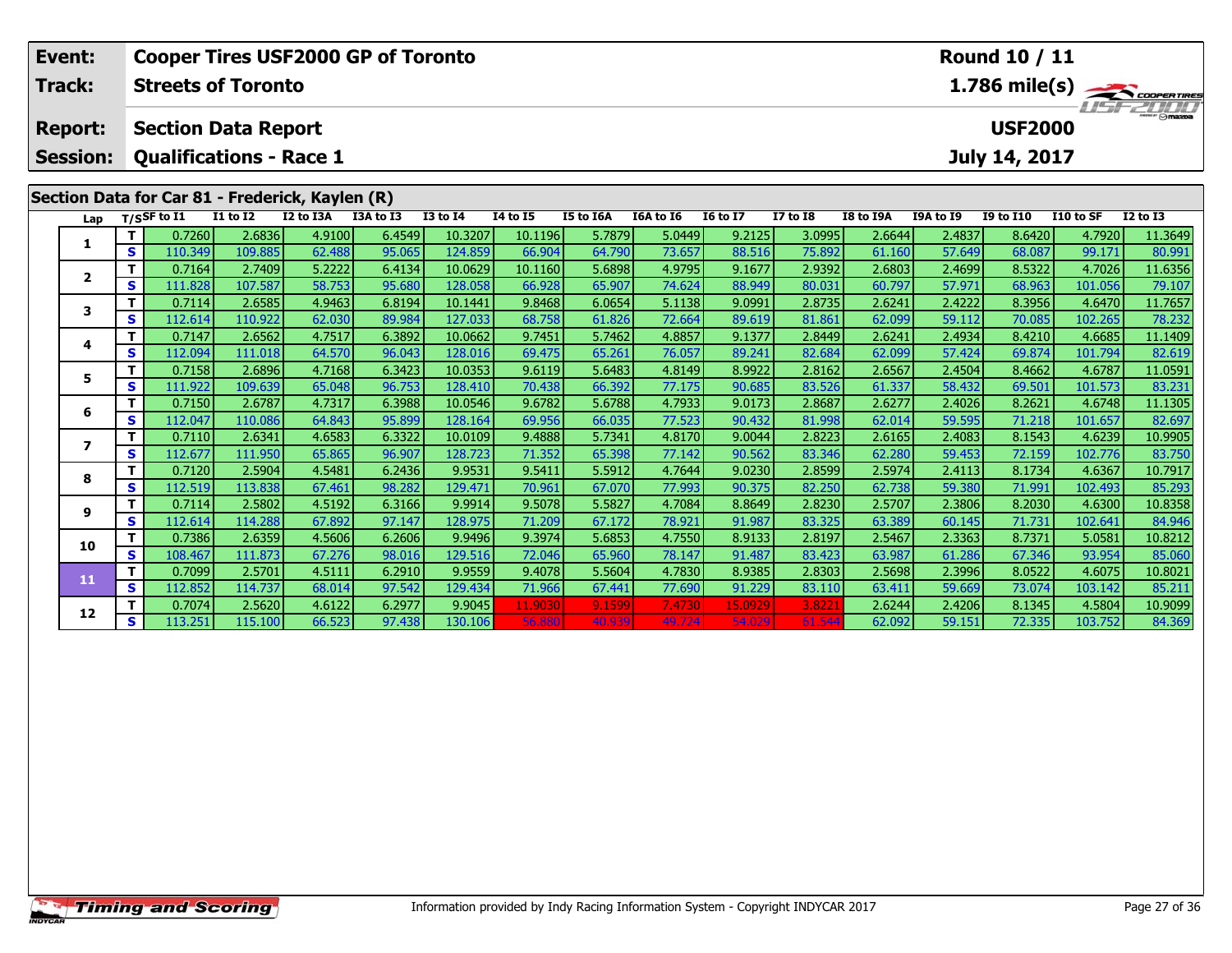| Event:                                           | <b>Cooper Tires USF2000 GP of Toronto</b> | <b>Round 10 / 11</b>                       |  |  |  |  |  |  |
|--------------------------------------------------|-------------------------------------------|--------------------------------------------|--|--|--|--|--|--|
| Track:                                           | <b>Streets of Toronto</b>                 | $1.786$ mile(s) $\frac{1.786}{\sqrt{2.00}$ |  |  |  |  |  |  |
| <b>Report:</b>                                   | Section Data Report                       | <b>USF2000</b>                             |  |  |  |  |  |  |
|                                                  | <b>Session: Qualifications - Race 1</b>   | July 14, 2017                              |  |  |  |  |  |  |
| $Condition Det for Cont 01 Euodouial Volume (D)$ |                                           |                                            |  |  |  |  |  |  |

# **Section Data for Car 81 - Frederick, Kaylen (R)**

| Lap                      |              | $T/SI5$ to $I6$ | <b>I8 to 19</b> | Lap     | PO to I8 | <b>SF to PI</b> |
|--------------------------|--------------|-----------------|-----------------|---------|----------|-----------------|
| $\mathbf{1}$             | т            | 10.8328         | 5.1481          | 76.9417 | 67.8399  |                 |
|                          | $\mathbf{s}$ | 68.919          | 59.466          | 83.565  | 81.569   |                 |
| $\mathbf{2}$             | т            | 10.6693         | 5.1502          | 76.4330 |          |                 |
|                          | S            | 69.976          | 59.442          | 84.121  |          |                 |
| 3                        | т            | 11.1792         | 5.0463          | 76.3672 |          |                 |
|                          | S            | 66.784          | 60.666          | 84.193  |          |                 |
| 4                        | т            | 10.6319         | 5.1175          | 75.1446 |          |                 |
|                          | $\mathbf{s}$ | 70.222          | 59.821          | 85.563  |          |                 |
| 5                        | т            | 10.4632         | 5.1071          | 74.6353 |          |                 |
|                          | S            | 71.354          | 59.943          | 86.147  |          |                 |
| 6                        | т            | 10.4721         | 5.0303          | 74.5823 |          |                 |
|                          | S            | 71.293          | 60.858          | 86.208  |          |                 |
| $\overline{\phantom{a}}$ | т            | 10.5511         | 5.0248          | 74.0161 |          |                 |
|                          | S            | 70.760          | 60.925          | 86.868  |          |                 |
| 8                        | т            | 10.3556         | 5.0087          | 73.6456 |          |                 |
|                          | S            | 72.095          | 61.121          | 87.305  |          |                 |
| 9                        | т            | 10.2911         | 4.9513          | 73.3899 |          |                 |
|                          | S            | 72.547          | 61.829          | 87.609  |          |                 |
| 10                       | т            | 10.4403         | 4.8830          | 74.3942 |          |                 |
|                          | S            | 71.510          | 62.694          | 86.426  |          |                 |
| 11                       | т            | 10.3434         | 4.9694          | 73.1871 |          |                 |
|                          | S            | 72.180          | 61.604          | 87.852  |          |                 |
| 12                       | т            | 16.6329         | 5.0450          | 89.2946 |          | 76.5630         |
|                          | S            | 44.886          | 60.681          | 72.004  |          | 68.197          |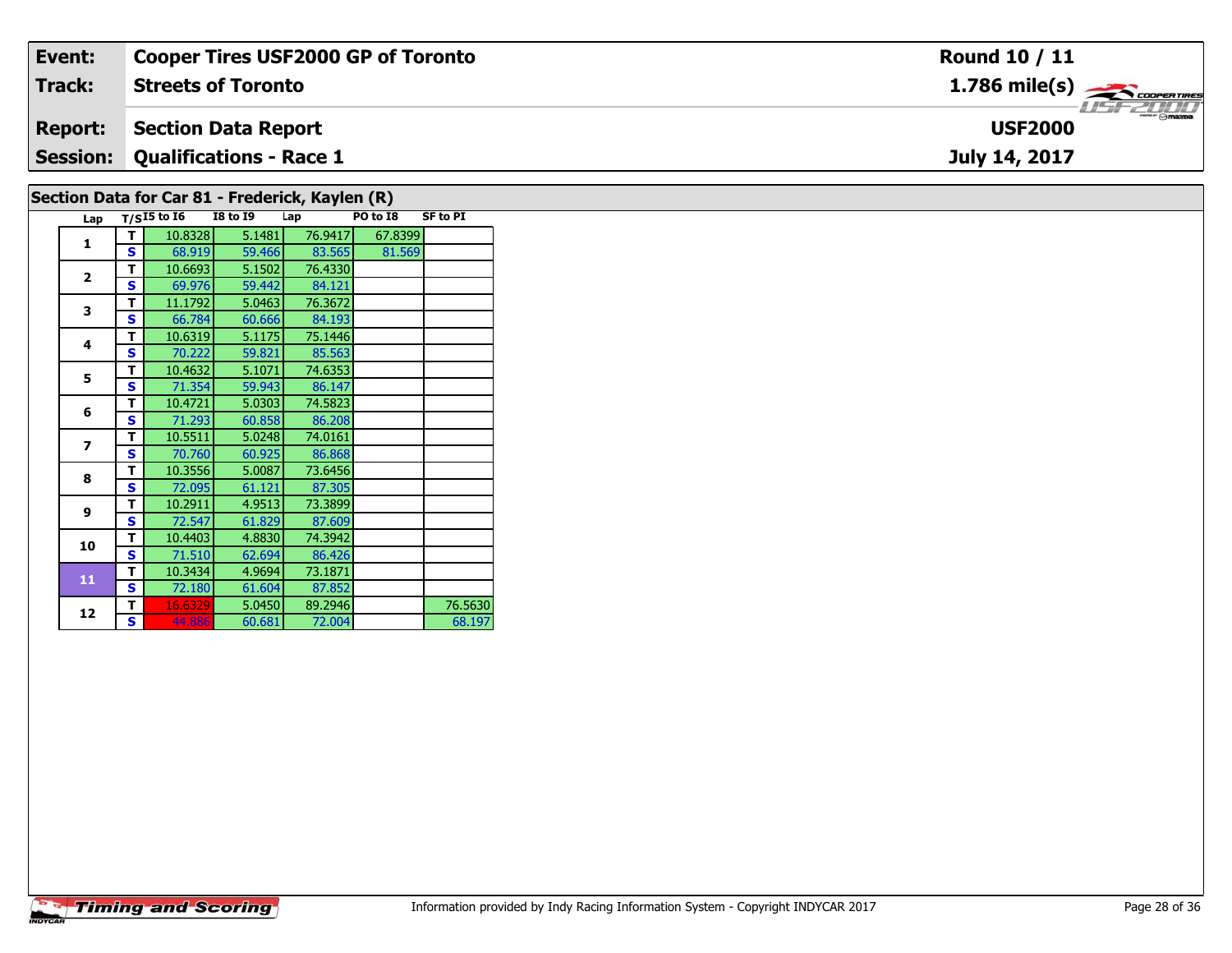| Event:                                                                                                                                                                                                  |              |                                            |                   |                  | <b>Cooper Tires USF2000 GP of Toronto</b> | Round 10 / 11     |                  |                  |                  |                  |                  |                  |                  |                  |                   |                   |
|---------------------------------------------------------------------------------------------------------------------------------------------------------------------------------------------------------|--------------|--------------------------------------------|-------------------|------------------|-------------------------------------------|-------------------|------------------|------------------|------------------|------------------|------------------|------------------|------------------|------------------|-------------------|-------------------|
| Track:                                                                                                                                                                                                  |              | <b>Streets of Toronto</b>                  |                   |                  |                                           |                   |                  |                  |                  |                  |                  |                  |                  |                  |                   |                   |
| $\frac{1.786 \text{ mile(s)}}{1157 - 200 \text{ rad/s}}$<br><b>USF2000</b><br><b>Section Data Report</b><br><b>Report:</b><br><b>Qualifications - Race 1</b><br><b>Session:</b><br><b>July 14, 2017</b> |              |                                            |                   |                  |                                           |                   |                  |                  |                  |                  |                  |                  |                  |                  |                   |                   |
|                                                                                                                                                                                                         |              | Section Data for Car 90 - Thompson, Parker |                   |                  |                                           |                   |                  |                  |                  |                  |                  |                  |                  |                  |                   |                   |
| Lap                                                                                                                                                                                                     |              | T/SSF to I1                                | <b>I1 to I2</b>   | I2 to I3A        | I3A to I3                                 | <b>I3 to I4</b>   | 14 to 15         | I5 to I6A        | I6A to I6        | <b>16 to 17</b>  | <b>I7 to I8</b>  | I8 to I9A        | I9A to I9        | <b>I9 to I10</b> | I10 to SF         | <b>I2 to I3</b>   |
|                                                                                                                                                                                                         |              | 0.7150                                     | 2.7279            | 4.8165           | 6.3757                                    | 9.9855            | 9.8293           | 5.8002           | 5.0680           | 9.1520           | 2.9348           | 2.7413           | 2.3865           | 8.6382           | 4.7231            | 11.1922           |
| 1                                                                                                                                                                                                       | S            | 112.047                                    | 108.100           | 63.701           | 96.246                                    | 129.051           | 68.880           | 64.653           | 73.321           | 89.101           | 80.151           | 59.444           | 59.997           | 68.117           | 100.618           | 82.241            |
| $\overline{2}$                                                                                                                                                                                          | т            | 0.7170                                     | 2.6759            | 5.0410           | 6.4121                                    | 10.0596           | 9.9583           | 6.3504           | 5.0925           | 9.1965           | 3.0781           | 2.6391           | 2.4165           | 8.3584           | 4.6959            | 11.4531           |
|                                                                                                                                                                                                         | $\mathbf{s}$ | 111.734                                    | 110.201           | 60.865           | 95.700                                    | 128.100           | 67.988           | 59.051           | 72.968           | 88.670           | 76.420           | 61.746           | 59.252           | 70.397           | 101.200           | 80.367            |
| 3                                                                                                                                                                                                       | T            | 0.7160                                     | 2.6245            | 4.6116           | 6.3275                                    | 10.0422           | 9.3925           | 5.5925           | 4.9362           | 9.0751           | 2.8643           | 2.5847           | 2.3442           | 8.2117           | 4.6692            | 10.9391           |
|                                                                                                                                                                                                         | $\mathbf{s}$ | 111.891                                    | 112.359           | 66.532           | 96.979                                    | 128.322           | 72.084           | 67.054           | 75.279           | 89.856           | 82.124           | 63.046           | 61.079           | 71.655           | 101.779           | 84.144            |
| 4                                                                                                                                                                                                       | T.           | 0.7104                                     | 2.5776            | 4.6236           | 6.3756                                    | 10.0128           | 9.4023           | 5.6871           | 4.9904           | 11.2123          | 3.1226           | 2.5634           | 2.2837           | 8.0822           | 4.6326            | 10.9992           |
|                                                                                                                                                                                                         | S            | 112.773                                    | 114.403           | 66.359           | 96.248                                    | 128.699           | 72.008           | 65.939           | 74.461           | 72.729           | 75.331           | 63.570           | 62.697           | 72.803           | 102.583           | 83.684            |
| 5.                                                                                                                                                                                                      | т            | 0.7108                                     | 2.5901            | 4.5947           | 6.3213                                    | 10.0114           | 9.4721           | 5.6005           | 4.8621           | 9.0458           | 2.8381           | 2.5486           | 2.2970           | 8.0915           | 4.6294            | 10.9160           |
|                                                                                                                                                                                                         | $\mathbf{s}$ | 112.709                                    | 113.851           | 66.777           | 97.074                                    | 128.717           | 71.478           | 66.958           | 76.426           | 90.147           | 82.882           | 63.939           | 62.334           | 72.719           | 102.654           | 84.322            |
| 6                                                                                                                                                                                                       | т            | 0.7141                                     | 2.6233            | 4.7084           | 6.4812                                    | 10.7084           | 10.0744          | 6.1152           | 4.9689           | 9.1064           | 2.8753           | 2.5350           | 2.2890           | 8.2008           | 4.6754            | 11.1896           |
|                                                                                                                                                                                                         | $\mathbf{s}$ | 112.188                                    | 112.410           | 65.164           | 94.679                                    | 120.339           | 67.205           | 61.323           | 74.783           | 89.547           | 81.810           | 64.282           | 62.552           | 71.750           | 101.644           | 82.260            |
| $\overline{\phantom{a}}$                                                                                                                                                                                | Т<br>S       | 0.7115<br>112.598                          | 2.5864<br>114.014 | 4.4838<br>68.428 | 6.2661<br>97.930                          | 9.9875<br>129.025 | 9.4056           | 5.5841<br>67.155 | 4.7844<br>77.667 | 8.9477<br>91.136 | 2.8144           | 2.5685           | 2.2835<br>62.703 | 7.9936<br>73.610 | 4.6356<br>102.517 | 10.7499           |
|                                                                                                                                                                                                         | т            | 0.7149                                     | 2.6391            | 4.6309           | 6.2830                                    | 9.9433            | 71.983<br>9.4509 | 5.6467           | 4.8364           | 10.1356          | 83.580<br>3.0131 | 63.443<br>2.5337 | 2.2706           | 8.3300           | 4.7082            | 85.624<br>10.9139 |
| 8                                                                                                                                                                                                       | $\mathbf{s}$ | 112.063                                    | 111.737           | 66.255           | 97.666                                    | 129.598           | 71.638           | 66.410           | 76.832           | 80.454           | 78.068           | 64.315           | 63.059           | 70.637           | 100.936           | 84.338            |
|                                                                                                                                                                                                         | т            | 0.9303                                     | 3.5049            | 5.2501           | 6.6075                                    | 10.6070           | 9.6940           | 5.6447           | 4.8429           | 9.0269           | 2.8477           | 2.5316           | 2.2722           | 8.4079           | 5.6687            | 11.8576           |
| 9                                                                                                                                                                                                       | $\mathbf{s}$ | 86.116                                     | 84.135            | 58.440           | 92.870                                    | 121.489           | 69.842           | 66.434           | 76.729           | 90.336           | 82.603           | 64.368           | 63.015           | 69.983           | 83.834            | 77.626            |
|                                                                                                                                                                                                         | T.           | 0.7141                                     | 2.5701            | 4.4493           | 6.2615                                    | 9.9606            | 9.3664           | 5.5925           | 4.8071           | 9.0037           | 2.8177           | 2.5346           | 2.2491           | 8.0272           | 4.6603            | 10.7108           |
| 10                                                                                                                                                                                                      | S            | 112.188                                    | 114.737           | 68.959           | 98.001                                    | 129.373           | 72.284           | 67.054           | 77.300           | 90.569           | 83.482           | 64.292           | 63.662           | 73.302           | 101.974           | 85.937            |
|                                                                                                                                                                                                         | Т            | 0.7102                                     | 2.5564            | 4.4054           | 6.2679                                    | 9.9249            | 9.2919           | 5.5490           | 4.7841           | 8.9408           | 2.7815           | 2.5539           | 2.2685           | 8.1414           | 4.6405            | 10.6733           |
| 11                                                                                                                                                                                                      | S            | 112.804                                    | 115.352           | 69.646           | 97.901                                    | 129.839           | 72.864           | 67.580           | 77.672           | 91.206           | 84.568           | 63.806           | 63.117           | 72.274           | 102.409           | 86.239            |
|                                                                                                                                                                                                         | т            | 0.7104                                     | 2.5515            | 4.4223           | 6.2389                                    | 10.1991           | 12.5461          | 8.1162           | 7.2383           | 16.0400          | 4.086            | 2.5120           | 2.2631           | 8.0495           | 4.6241            | 10.6612           |
| 12                                                                                                                                                                                                      | S            | 112.773                                    | 115.574           | 69.380           | 98.356                                    | 126.348           |                  | 46.20            | 51.337           | 50.8             | 57.56            | 64.870           | 63.268           | 73.099           | 102.772           | 86.337            |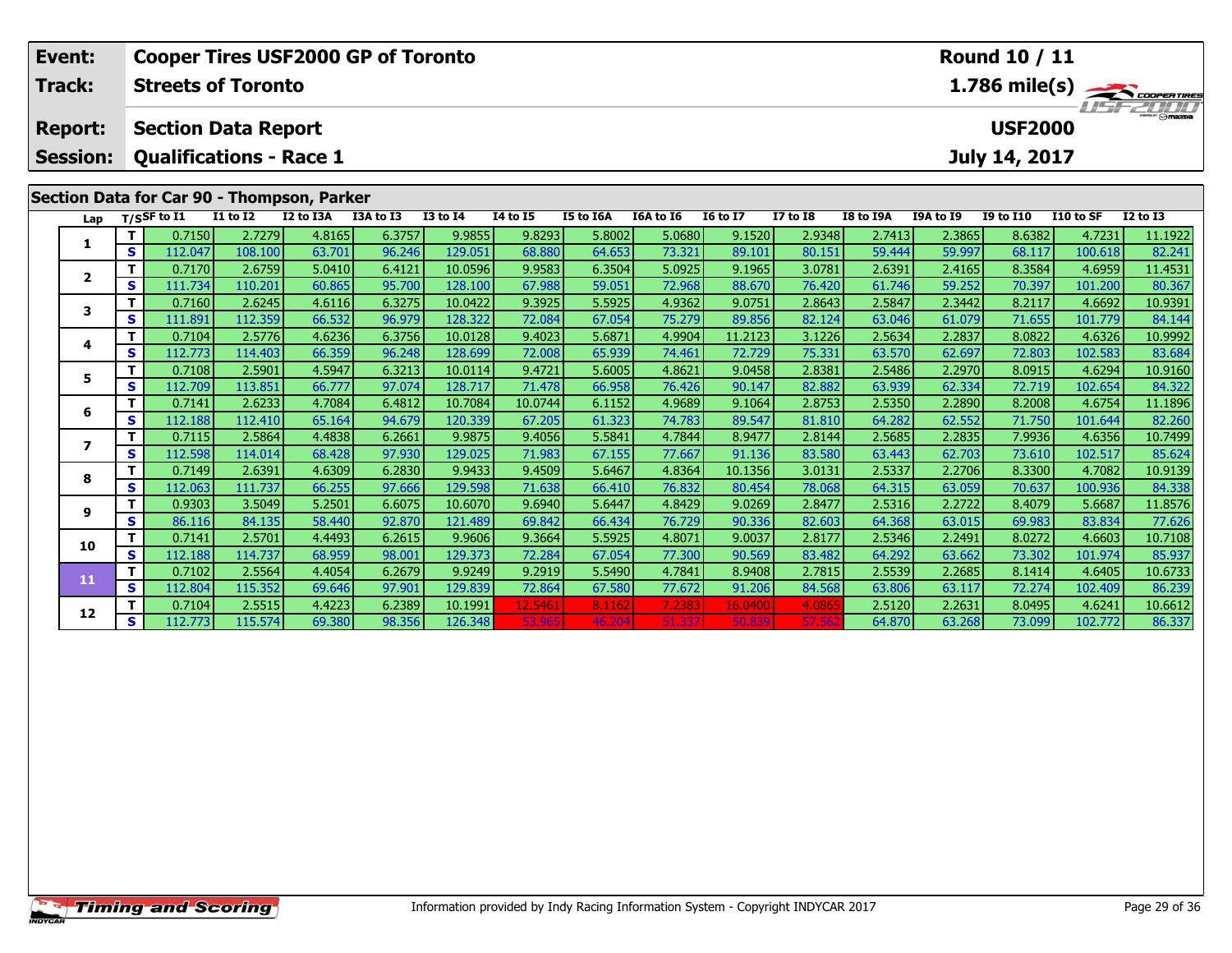| Event:         | <b>Cooper Tires USF2000 GP of Toronto</b> | Round 10 / 11                             |
|----------------|-------------------------------------------|-------------------------------------------|
| Track:         | <b>Streets of Toronto</b>                 | $1.786$ mile(s) $\rightarrow$ COOPERTIRES |
| <b>Report:</b> | Section Data Report                       | <i><b>LISF 2000</b></i><br><b>USF2000</b> |
|                | <b>Session: Qualifications - Race 1</b>   | July 14, 2017                             |
|                | .<br>- -                                  |                                           |

# **Section Data for Car 90 - Thompson, Parker**

| Lap            |   | $T/SI5$ to $I6$ | <b>I8 to 19</b> | Lap     | PO to I8 | <b>SF to PI</b> |
|----------------|---|-----------------|-----------------|---------|----------|-----------------|
| 1              | т | 10.8682         | 5.1278          | 75.8940 | 67.8668  |                 |
|                | S | 68.695          | 59.701          | 84.718  | 81.537   |                 |
| $\overline{2}$ | т | 11.4429         | 5.0556          | 76.6913 |          |                 |
|                | S | 65.245          | 60.554          | 83.837  |          |                 |
| 3              | т | 10.5287         | 4.9289          | 73.9922 |          |                 |
|                | S | 70.910          | 62.110          | 86.896  |          |                 |
| 4              | T | 10.6775         | 4.8471          | 76.2766 |          |                 |
|                | S | 69.922          | 63.159          | 84.293  |          |                 |
| 5              | т | 10.4626         | 4.8456          | 73.6134 |          |                 |
|                | S | 71.358          | 63.178          | 87.343  |          |                 |
| 6              | т | 11.0841         | 4.8240          | 76.0758 |          |                 |
|                | S | 67.357          | 63.461          | 84.516  |          |                 |
| 7              | т | 10.3685         | 4.8520          | 73.0527 |          |                 |
|                | S | 72.006          | 63.095          | 88.013  |          |                 |
| 8              | т | 10.4831         | 4.8043          | 75.1364 |          |                 |
|                | S | 71.219          | 63.721          | 85.572  |          |                 |
| 9              | т | 10.4876         | 4.8038          | 77.8364 |          |                 |
|                | S | 71.188          | 63.728          | 82.604  |          |                 |
| 10             | т | 10.3996         | 4.7837          | 73.0142 |          |                 |
|                | S | 71.790          | 63.996          | 88.060  |          |                 |
| 11             | т | 10.3331         | 4.8224          | 72.8164 |          |                 |
|                | S | 72.252          | 63.482          | 88.299  |          |                 |
| 12             | т | 15.3545         | 4.7751          | 89.5980 |          | 77.9120         |
|                | S | 48.624          | 64.111          | 71.761  |          | 67.016          |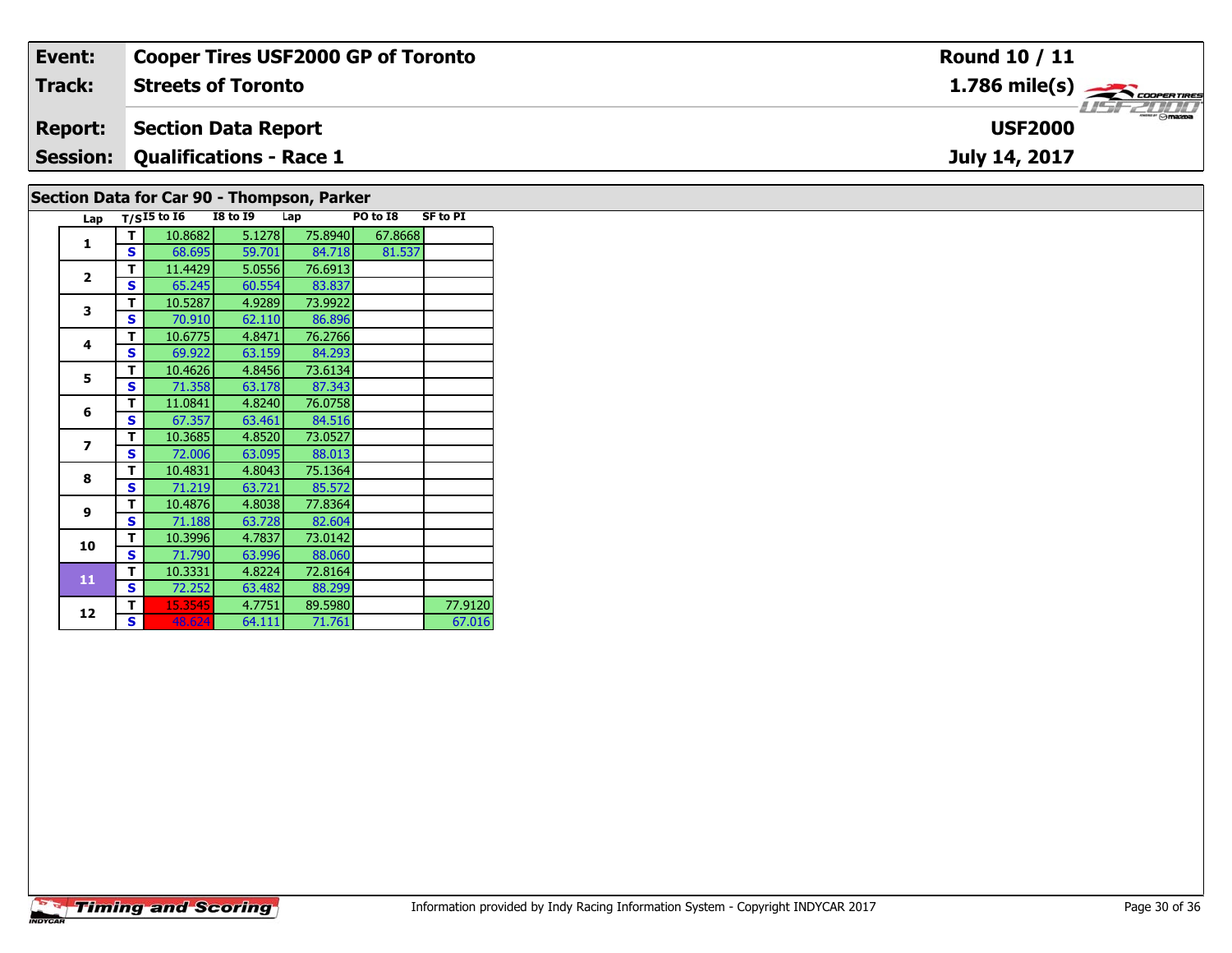| Event:          |                                                 | <b>Cooper Tires USF2000 GP of Toronto</b><br>Round 10 / 11 |                   |                  |                  |                    |                   |                  |                  |                  |                  |                  |                  |                  |                  |                   |
|-----------------|-------------------------------------------------|------------------------------------------------------------|-------------------|------------------|------------------|--------------------|-------------------|------------------|------------------|------------------|------------------|------------------|------------------|------------------|------------------|-------------------|
| Track:          |                                                 | <b>Streets of Toronto</b>                                  |                   |                  |                  |                    |                   |                  |                  |                  |                  |                  |                  |                  |                  | 1.786 mile(s)     |
| <b>Report:</b>  |                                                 | <b>Section Data Report</b>                                 |                   |                  |                  |                    |                   |                  |                  |                  |                  |                  |                  | <b>USF2000</b>   |                  | <b>ISF 2000</b>   |
| <b>Session:</b> | <b>Qualifications - Race 1</b><br>July 14, 2017 |                                                            |                   |                  |                  |                    |                   |                  |                  |                  |                  |                  |                  |                  |                  |                   |
|                 | Section Data for Car 92 - Gore, Dev (R)         |                                                            |                   |                  |                  |                    |                   |                  |                  |                  |                  |                  |                  |                  |                  |                   |
|                 |                                                 |                                                            |                   |                  |                  |                    |                   |                  |                  |                  |                  |                  |                  |                  |                  |                   |
| Lap             |                                                 | $T/S$ SF to I1                                             | <b>I1 to I2</b>   | I2 to I3A        | I3A to I3        | <b>I3 to I4</b>    | <b>14 to 15</b>   | I5 to I6A        | <b>I6A to 16</b> | <b>16 to 17</b>  | <b>I7 to I8</b>  | <b>I8 to I9A</b> | I9A to I9        | <b>I9 to I10</b> | I10 to SF        | <b>I2 to I3</b>   |
| 1               | т<br>$\mathbf{s}$                               | 0.7293<br>109.850                                          | 2.7638<br>106.696 | 4.9244<br>62.306 | 6.5046<br>94.339 | 10.1765<br>126.629 | 9.9147<br>68.287  | 5.8120<br>64.522 | 5.1024<br>72.827 | 9.3761<br>86.972 | 3.1985<br>73.543 | 2.6999<br>60.356 | 2.4895<br>57.514 | 9.1720<br>64.153 | 4.8666<br>97.651 | 11.4290<br>80.537 |
|                 | т                                               | 0.7292                                                     | 2.7242            | 5.0019           | 6.4157           | 10.1487            | 10.1052           | 6.0641           | 5.1037           | 9.2240           | 3.3708           | 2.5534           | 2.3933           | 8.7718           | 4.7988           | 11.4176           |
| $\overline{2}$  | $\mathbf{s}$                                    | 109.865                                                    | 108.247           | 61.340           | 95.646           | 126.976            | 67.000            | 61.839           | 72.808           | 88.406           | 69.784           | 63.819           | 59.826           | 67.080           | 99.030           | 80.617            |
|                 | T                                               | 0.7239                                                     | 2.6961            | 4.8997           | 6.4260           | 10.1078            | 9.9433            | 5.8795           | 5.0796           | 9.3289           | 3.1168           | 2.6087           | 2.3864           | 8.9249           | 4.7638           | 11.3257           |
| 3               | S                                               | 110.669                                                    | 109.375           | 62.620           | 95.493           | 127.489            | 68.091            | 63.781           | 73.154           | 87.412           | 75.471           | 62.466           | 59.999           | 65.929           | 99.758           | 81.271            |
|                 | т                                               | 0.7223                                                     | 2.6544            | 4.7948           | 6.5051           | 10.1177            | 10.6083           | 6.0278           | 5.2298           | 9.8172           | 3.2888           | 2.5764           | 2.3381           | 8.7104           | 4.7698           | 11.2999           |
| 4               | S                                               | 110.915                                                    | 111.093           | 63.990           | 94.332           | 127.365            | 63.822            | 62.212           | 71.053           | 83.064           | 71.524           | 63.249           | 61.239           | 67.552           | 99.633           | 81.457            |
| 5.              | T                                               | 0.7204                                                     | 2.7668            | 4.8335           | 6.4079           | 10.0840            | 10.0017           | 5.8249           | 5.1513           | 9.3247           | 3.1396           | 3.1817           | 3.2160           | 9.2510           | 4.7465           | 11.2414           |
|                 | S                                               | 111.207                                                    | 106.580           | 63.477           | 95.762           | 127.790            | 67.693            | 64.379           | 72.135           | 87.451           | 74.923           | 51.216           | 44.522           | 63.605           | 100.122          | 81.881            |
| 6               | т                                               | 0.7266                                                     | 2.6135            | 4.8547           | 6.3505           | 10.0770            | 9.7848            | 6.0073           | 5.0301           | 9.2728           | 3.0193           | 2.5888           | 2.3603           | 8.7423           | 4.7995           | 11.2052           |
|                 | $\mathbf{s}$                                    | 110.258                                                    | 112.832           | 63.200           | 96.628           | 127.879            | 69.194            | 62.424           | 73.873           | 87.940           | 77.908           | 62.946           | 60.663           | 67.306           | 99.016           | 82.145            |
| $\overline{7}$  | $\mathbf T$                                     | 0.7220                                                     | 2.6308            | 4.8224           | 6.3318           | 10.0701            | 9.8161            | 5.8094           | 5.0063           | 9.2880           | 3.0663           | 2.5228           | 2.3888           | 8.6493           | 4.7556           | 11.1542           |
|                 | $\mathbf{s}$                                    | 110.961                                                    | 112.090           | 63.624           | 96.913           | 127.967            | 68.973            | 64.551           | 74.225           | 87.797           | 76.714           | 64.593           | 59.939           | 68.030           | 99.930           | 82.521            |
| 8               | т<br>$\mathbf{s}$                               | 0.7248<br>110.532                                          | 2.6517<br>111.207 | 4.6934<br>65.372 | 6.3250<br>97.018 | 10.9213<br>117.993 | 10.6535<br>63.551 | 5.9268<br>63.272 | 5.1079<br>72.748 | 9.3428<br>87.282 | 3.1302<br>75.148 | 2.5487<br>63.936 | 2.3683<br>60.458 | 8.5496<br>68.823 | 4.8003<br>98.999 | 11.0184<br>83.538 |
|                 | т                                               | 0.8178                                                     | 3.0151            | 4.9100           | 6.3890           | 10.0028            | 9.8262            | 5.8263           | 5.0185           | 9.3199           | 2.9980           | 2.5747           | 2.3605           | 8.8443           | 5.1164           | 11.2990           |
| 9               | $\mathbf{s}$                                    | 97.962                                                     | 97.803            | 62.488           | 96.046           | 128.828            | 68.902            | 64.363           | 74.044           | 87.496           | 78.461           | 63.291           | 60.657           | 66.530           | 92.883           | 81.463            |
|                 | т                                               | 0.7236                                                     | 2.7133            | 4.7509           | 6.3407           | 10.0330            | 9.7309            | 5.7440           | 4.9226           | 9.1753           | 3.9215           | 2.5955           | 2.3716           | 8.7914           | 4.7670           | 11.0916           |
| 10              | $\mathbf{s}$                                    | 110.715                                                    | 108.682           | 64.581           | 96.777           | 128.440            | 69.577            | 65.286           | 75.487           | 88.875           | 59.984           | 62.783           | 60.374           | 66.930           | 99.691           | 82.987            |
|                 | т                                               | 0.7306                                                     | 2.6882            | 7.4450           | 7.7858           | 10.3789            | 10.0904           | 5.9000           | 5.2328           | 10.2062          | 3.2556           | 3.0219           | 2.6273           | 8.8164           | 4.8400           | 15.2308           |
| 11              | $\mathbf{s}$                                    | 109.655                                                    | 109.697           | 41.211           | 78.815           | 124.159            | 67.098            | 63.559           | 71.012           | 79.898           | 72.253           | 53.925           | 54.498           | 66.740           | 98.187           | 60.434            |
| 12              | Τ.                                              | 0.9268                                                     | 3.5526            | 5.3148           | 7.6669           | 11.6432            | 11.5588           | 6.8887           | 6.2287           | 18.8554          | 3.975            | 2.5912           | 2.5148           | 9.1868           | 5.9276           | 12.9817           |
|                 | S.                                              | 86.441                                                     | 83.006            | 57.729           | 80.037           | 110.677            | 58.574            | 54.437           | 59.658           | 43.248           | 59.17            | 62.888           | 56.936           | 64.049           | 80.172           | 70.904            |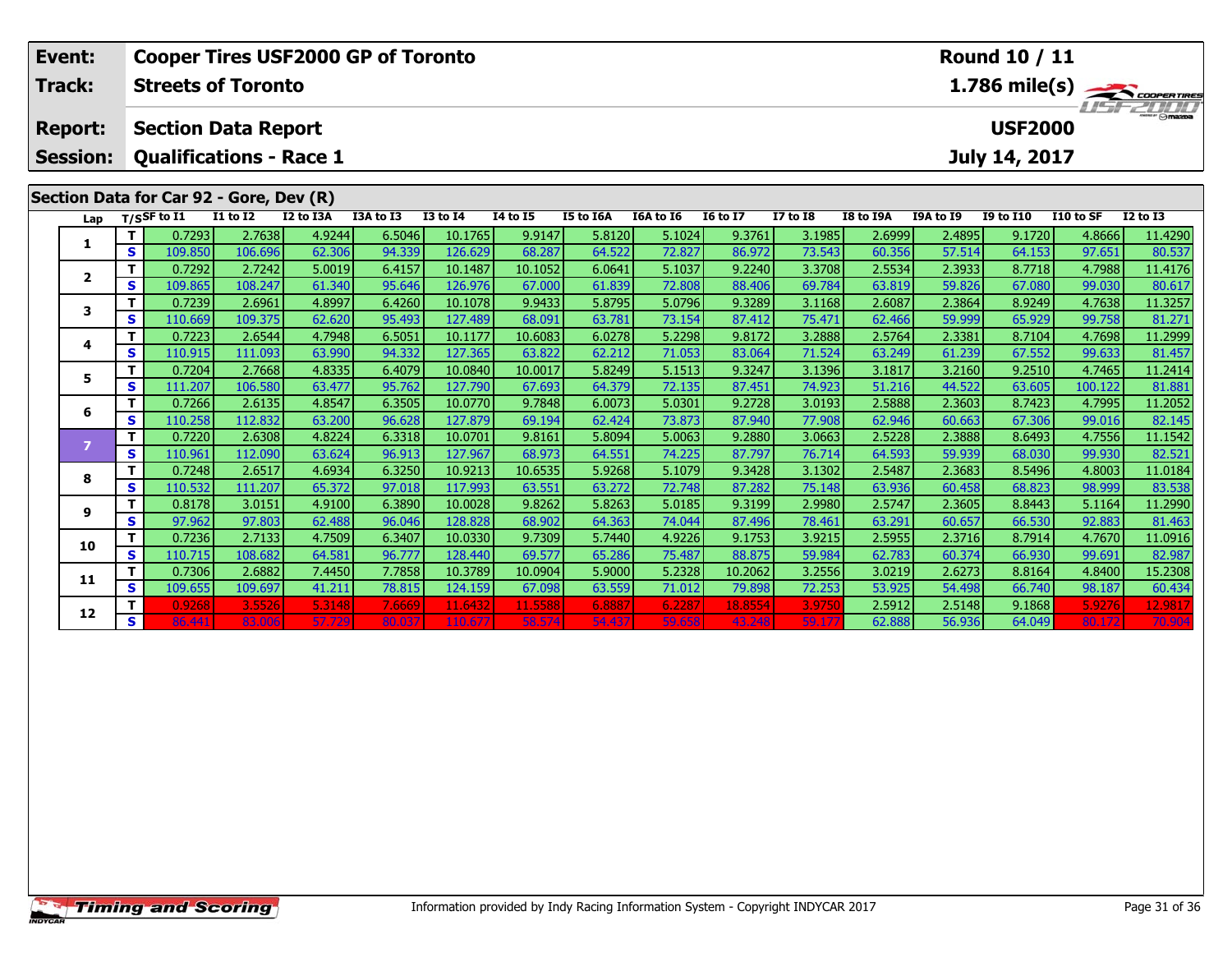| Event:                                  | <b>Cooper Tires USF2000 GP of Toronto</b> | Round 10 / 11                                             |  |  |  |  |  |  |
|-----------------------------------------|-------------------------------------------|-----------------------------------------------------------|--|--|--|--|--|--|
| Track:                                  | <b>Streets of Toronto</b>                 | $1.786$ mile(s) $\overbrace{\hspace{2.5cm}}$ cooren TIRES |  |  |  |  |  |  |
| <b>Report:</b>                          | Section Data Report                       | <b>USF2000</b>                                            |  |  |  |  |  |  |
|                                         | <b>Session: Qualifications - Race 1</b>   | July 14, 2017                                             |  |  |  |  |  |  |
| Section Data for Car 92 - Gore, Dev (R) |                                           |                                                           |  |  |  |  |  |  |

| Lap                     |   | $T/SI5$ to $I6$ | <b>I8 to I9</b> | Lap     | PO to I8 | <b>SF to PI</b> |
|-------------------------|---|-----------------|-----------------|---------|----------|-----------------|
| $\mathbf{1}$            | т | 10.9144         | 5.1894          | 77.7303 | 68.3465  |                 |
|                         | s | 68.404          | 58.993          | 82.717  | 80.964   |                 |
| $\overline{\mathbf{2}}$ | т | 11.1678         | 4.9467          | 77.4048 |          |                 |
|                         | S | 66.852          | 61.887          | 83.065  |          |                 |
| 3                       | т | 10.9591         | 4.9951          | 76.8854 |          |                 |
|                         | S | 68.125          | 61.287          | 83.626  |          |                 |
| 4                       | T | 11.2576         | 4.9145          | 78.1609 |          |                 |
|                         | S | 66.319          | 62.292          | 82.261  |          |                 |
| 5                       | т | 10.9762         | 6.3977          | 78.6500 |          |                 |
|                         | S | 68.019          | 47.851          | 81.750  |          |                 |
| 6                       | т | 11.0374         | 4.9491          | 76.2275 |          |                 |
|                         | S | 67.642          | 61.857          | 84.348  |          |                 |
| $\overline{7}$          | T | 10.8157         | 4.9116          | 75.8797 |          |                 |
|                         | S | 69.028          | 62.329          | 84.734  |          |                 |
| 8                       | T | 11.0347         | 4.9170          | 77.7443 |          |                 |
|                         | S | 67.658          | 62.261          | 82.702  |          |                 |
| $\mathbf{9}$            | т | 10.8448         | 4.9352          | 77.0195 |          |                 |
|                         | S | 68.843          | 62.031          | 83.480  |          |                 |
| 10                      | т | 10.6666         | 4.9671          | 76.5813 |          |                 |
|                         | S | 69.993          | 61.633          | 83.958  |          |                 |
| 11                      | т | 11.1328         | 5.6492          | 83.0191 |          |                 |
|                         | s | 67.062          | 54.191          | 77.447  |          |                 |
| 12                      | т | 13.1174         | 5.1060          | 96.8313 |          | 81.6522         |
|                         | S | 56.916          | 59.956          | 66.400  |          | 63.946          |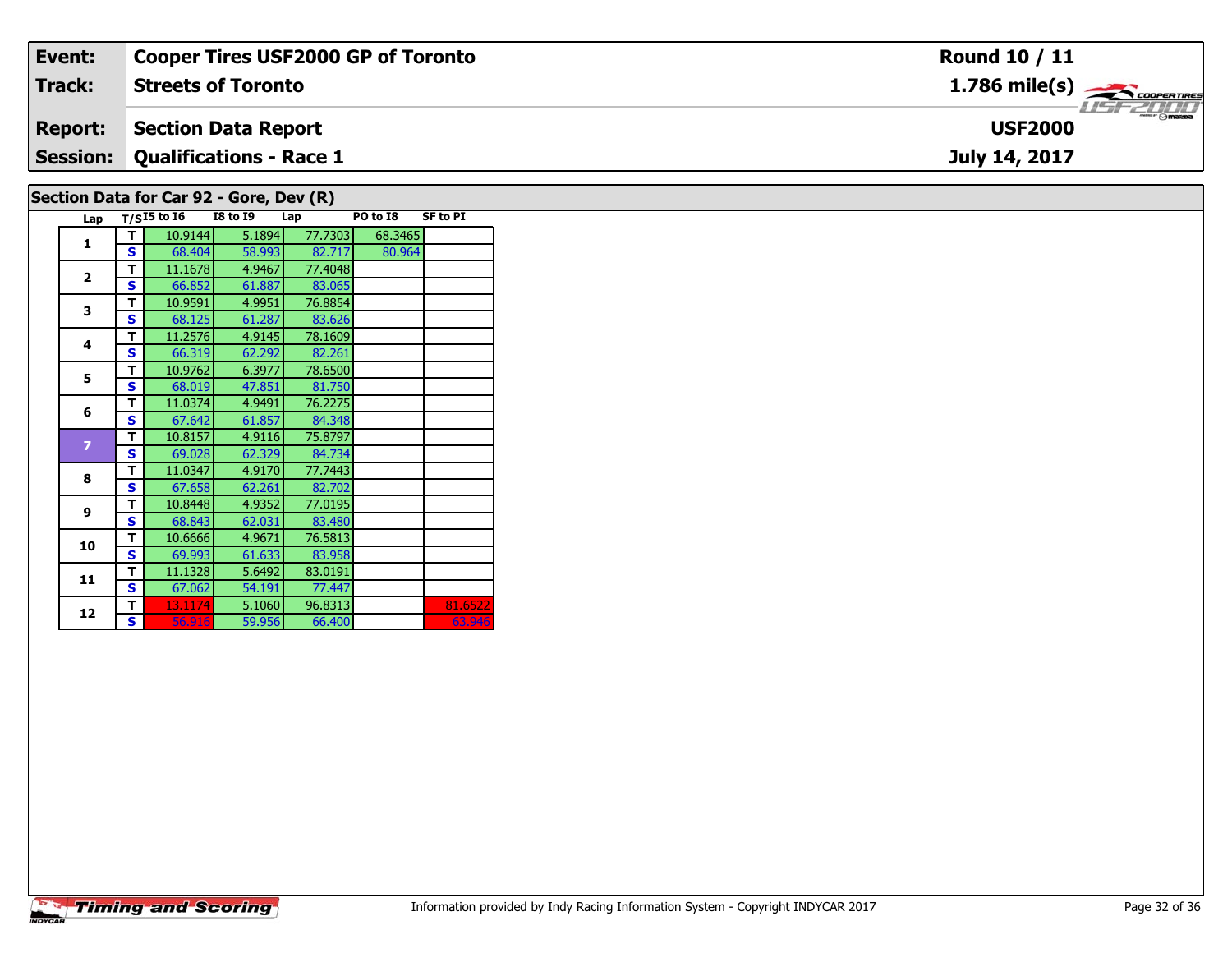| Event:                              | Round 10 / 11<br><b>Cooper Tires USF2000 GP of Toronto</b>                                      |                                                                |                   |                  |                  |                    |                   |                         |                  |                  |                  |                  |                  |                  |                  |                   |
|-------------------------------------|-------------------------------------------------------------------------------------------------|----------------------------------------------------------------|-------------------|------------------|------------------|--------------------|-------------------|-------------------------|------------------|------------------|------------------|------------------|------------------|------------------|------------------|-------------------|
| Track:<br><b>Streets of Toronto</b> |                                                                                                 |                                                                |                   |                  |                  |                    |                   | $1.786 \text{ mile(s)}$ |                  |                  |                  |                  |                  |                  |                  |                   |
| <b>Report:</b><br><b>Session:</b>   | <b>USF2000</b><br><b>Section Data Report</b><br><b>Qualifications - Race 1</b><br>July 14, 2017 |                                                                |                   |                  |                  |                    |                   |                         |                  |                  |                  | $T = T$          |                  |                  |                  |                   |
|                                     |                                                                                                 | Section Data for Car 93 - Clunie, Jayson (R)<br>$T/S$ SF to I1 | <b>I1 to I2</b>   | I2 to I3A        | I3A to I3        | <b>I3 to 14</b>    | <b>I4 to I5</b>   | I5 to I6A               | I6A to I6        | <b>16 to 17</b>  | <b>I7 to I8</b>  | I8 to I9A        | I9A to I9        | <b>I9 to I10</b> | I10 to SF        | <b>I2 to I3</b>   |
| Lap                                 | т                                                                                               | 0.7483                                                         | 2.9392            | 5.0366           | 6.4127           | 10.1931            | 10.0916           | 6.0760                  | 5.0914           | 9.2690           | 3.6829           | 2.8846           | 2.4881           | 9.2112           | 5.0498           | 11.4493           |
| 1                                   | $\mathbf{s}$                                                                                    | 107.061                                                        | 100.329           | 60.918           | 95.691           | 126.422            | 67.090            | 61.718                  | 72.984           | 87.977           | 63.870           | 56.491           | 57.547           | 63.880           | 94.108           | 80.394            |
|                                     | т                                                                                               | 0.7346                                                         | 3.1170            | 5.3143           | 6.5385           | 10.1792            | 10.0766           | 6.1461                  | 5.1488           | 9.4600           | 3.3110           | 3.9140           | 2.6907           | 8.9244           | 4.8373           | 11.8528           |
| $\mathbf{2}$                        | S                                                                                               | 109.057                                                        | 94.606            | 57.734           | 93.850           | 126.595            | 67.190            | 61.014                  | 72.170           | 86.200           | 71.044           | 41.634           | 53.214           | 65.933           | 98.242           | 77.657            |
|                                     | т                                                                                               | 0.7352                                                         | 2.7697            | 4.8730           | 6.3546           | 10.1095            | 9.8551            | 6.0336                  | 5.0719           | 9.1665           | 3.1585           | 2.5680           | 2.4853           | 8.5520           | 4.8359           | 11.2276           |
| 3                                   | $\mathbf{s}$                                                                                    | 108.968                                                        | 106.469           | 62.963           | 96.566           | 127.468            | 68.700            | 62.152                  | 73.265           | 88.960           | 74.474           | 63.456           | 57.611           | 68.804           | 98.271           | 81.981            |
|                                     | T                                                                                               | 0.7226                                                         | 2.7622            | 4.8261           | 6.2921           | 10.0709            | 9.7749            | 5.9780                  | 5.0138           | 9.2043           | 3.0636           | 2.6193           | 2.4507           | 8.4838           | 4.7571           | 11.1182           |
| 4                                   | $\mathbf{s}$                                                                                    | 110.869                                                        | 106.758           | 63.575           | 97.525           | 127.956            | 69.264            | 62.730                  | 74.114           | 88.595           | 76.781           | 62.213           | 58.425           | 69.357           | 99.899           | 82.788            |
| 5.                                  | т                                                                                               | 0.7259                                                         | 2.8063            | 4.6323           | 6.3046           | 10.0359            | 9.6827            | 6.0471                  | 5.0472           | 9.1572           | 3.2263           | 2.6383           | 2.4573           | 8.4495           | 4.7555           | 10.9369           |
|                                     | S                                                                                               | 110.365                                                        | 105.080           | 66.235           | 97.332           | 128.403            | 69.923            | 62.013                  | 73.623           | 89.051           | 72.909           | 61.765           | 58.268           | 69.638           | 99.932           | 84.160            |
| 6                                   | т                                                                                               | 0.7234                                                         | 2.7447            | 4.6795           | 6.3756           | 10.0468            | 10.0232           | 5.9234                  | 5.1257           | 9.2290           | 3.0025           | 2.6151           | 2.4055           | 8.7372           | 4.7555           | 11.0551           |
|                                     | S                                                                                               | 110.746                                                        | 107.438           | 65.566           | 96.248           | 128.263            | 67.548            | 63.308                  | 72.496           | 88.358           | 78.344           | 62.313           | 59.523           | 67.345           | 99.932           | 83.261            |
| $\overline{\mathbf{z}}$             | т                                                                                               | 0.7276                                                         | 2.7620            | 4.6992           | 6.4121           | 11.4777            | 10.0212           | 5.9235                  | 5.0479           | 9.3142           | 3.0351           | 2.6243           | 2.5788           | 8.8423           | 4.7631           | 11.1113           |
|                                     | S                                                                                               | 110.107                                                        | 106.766           | 65.292           | 95.700           | 112.273            | 67.561            | 63.307                  | 73.613           | 87.550           | 77.502           | 62.094           | 55.523           | 66.545           | 99.773           | 82.840            |
| 8                                   | т<br>$\mathbf{s}$                                                                               | 0.7967<br>100.557                                              | 2.8471<br>103.574 | 4.6770<br>65.601 | 6.2913<br>97.537 | 10.0355<br>128.408 | 11.1579<br>60.679 | 6.0258<br>62.232        | 5.0630<br>73.393 | 9.4030<br>86.723 | 3.0011<br>78.380 | 2.6223<br>62.142 | 2.5381<br>56.413 | 8.6633<br>67.920 | 5.3768<br>88.385 | 10.9683<br>83.920 |
|                                     | $\mathbf T$                                                                                     | 0.7224                                                         | 2.7345            | 4.7230           | 6.3175           | 10.0550            | 9.6196            | 5.9209                  | 4.9810           | 9.2537           | 2.9733           | 2.6297           | 2.5464           | 8.6193           | 4.7278           | 11.0405           |
| $\overline{9}$                      | S                                                                                               | 110.899                                                        | 107.839           | 64.963           | 97.133           | 128.159            | 70.382            | 63.335                  | 74.602           | 88.122           | 79.113           | 61.967           | 56.229           | 68.266           | 100.518          | 83.371            |
|                                     | т                                                                                               | 0.7210                                                         | 2.7604            | 4.7469           | 6.3405           | 10.0472            | 9.6933            | 5.8655                  | 5.0333           | 9.2214           | 3.7495           | 2.7101           | 2.4455           | 8.4875           | 4.7103           | 11.0874           |
| 10                                  | S                                                                                               | 111.115                                                        | 106.827           | 64.635           | 96.780           | 128.258            | 69.847            | 63.933                  | 73.826           | 88.431           | 62.736           | 60.129           | 58.549           | 69.327           | 100.891          | 83.018            |
|                                     | т                                                                                               | 0.8554                                                         | 3.2130            | 5.0068           | 6.9132           | 10.2072            | 10.0212           | 5.9075                  | 5.0180           | 10.3437          | 3.1766           | 2.8078           | 2.5369           | 8.5264           | 4.7279           | 11.9200           |
| 11                                  | S                                                                                               | 93.656                                                         | 91.779            | 61.280           | 88.763           | 126.248            | 67.561            | 63.479                  | 74.052           | 78.836           | 74.050           | 58.036           | 56.440           | 69.010           | 100.516          | 77.219            |
|                                     | т                                                                                               | 0.9238                                                         | 3.5820            | 5.3465           | 7.3283           | 11.7251            | 12.2086           | 6.9579                  | 6.4024           | 18.5124          | 4.1840           | 2.7279           | 2.4387           | 8.5859           | 5.5876           | 12.6748           |
| 12                                  | S                                                                                               | 86.722                                                         | 82.32             | 57.38            | 83.73            | 109.904            | 55.456            | 53.8                    | 58.0             | 44.049           | 56.22            | 59.736           | 58.712           | 68.532           | 85.050           | 72.621            |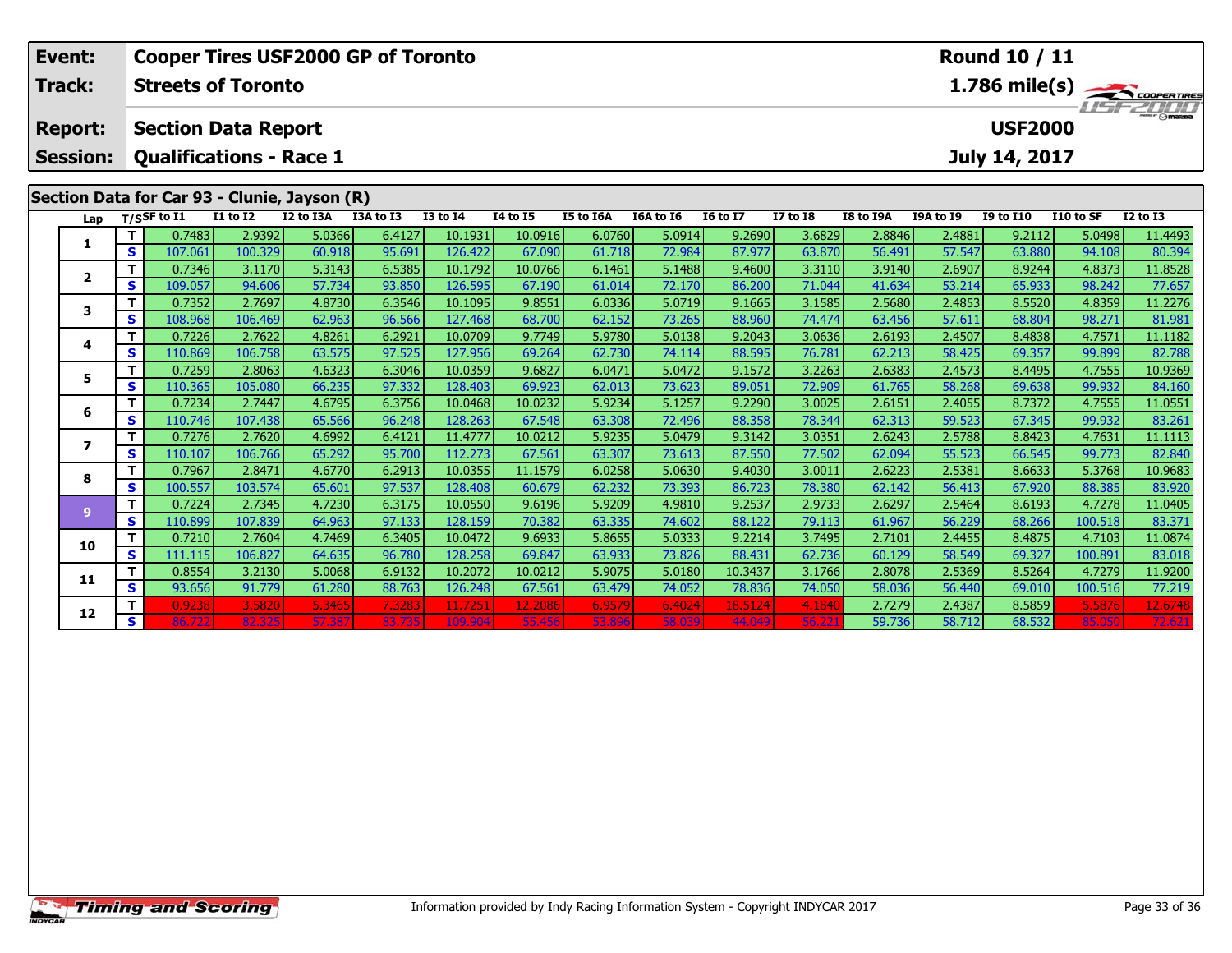| Event:         | <b>Cooper Tires USF2000 GP of Toronto</b> | <b>Round 10 / 11</b>                       |  |  |  |  |
|----------------|-------------------------------------------|--------------------------------------------|--|--|--|--|
| Track:         | <b>Streets of Toronto</b>                 | $1.786$ mile(s) $\frac{1.786}{\sqrt{2.00}$ |  |  |  |  |
| <b>Report:</b> | Section Data Report                       | <b>USF2000</b>                             |  |  |  |  |
|                | <b>Session: Qualifications - Race 1</b>   | July 14, 2017                              |  |  |  |  |
| $\Gamma$       |                                           |                                            |  |  |  |  |

# **Section Data for Car 93 - Clunie, Jayson (R)**

|  | Lap            |   | $T/SI5$ to $I6$ | <b>I8 to 19</b> | Lap     | PO to I8 | <b>SF to PI</b> |
|--|----------------|---|-----------------|-----------------|---------|----------|-----------------|
|  | $\mathbf{1}$   | т | 11.1674         | 5.3727          | 79.1745 | 69.1473  |                 |
|  |                | S | 66.854          | 56.980          | 81.208  | 80.027   |                 |
|  | $\overline{2}$ | т | 11.2949         | 6.6047          | 80.3925 |          |                 |
|  |                | S | 66.100          | 46.351          | 79.978  |          |                 |
|  | 3              | T | 11.1055         | 5.0533          | 76.5688 |          |                 |
|  |                | S | 67.227          | 60.581          | 83.972  |          |                 |
|  | 4              | т | 10.9918         | 5.0700          | 76.0194 |          |                 |
|  |                | S | 67.923          | 60.382          | 84.578  |          |                 |
|  | 5              | T | 11.0943         | 5.0956          | 75.9661 |          |                 |
|  |                | S | 67.295          | 60.079          | 84.638  |          |                 |
|  | 6              | T | 11.0491         | 5.0206          | 76.3871 |          |                 |
|  |                | S | 67.570          | 60.976          | 84.171  |          |                 |
|  | 7              | т | 10.9714         | 5.2031          | 78.2290 |          |                 |
|  |                | S | 68.049          | 58.837          | 82.189  |          |                 |
|  | 8              | т | 11.0888         | 5.1604          | 78.4989 |          |                 |
|  |                | S | 67.328          | 59.324          | 81.907  |          |                 |
|  | 9              | т | 10.9019         | 5.1761          | 75.8241 |          |                 |
|  |                | S | 68.483          | 59.144          | 84.796  |          |                 |
|  | 10             | т | 10.8988         | 5.1556          | 76.5324 |          |                 |
|  |                | S | 68.502          | 59.379          | 84.011  |          |                 |
|  | 11             | т | 10.9255         | 5.3447          | 79.2616 |          |                 |
|  |                | S | 68.335          | 57.278          | 81.119  |          |                 |
|  | 12             | т | 13.3603         | 5.1666          | 96.5111 |          | 82.0407         |
|  |                | S | 55.881          | 59.253          | 66.620  |          | 63.644          |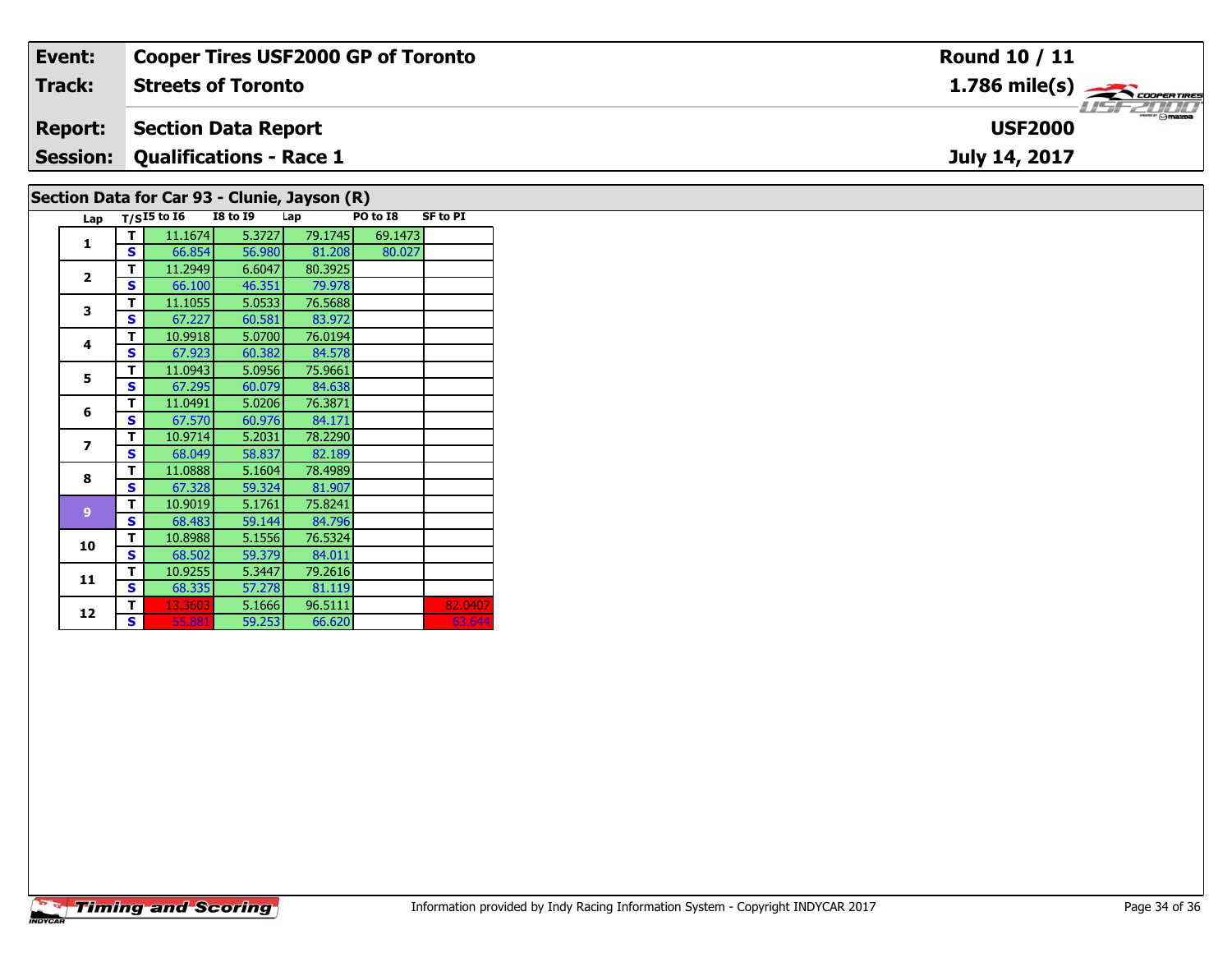